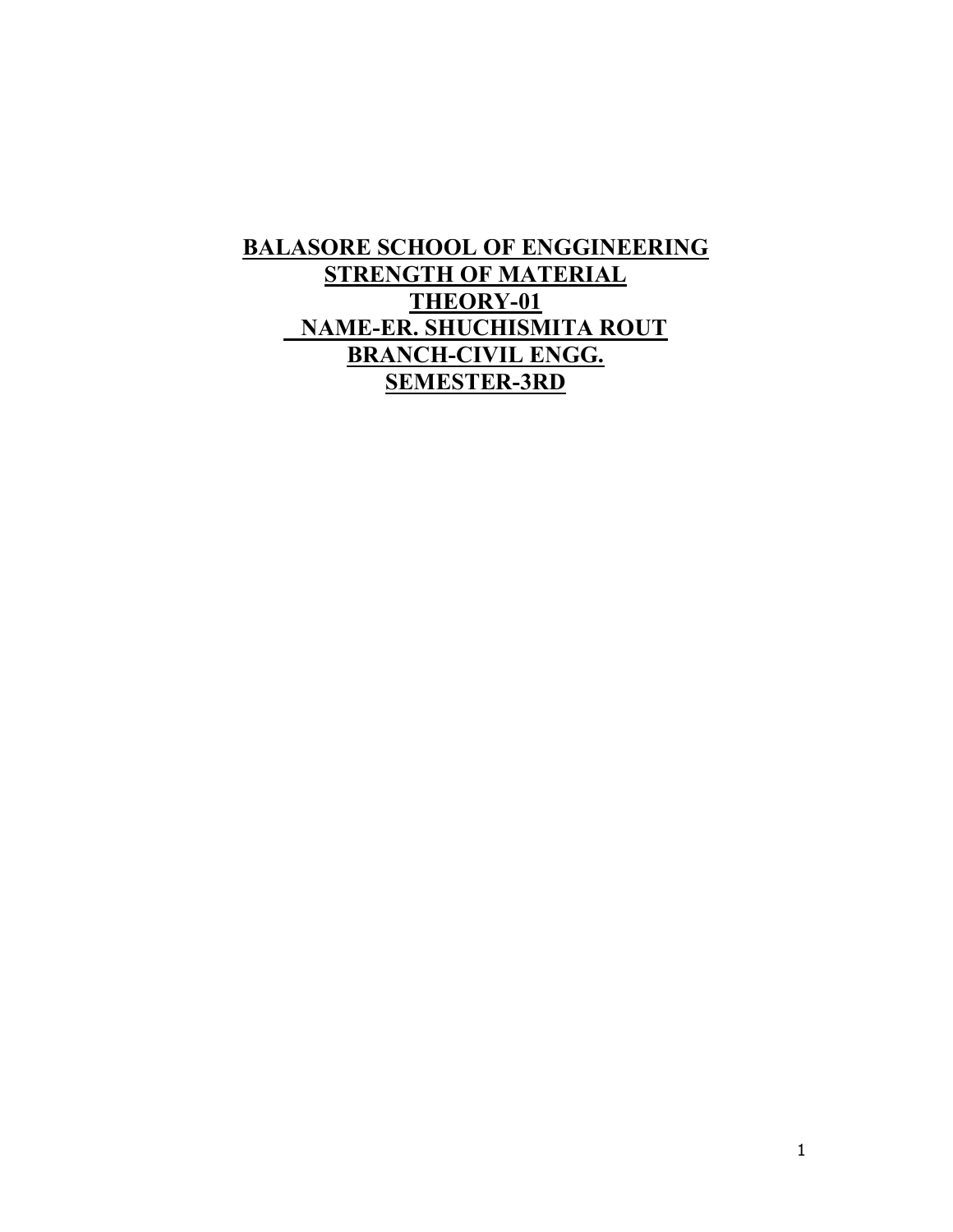# CHAPTER―1 SHORT QUESTION [2 MARKS]

- 1. Show the condition of Equilibrium (new chem.)
- Soln. An object in equilibrium if the resultant force acting on the object is zero

i.e.  $\Sigma v = 0$ .  $\Sigma H = 0$ .  $\Sigma M = 0$ 

- 2. What is free body diagram ? (2018 1a,2017)
- Soln. After removing the support from the objects the diagrametic representation is known as free body diagram.

## CHAPTER – 2 (S.Q.)

- 1. State the parallel axis theorem  $2015(w) 2(a)$ ,  $2018 1(d)$
- Soln. It states, if the moment of inertia of a plane area about an axis through its centre of gravity is denoted by  $I_G$ , then moment of inertia of the area about any other axis AB, parallel to the first and at a distance h from the C.G. is given by

Where  $IA<sub>B</sub> = I<sub>G</sub> + ab<sup>2</sup>$ 

 $I_{AB}$  = M.I. of the area about an axis AB

 $I_G$  = M.I. of the area about its C.G.

 $a =$  Area of the seen

h = Distance between C.G. of the seen & axis AB

- 2. Define polar modulus 2017 (w) 1(g)
- Soln. It is the ratio of polar moment of inertia of shaft section to maximum radious

 $P = \frac{1}{nC}$ Polar modulus Z<sub>P</sub> =  $\frac{I_{0}}{I_{0}}$ R

Where R – Radious of shaft section.

3. Define Malleability and fatigue of a material 2015(w) 7(a),2017 8(a)

Soln. Malleability : The property by which materials allow to be hammered into thin sheets, load applied in compressive stress.

Ex: Cu, Ag, Alluminium

 Fatigue : It is a progressive and localized structure damage that occurs when a material is subjected to cyclic loading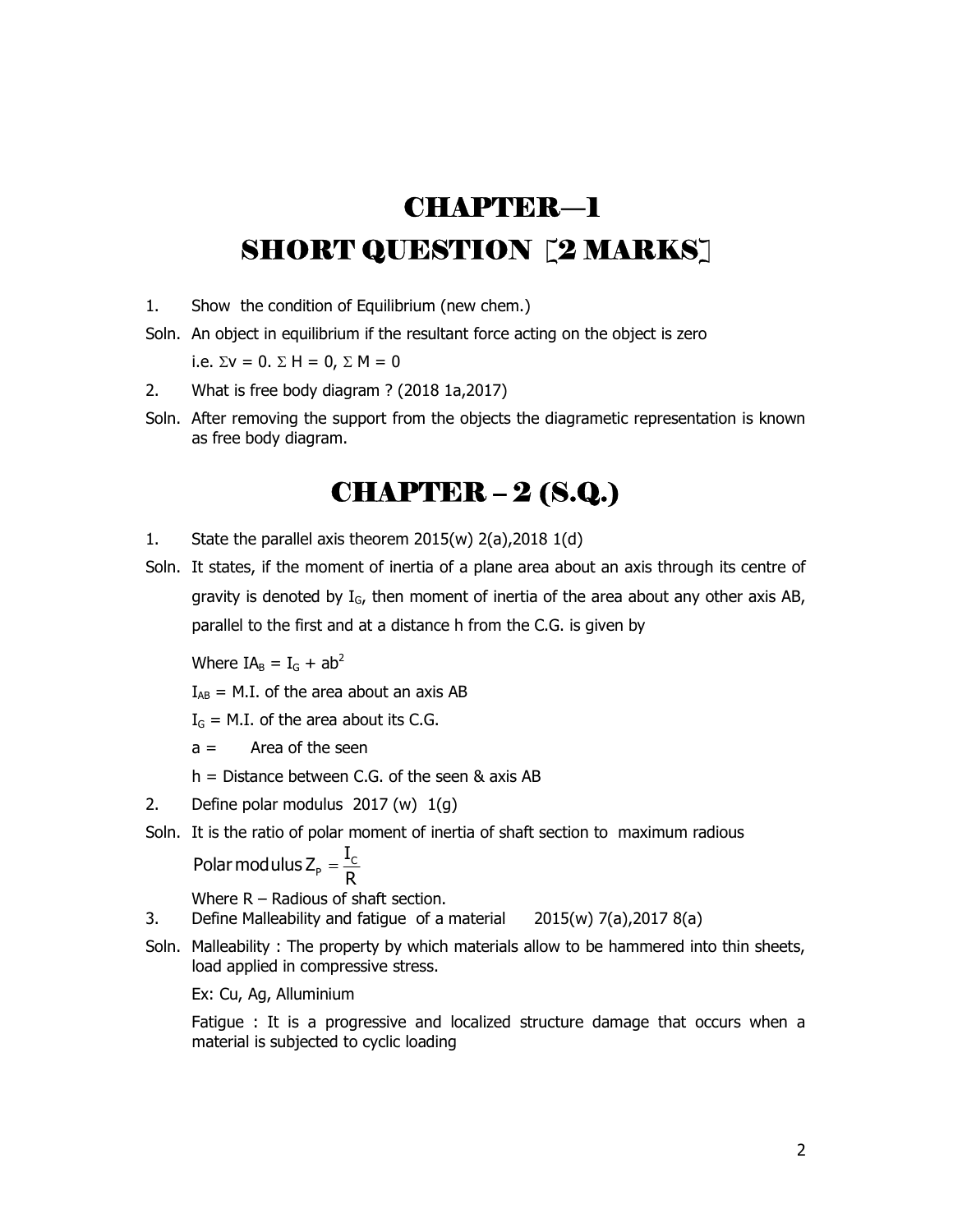4) Find out the CG of the section given below 2014 (1.b)



Ans: As the seem is symmetrical about  $y - y$  axis bisecting the web. It's centre of gravity will lie on this axis. Now split up the sew into the three rectangles.

Let bottom of the bottom flange be the axis of reference.



We know that distance between centre of gravity of the seen & bottom of the flange

$$
y = \frac{a_1y_1 + a_2y_2 + a_3y_3}{a_1 + a_2 + a_3}
$$
  
= 
$$
\frac{2000 \times 70 + 800 \times 40 + 2000 \times 10}{2000 + 800 + 2000}
$$
  
= 40mm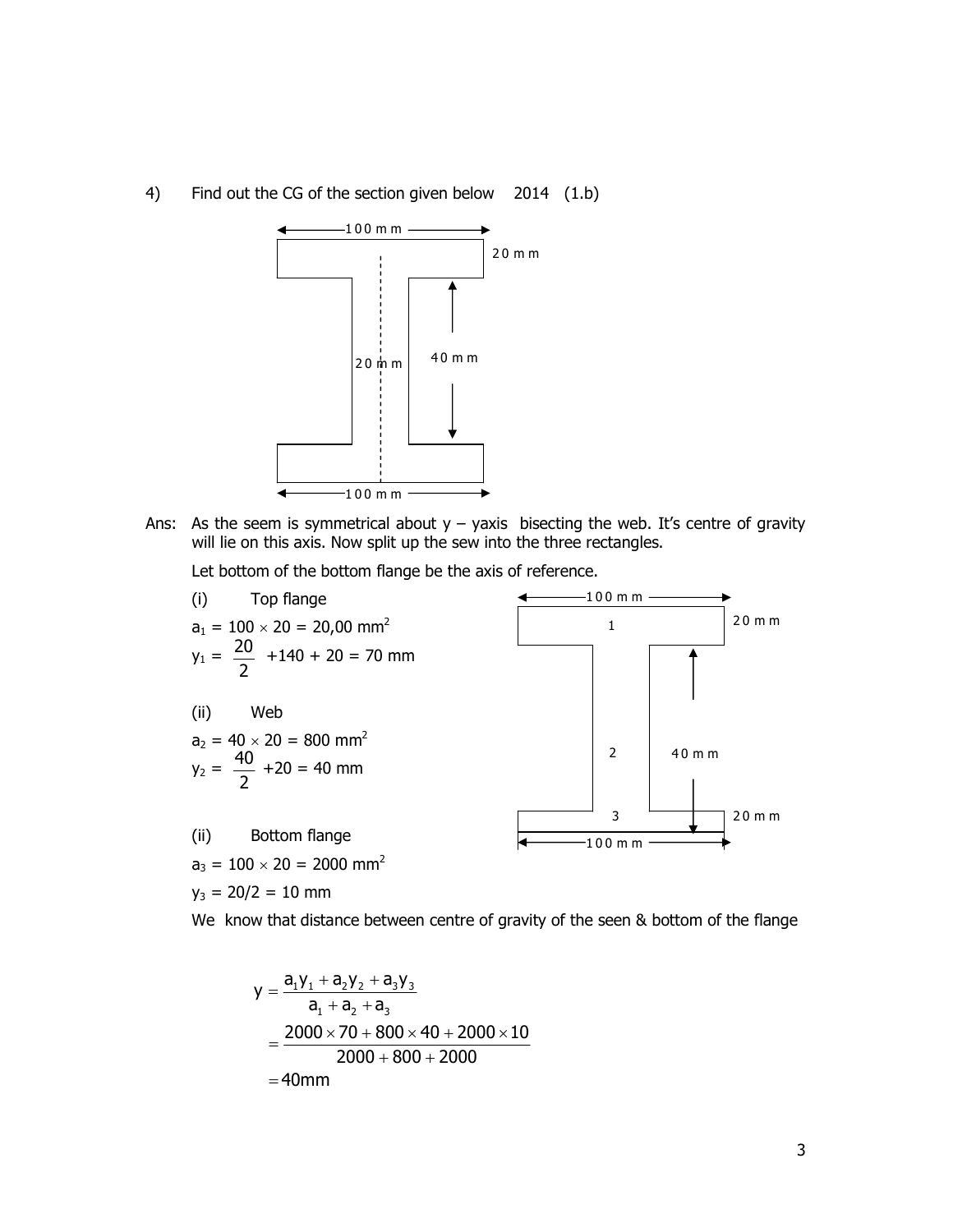## CHAPTER: 2 LONG QUESTION [6 MARKS]

- 1. A 250 gm depth into 150 mm width rectangles beam is subjected to maximum bending of 750 KN Determine.
	- (i) Maximum stress in the beam
- (ii) If the value of E for the beam material is 200 GN/ $m<sup>2</sup>$ . Find out the radius of curvature of that portion of the beam, where the B.M. is maximum
	- (iii) Longitudinal stress at a distance of 65 mm from the top surface of the beam.

Soln. Maximum B.M. =  $750$  Kn $\times$ m



$$
6 = \frac{m \times y}{I} = \frac{750 \times 10^6 \times 60}{195312500} = 230.4 N/mm^2
$$

#### CHAPTER 2 LONG QUESTIONS [ 8 MARKS

1. A beam is simply supported and carries a uniformly distributed load of 40 KN/m run over the whole span. The section of the beam is rectangle having depth as 500 mm. If the maximum stress in the material of the beam is 120 N/mm<sup>2</sup> & moment of inertia of the section is  $7 \times 10^8$  mm<sup>4</sup>, find the span of the beam . 2018 (w) (2)





4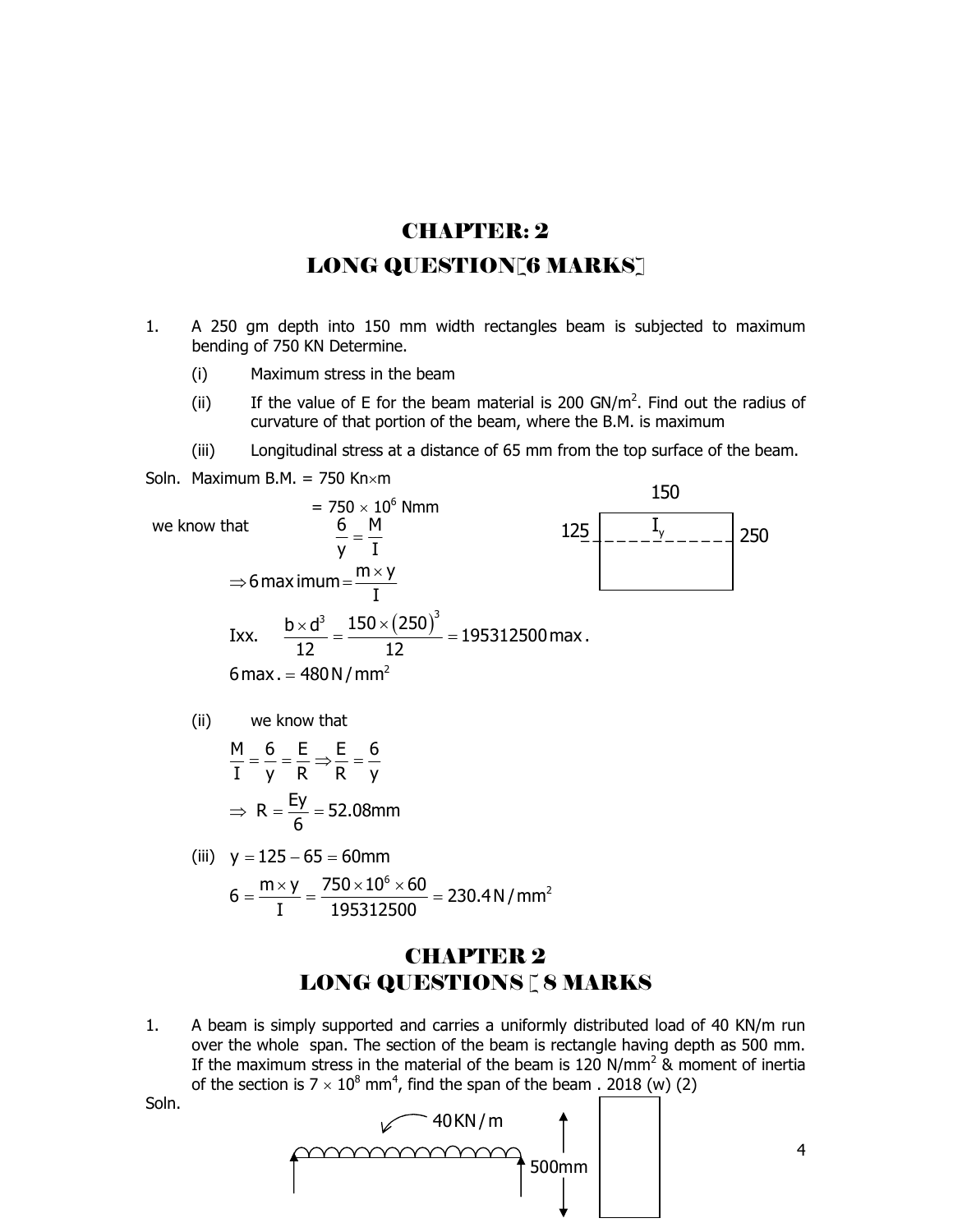Given data Depth,  $d = 500$  mm Maximum stress  $6_{\text{max}} = 120 \text{ N/mm}^2$  $I = 7 \times 10^8$  mm<sup>4</sup>  $L = ?$  $W = 40 \times 10^3$  N/m Maximum bending moment

$$
M = \frac{wl^2}{8}
$$

$$
= \frac{40 \times 10^3 \times l^2}{8}
$$

 $\Rightarrow$  M = 5000 l<sup>2</sup>Nm = 5000 $\times 10^3$ l<sup>2</sup> Nmm Usingbendingequation

$$
\frac{M}{I} = \frac{\sigma}{y}
$$
\n
$$
\Rightarrow \frac{M}{I} = \frac{\sigma}{d/2} (.\cdot y = \frac{d}{2})
$$
\n
$$
\Rightarrow \frac{5000 \times 10^{3}L^{2}}{7 \times 10^{8}} = \frac{120}{\frac{500}{2}}
$$
\n
$$
\Rightarrow I^{2} = \frac{120 \times 2 \times 7 \times 10^{8}}{500 \times 5000 \times 10^{3}}
$$
\n
$$
\Rightarrow I = \sqrt{\frac{120 \times 2 \times 7 \times 10^{8}}{500 \times 5000 \times 10^{3}}} = 8.2 \text{ m} \qquad \text{(Ans)}
$$
\nwater main at 1000 mm internal dia & 10 mm thick is running full. If the bending  
\nteress is not to exceed 60 N/mm<sup>2</sup>, find out the greatest span in which the pipe may  
\ne preely supported steel & water weigh 76.8 KN/m<sup>3</sup> & 10 N M/m<sup>3</sup>  
\n2011 (N) (4)  
\nonsider 1 meter run of main area of pipe section.  
\n
$$
Ap = \frac{\pi}{4} (D^{2} - d^{2})
$$
\n
$$
D = 1000 + 2 \times 10 + 1020 \text{mm} = 10.2 \text{ m}
$$

2. A water main at 1000 mm internal dia & 10 mm thick is running full. If the bending stress is not to exceed 60 N/mm<sup>2</sup>, find out the greatest span in which the pipe may be preely supported steel & water weigh 76.8 KN/m<sup>3</sup> & 10 NM/m<sup>3</sup>

2011 (N) (4)

Soln. Consider 1 meter run of main area of pipe section.

$$
Ap = \frac{\pi}{4} (D^2 - d^2)
$$
  
D = 1000 + 2 × 10 + 1020mm = 10.2 m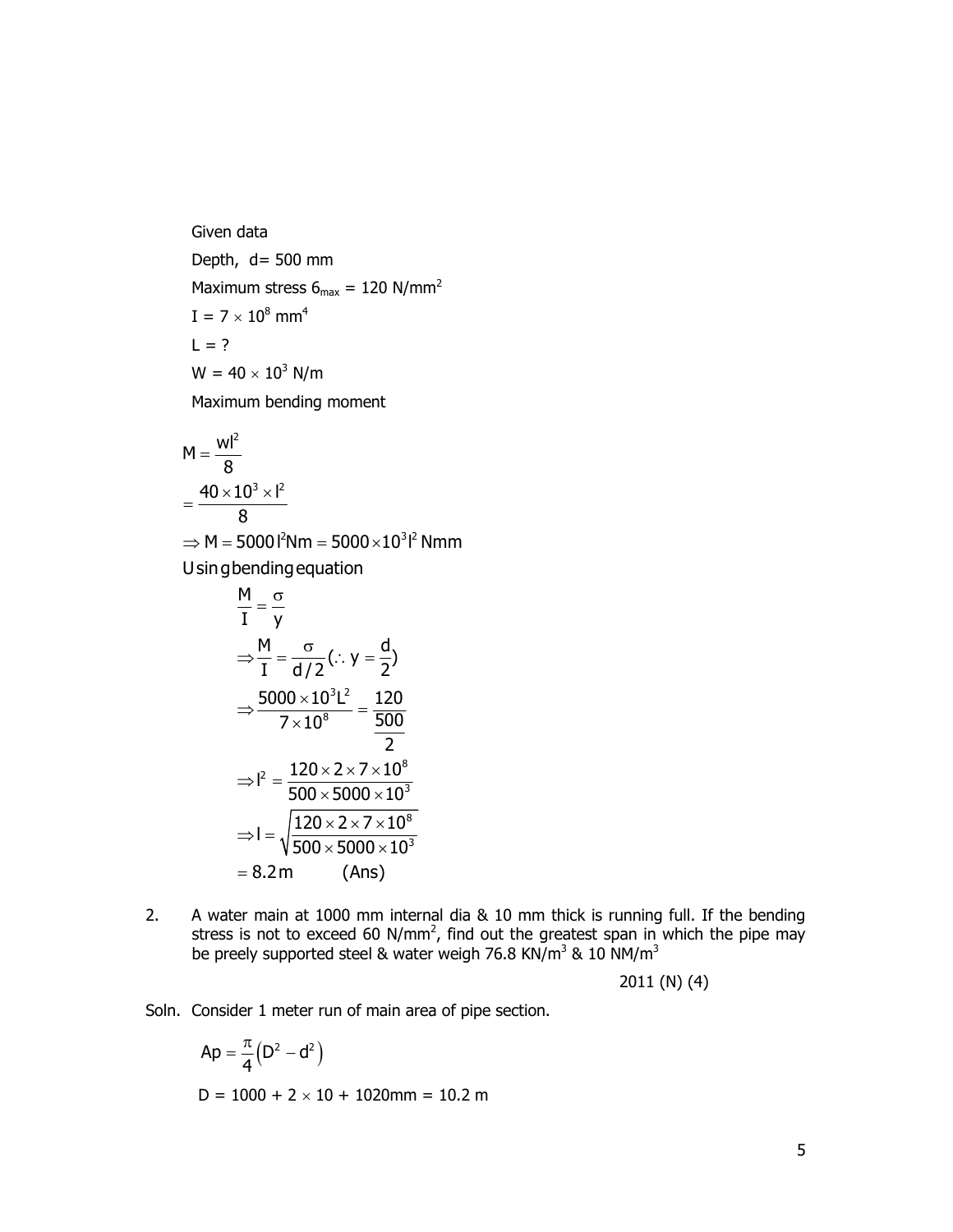$d = 1000$  mm = 1m Ap =  $\pi/4(1.02^2 - 1^2) = 0.03$  m<sup>2</sup> Area of water (A<sub>w</sub>) =  $\pi/4$  (1)<sup>2</sup> = 0.78 m<sup>2</sup> Wt. of pipe for one meter run  $= 0.03 \times 1 \times 76.8 \times 10^{3} = 2304$  N Wt. of water for 1m run  $= 0.78 \times 1 \times 10 \times 10^{3} = 7800 \text{ N}$  Total load on pipe for 1m run.  $= 2304 + 7800 = 10104$  N/m Let the maximum span  $= 1m$  $\therefore$  maximum B.M. =  $\pi/4 (1)^2 = 0.78 \text{ m}^2$ <br>
meter run<br>  $\times 10^3 = 2304 \text{ N}$ <br>
n run<br>  $10^3 = 7800 \text{ N}$ <br>
e for 1m run.<br>
10104 N/m<br>
span = 1m<br>  $\frac{1^2}{2}$  Nm<br>
m =  $1263 \times 10^3 \text{ N}$  m<br>
(1.02<sup>4</sup> - I<sup>4</sup>)<br>
(mm<sup>4</sup><br>
m =  $\frac{1}{2} = \frac{6}{y}$  $M = \frac{wl^2}{2}$  $\frac{10104\times l^2}{2}$  Nm 8 8  $=$  $=\frac{10104\times}{2}$ 

$$
= 1263^{2}Nm = 1263 \times 10^{3}l^{2}Nm
$$
  
M.I.I =  $\frac{\pi}{64}(1.02^{4} - l^{4})$   
= 4.04NO/mm<sup>4</sup>  
we have  $\frac{M}{I} = \frac{6}{y}$   

$$
\Rightarrow \frac{1263 \times 10^{3}l^{2}}{4.04 \times 10^{9}} = \frac{60}{D/2}
$$
  

$$
\Rightarrow \frac{1263 \times 10^{3}l^{2}}{4.04 \times 10^{9}} = \frac{60}{510}
$$
  

$$
\Rightarrow l = \sqrt{\frac{60 \times 4.04 \times 10^{9}}{510 \times 1263 \times 10^{3}} = 19.4m}
$$
 (Ans)

#### **CHAPTER-2** LONG QUESTION 5 MARKS

- 1. A body consists of a right circular solid cone of the 40,,, radius 30 mm placed on a solid hemisphere of radius 30 mm of the same material. Find the position of CG of the body 2015 1(b)
- Ans: As the body is symmetrical about y-axis, therefore its C.G. will tie on this axis



6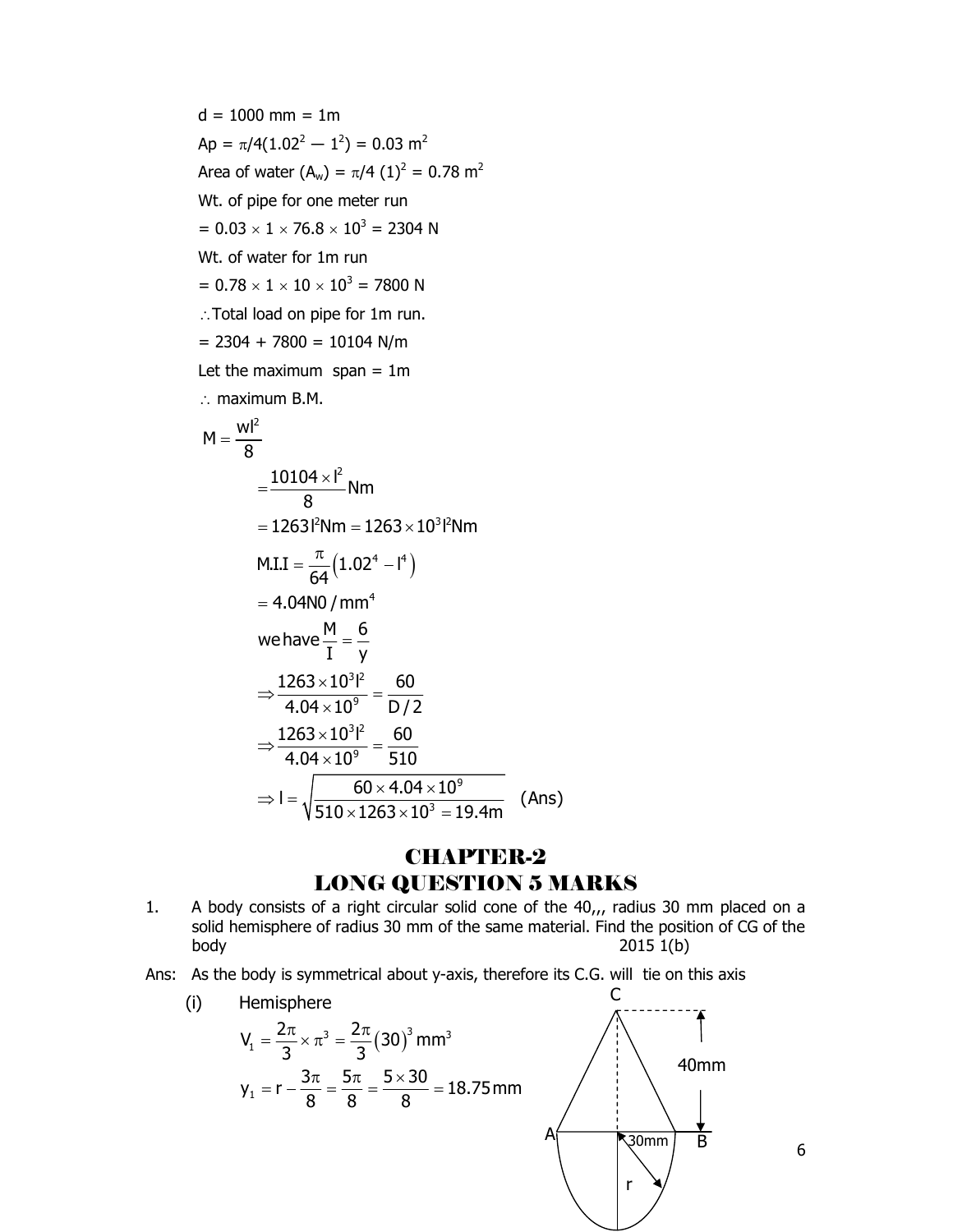(ii) Right circular cone

Right circular cone  
\n
$$
V_2 = \frac{\pi}{3} \times r^2 \times h = \frac{\pi}{3} (30)^2 \times 40 \text{ mm}^3
$$
\n= 12,000  $\pi$  mm<sup>3</sup>  
\n
$$
y_2 = 30 + \frac{40}{4} = 40 \text{ mm}
$$

we know that dis tan ce between C.G. of the body and bottom of hemisphere D

Right circular cone  
\n
$$
V_2 = \frac{\pi}{3} \times r^2 \times h = \frac{\pi}{3} (30)^2 \times 40 \text{ mm}^3
$$
\n= 12,000  $\pi \text{ mm}^3$   
\n
$$
Y_2 = 30 + \frac{40}{4} = 40 \text{ mm}
$$
\nwe know that *dis* tan *ce* between *C*.*G*. of the body and bottom of hemisphere D  
\n
$$
y = \frac{V_1 V_1 + V_2 V_2}{V_1 + V_2} = (18,000\pi \times 18.75) + \frac{(12,000\pi \times 40) \text{ mm}}{18000\pi + 12000\pi}
$$
\n= 27.3 mm  
\net the M.I. of a circular section 2015 (w) 2(b)

- 2. Derive the M.I. of a circular section 2015 (w) 2(b)
- Soln. Consider a circle ABCD of radius  $\circledR$  with centre O & x-x<sup>1</sup> & y-y<sup>1</sup> be two axes of reference through O as shown in fig.

Now consider on elementary ring of radius x & thickness dx.

Therefore area of the ring da =  $2\pi x$ .dx

M.I. of ring, about  $x - y$  axis or y-y axis

$$
= \text{Area} \times (\text{Distance})^2
$$

$$
= 2\pi \times dx \times x^2
$$

$$
= 2\pi x^3 dx
$$

 Now M.I. of the whole section, about the central axis can be found out by integrating the above equation for the whole radius of the circle i.e. from O to r.

$$
Izz = \binom{r}{0} 2\pi x^3 \cdot dx = 2\pi \int_0^r x^3 \cdot dx
$$
  

$$
Izz = 2\pi \left[ \frac{x^4}{4} \right]_0^r = \frac{\pi}{2} \times r^4 = \frac{\pi}{32} (d)^4 \left( \because \pi = d/2 \right)
$$

we know from the theorem of  $\perp$  r axis that

$$
Ixx + Iyy = Izz
$$
  
\n
$$
\Rightarrow Ixx = Iyy = \frac{Izz}{2} = \frac{1}{2} \times \frac{\pi}{32} \times (d)^4
$$
  
\n
$$
= \frac{\pi}{64} \times d^4
$$

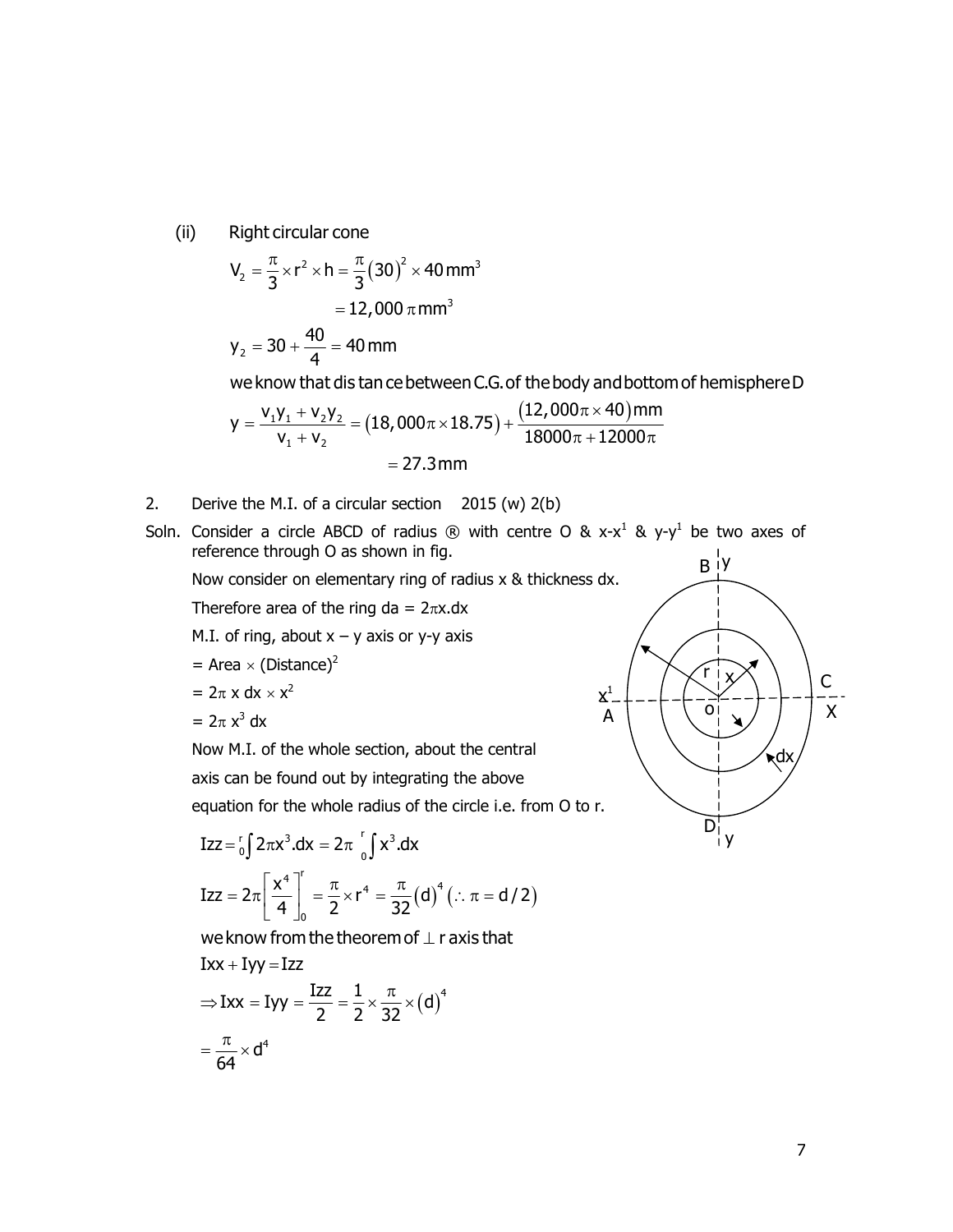#### CHAPTER-2 LONG QUESTION 7 MARKS

1. Find the moment of inertia of a T section with flange as 150 mm  $\times$  50 mm & web as 150 mm about x-x & y-y axis through the C.G. of the section (2015(w) 1(c),2018 2(d)

Ans. Rectangle (1) = 
$$
150 \times 50 = 7500
$$
 mm<sup>2</sup>

$$
y_1 = 150 + \frac{50}{2} = 175 \text{mm}
$$

Rectangle (2)  $a_2 = 150 \times 50 - 7500$  mm<sup>2</sup>

$$
y_2 = 150 + \frac{50}{2} = 75 \text{mm}
$$

 We know that distance between C.G. of the section & bottom of the web

$$
y = \frac{a_1 y_1 + a_2 y_2}{a_1 + a_2} = \frac{(7500 \times 175) + (7500 \times 75)}{7500 + 7500}
$$

M.I. about  $x-x$  axis = 125 mm

We also know that M.I. of rectangle (1) about an axis through its C.G. & parallel to xx axis

$$
IG_{_1}=\frac{150\times \left(50\right)^3}{12}=1.5625\times 10^6\text{mm}^3
$$

& dis tan ce between C.G. of rec tan gle  $(1)$  &  $x - x$  axis

$$
h_1 = 175 - 125 = 50 \text{mm}
$$
\n
$$
IG_1 = a_1 h_1^2 = (1.5625 \times 10^6) + [7500 \times (50)]^{27}
$$
\n
$$
= 20.3128 \times 10^6 \text{mm}^4
$$
\n
$$
IG_2 = \frac{50(150)^3}{12} = 14.0625 \times 10^6 \text{mm}^4
$$

 Distance between C.G. of rectangle (2) & x-x axis  $H<sub>2</sub> = 125 - 75 = 50$  mm M.I. of rectangle  $IG_2 + a_2h_2^2 = (14.0625 \times 10^6) + [7500 \times (50)^2]$ About x-x axis =  $32.8125 \times 10^6$  mm<sup>4</sup>

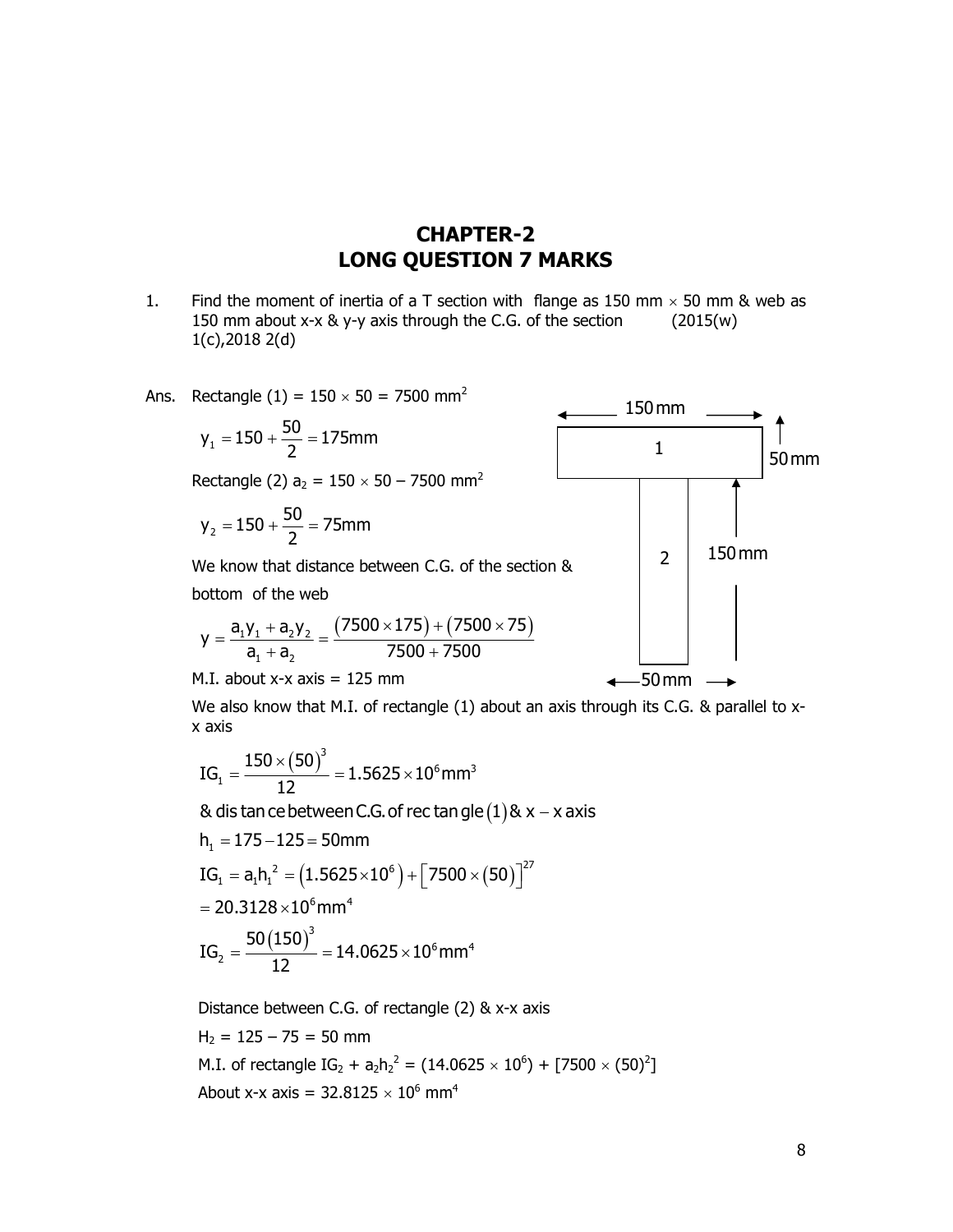Now M.I. of the whole section about x-x axis  $IXx = (20.3125 \times 10^6) + (32.8125 \times 10^6)$ = 53.125  $\times$  10<sup>6</sup> mm<sup>4</sup> W M.I. of the whole section about x-x axis<br>
= (20.3125 × 10<sup>6</sup>) + (32.8125 × 10<sup>6</sup>)<br>
53.125 × 10<sup>6</sup> mm<sup>4</sup><br>
i. about y-y axis<br>
know that M.I. of rectangle (1) about y-y axis<br>
(150)<sup>3</sup><br>
= 14.0625 × 10<sup>6</sup> mm<sup>4</sup><br>
12<br>
m.I. of

M.I. about y-y axis

We know that M.I. of rectangle (1) about y-y axis

$$
=\frac{50\left(150\right)^3}{12}=14.0625\times10^6\text{mm}^4
$$

& M.I. of rec tan gle (2) about  $y - y$  axis

$$
=\frac{50\left(50\right)^3}{12}=1.5625\times10^6\text{mm}^4
$$

Now M.I. of the whole section about y-y axis

Iyy = 14.0625  $\times$  10<sup>6</sup>) + (1.5625  $\times$  10<sup>6</sup>)

 $= 15.625 \times 10^6$  mm<sup>4</sup>.

#### CHAPTER – 3

#### SHORT QUESTION

- 1. What is creep. 2015 (w) 4(a)
- Ans. When loaded for long periods of time some material develop additional strain & are said to creep.

#### Chapter: 02

- 1. Define antisymmetrical & asymmetrical shape of an object 2015 1(a)
- Ans: Antisymmetrical: It is a structural system can be effectives exploited for the purpose of analyzing structural systems.

Assymmetrical : It means the opposite, the two sides are different in some way.

#### CHAPTER -3

- 1. Hooke's law 2014 1(a)
- Ans: It states when a material is loaded, within its elastic limit, the stress is proportional to the strain mathematically

 $\frac{\text{stress}}{\text{F}}$  = E = cons tan t strain

- 2. Define stress & strain 2014 2(a)
- Ans: Stress : stress may be defined as the force per unit area is known as stress.

 $\sigma = P/A$ 

 $P =$  load or force acting on the body

 $A = c/s$  area of the body

#### Strain :

Strain may be defined as the deformation per unit length i.e. strain.

 $\Delta \ell$  $\sqrt{\ell}$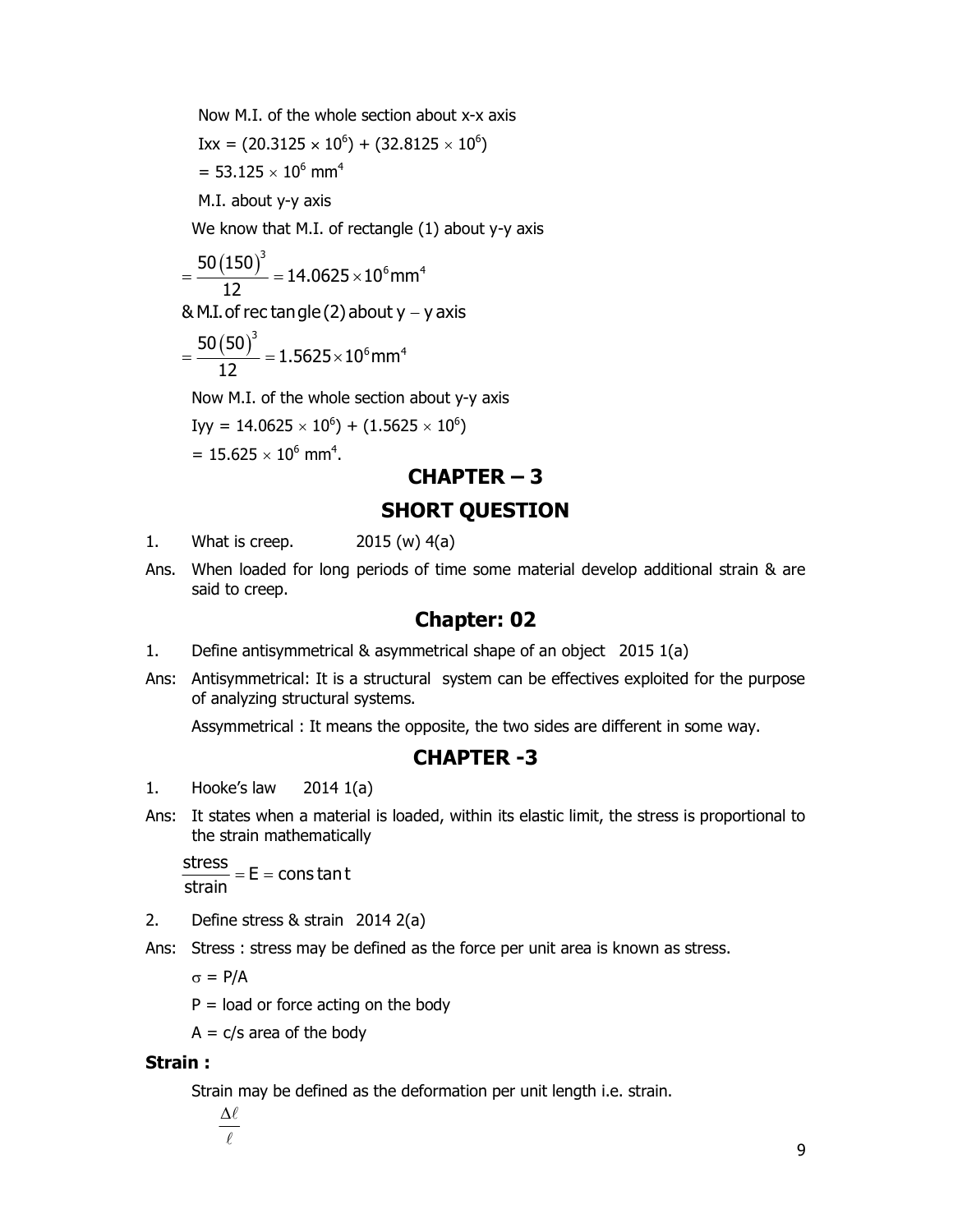$E =$ 

 $\Delta \ell$  = change in length

 $\ell$  = original length

- Q.i) What is isotropic material ? 2013 1(f)
- Ans: The material having same property in all direction is known as isotropic material
- ii) What is proof stress 2013
- Ans: It is also a common term, used for the maximum strain energy, which can be stored in a body (This happens when the body is stressed up to the elastic limit). The corresponding stress is known as proof stress.
- iii) What is Ductile matetial & example 2013 (1)
- Ans: The material which doesn't undergo undergradable deformation but fails how much is known as ductile bamboo.

#### CHAPTER – 3

#### SHORT QUESTION [2 MARKS]

- 1. Define ductility. 2014(w) 6(a), (2013 (w) 1 (c)
- Ans: In material science ductility can be defined as the ability of a solid material to deform under tensile load. This is often characterized by the ability of material to be stretched in to a wire
- 2. What is Malleability ? 2014 6 (a)
- Ans: The property by which material allow to be hammered in to thin sheets, load applied in compressive stress.

Ex- Cu, Ag , Aluminium

- 3. What is the factor of safety ? 2013 (w) 1 (b),2017 3(a)
- Ans: It is the ratio of ultimate or yield strength in a component to be actual working stress.
- $\rightarrow$  It has no unit
- 4. What is ultimate stress ? 2015(w)(1-b)
- Ans:  $A \rightarrow$  proportional limit
	- $B \rightarrow$  Elastic limit
	- $C \rightarrow$  yield stress point
	- $D \rightarrow$  Beginning of strain hardening
	- $E \rightarrow$  Ultimate stress point
	- $F \rightarrow$  Breaking stress point

Ultimate stress  $\rightarrow$  It is the maximum stress that a material can with stand while being stretched on pulled before failing or breaking point

4. Write the relation between three elastic constants 2013(w) 1(j)

$$
E = \frac{9kc}{3k + c}
$$

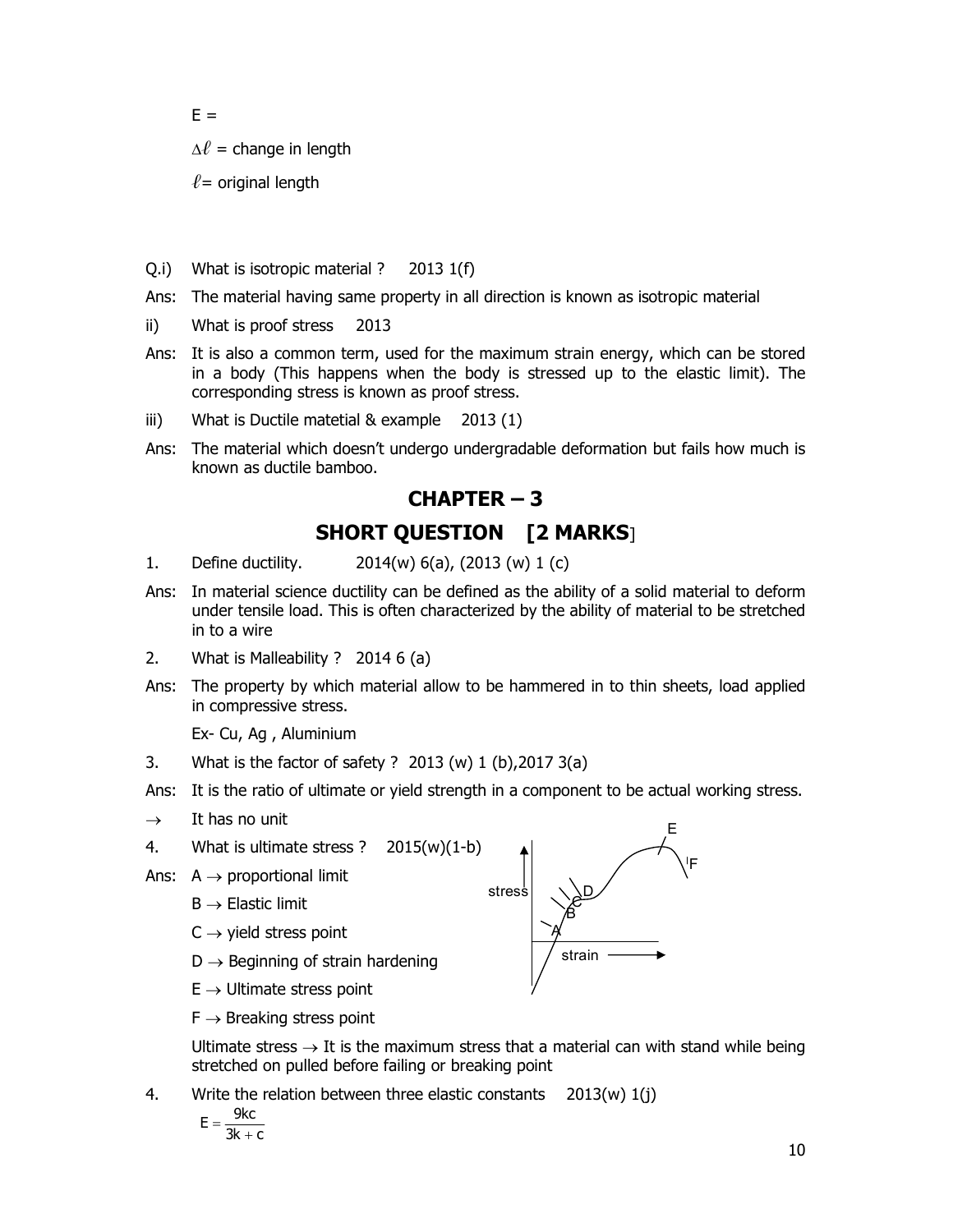Soln.

Where  $E =$  young's modulus/ modulus of elasticity

 $K =$  Bulk modulus

 $C =$  modulus of rigidity

- 5. Define Bulk modulus. 5(a) 2012 (w)
- Soln. It is defined as the ratio of normal shear stress (linear stress) to the volumetric strains it is denoted k.

 $K = \sigma_n/eV$ 

6. Define poisson's ratoo 2.(a) 2017 (w),2018 1(c)

Soln. It is defined as the ratio of lateral strain to the linear strain, is known as poisons ratio

lateral strain<br>linear strain = a cons tan t

It is denoted by 1/m. It has no unit

- 7. Define compressive stress 2007 (w) 1(a)
- Soln. Compressive force per unit area is known as compressive stress

 $\sigma_C = P/A$ Unit is N/mm<sup>2</sup>

- 8. What is a brittle material ? 2007 (w) 1(b)
- Soln. The material which does not goes any deformation is known as brittle material

Ex. Class

- 9. Define torsional rigidity. 2014(w) 1(i)
- Soln. It is the towque required to produced a twist of 1 radian per unit length of the shaft.

P  $CI_{\sf p} = \frac{{\sf TI}}{{\theta}}$ T  $c\theta$  $\overline{I_{p}}$  =  $\overline{I}$  $=\frac{c\theta}{l}$ 

Where  $I =$  least M.I.

 $E =$  Young's modulus of column materials

L= length of column

- 10. Define modulus of elasticity. 2013 (w) 4(a)
- Soln. It is the ratio between tensile stress & tensile strain or compressive stress & compressive strain.

It is denoted by E. It is the same as Young's modulus

$$
E = \frac{\sigma}{e} \left( \frac{\sigma t}{et} \text{ or } \frac{\sigma c}{ec} \right)
$$

11. What is isotropic material.  $2013 \, (w)$  1(f)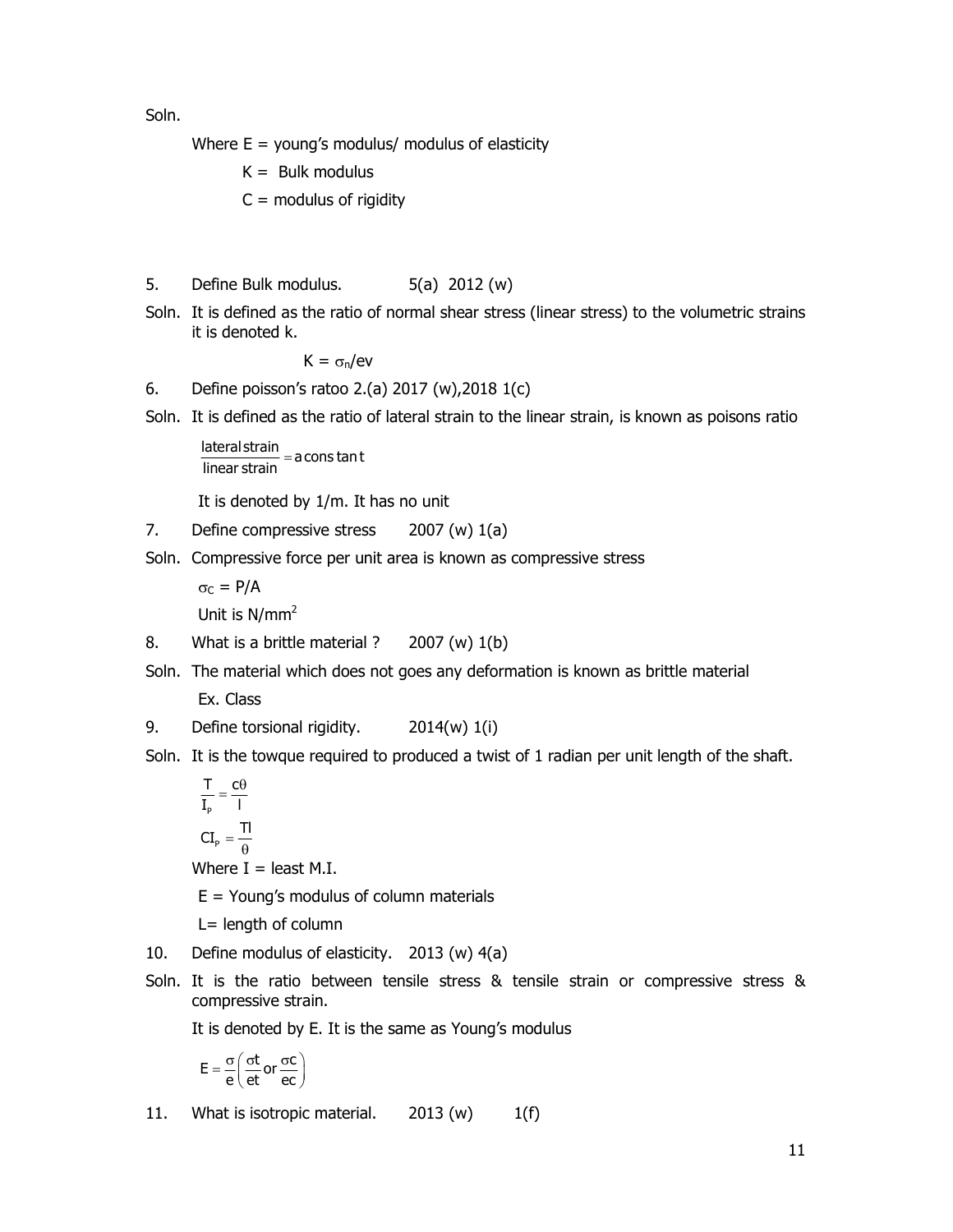Soln. The material which has some properties along all the direction of the material is known as isotropic material.

Ex. All Engg. Material

#### **CHAPTER – 3 [ 6 MARKS]**

1. A mile stress rod of 20 mm dia & 300 mm long is enclosed centrally inside a hollow copper to be of external dia 30 mm & internal dia. 25 mm. the ends of the rod & tube are braced together & the composite bar is subjected to an axial pull of 50 KN. Find out the stress developed in the rod & the tube 2013 (w) (6)

$$
E_s = 200 \text{ GN/m}^2
$$

 $E_C$ = 100 GN/m<sup>2</sup>



 $D_s = 20$  mm

Area of steel rod

 $A_S = \pi/4$  (20)<sup>2</sup> 314.16 mm<sup>2</sup>

Area of copper tube.

 $A_c = \pi/4$  (30<sup>2</sup> – 25<sup>2</sup>) = 216 mm<sup>2</sup>

 $E_S = 200 \text{ GN/m}^2 = 2010 \times 10^3 \text{ N/mm}^2$ 

$$
E_c = 100 \text{ GN/m}^2 = 100 \times 10^3 \text{ N/mm}^2
$$

$$
P = 50 \text{ KN} = 50 \times 10^3 \text{ N}
$$

Let  $\sigma_s$  &  $\sigma_c$  be the stress developed in steel & copper respectively

$$
\frac{\sigma_s}{E_s} = \frac{\sigma_c}{E_c}
$$
  
\n
$$
\sigma_s = \frac{E_s}{E_c} \sigma_c = \frac{200 \times 10^3}{100 \times 10^3} \times \sigma_c = 2\sigma_c
$$

Total load = load in steel  $+$  load in copper

$$
50 \times 10^{3} = \sigma_{S} A_{S} + \sigma_{C} A_{C}
$$
\n
$$
\Rightarrow 50 \times 10^{3} = 2\sigma_{C} \times 314.16 + \sigma_{C} \times 216
$$
\n
$$
\Rightarrow \sigma_{c} = \frac{50 \times 10^{3}}{2 \times 314.16 + 216} = 59.11 \text{ N/mm}^{2}
$$
\n
$$
\sigma_{c} = 2\sigma_{c} 2 \times 59.22
$$
\n
$$
= 118.44 \text{ N/mm}^{2}
$$

2. Derive the expression of deformation of a body due to its self weight  $2015(w)$  2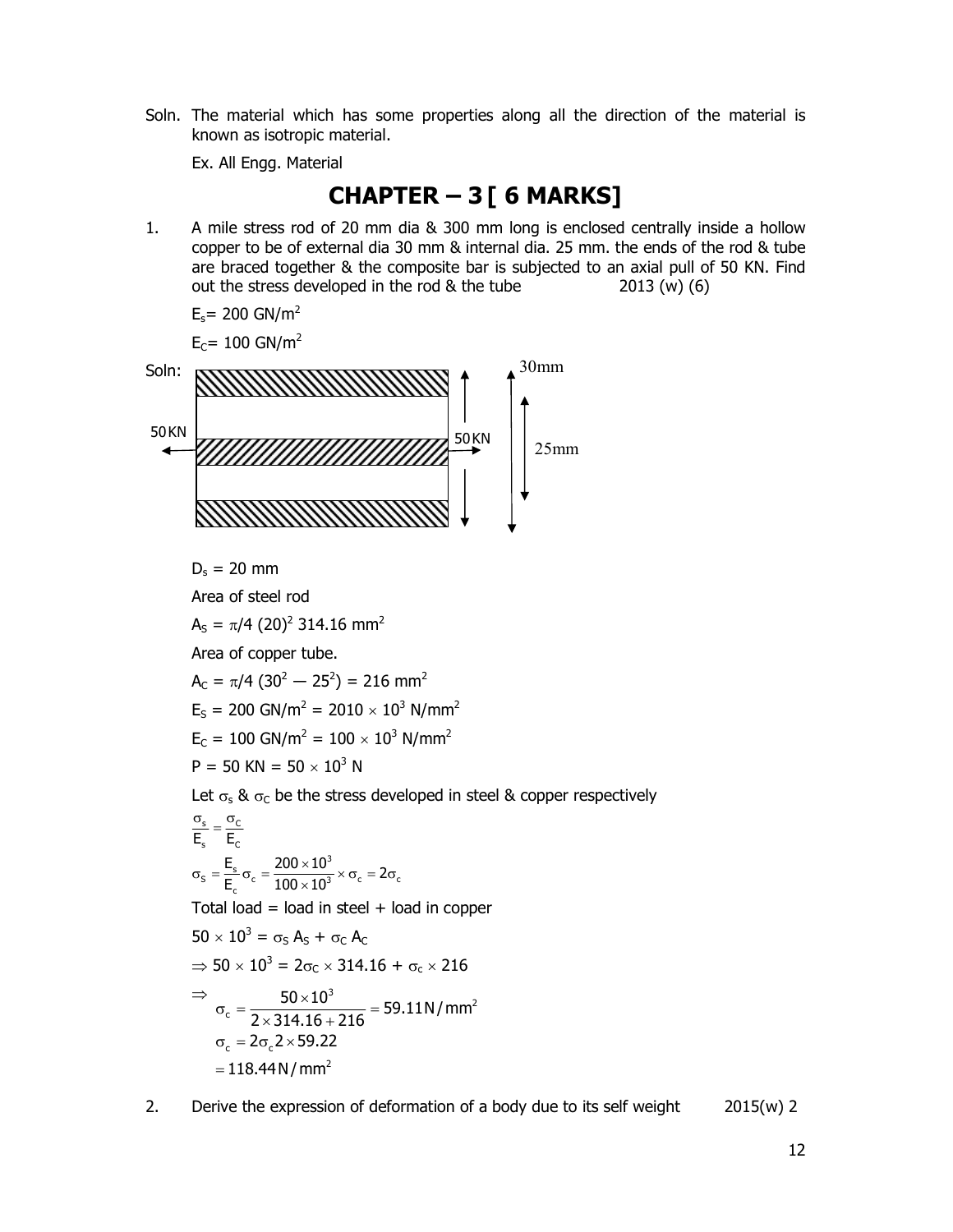Soln. Consider a bar, AB having freely under its own weight

Let  $I =$  length of the bar

 $A = C/s$  area of bar

 $E =$  Young's modulus for the bar material

 $W =$  Specific out of the bar material

Now consider a small section dx of the bar at a distance x from B

Wt. of the bar for a length of x

 $P = Wax$ 

 $\therefore$  Elongation of the small section of the bar, due to wt of the bar for a small section of length x

$$
= \frac{PI}{AE} = \frac{(WA)dx}{AE} = \frac{wx.dx}{E}
$$
  
Total elongation of the bar

Using a mechanical of the bar material. Now consider a small section dx of the bar at a distance x from B. We, of the bar for a length of x.

\nP = Wax

\n∴ Elongation of the small section of the bar, due to wt of the bar for a small section of length x.

\n
$$
= \frac{PI}{AE} = \frac{(WA)dx}{AE} = \frac{wx(dx)}{E}
$$

\nTotal elongation of the bar.

\nΔI = 
$$
\int_{0}^{1} \frac{wx(dx)}{E} = \frac{w}{E} \int_{0}^{1} x \cdot dx
$$

\n
$$
= \frac{w}{E} \left[ \frac{x}{2} \right]
$$

\n∴ ΔI = 
$$
\frac{wl^2}{2E} = \frac{Wl}{2AE}
$$
 (∴ w.wAL)

\n⇒ ΔI = 
$$
\frac{Wl}{2AE}
$$

\nA bar shown in fig. is subjected to a tensile load of 180 KN. If the stress on the

3. A bar shown in fig. is subjected to a tensile load of 180 KN. If the stress on the middle portion is limited to 160  $N/mm^2$ , determine the diameter of the middle portion & also find the length of the middle portion of the total elongation of the bar is to be 0.25 mm ?2018 3©



Area required for middle portion

$$
A = \frac{\text{load}}{\text{stress}} = \frac{180 \times 10^3}{160} = 1125 \text{mm}^2
$$
\nLet 'd'be the dia of middle portion

\n
$$
\Rightarrow \frac{\pi}{4} \times d^2 = 1125
$$

$$
\Rightarrow d = 37.85 \text{ mm}
$$

Let the length of middle portion be x mm, stress in the end

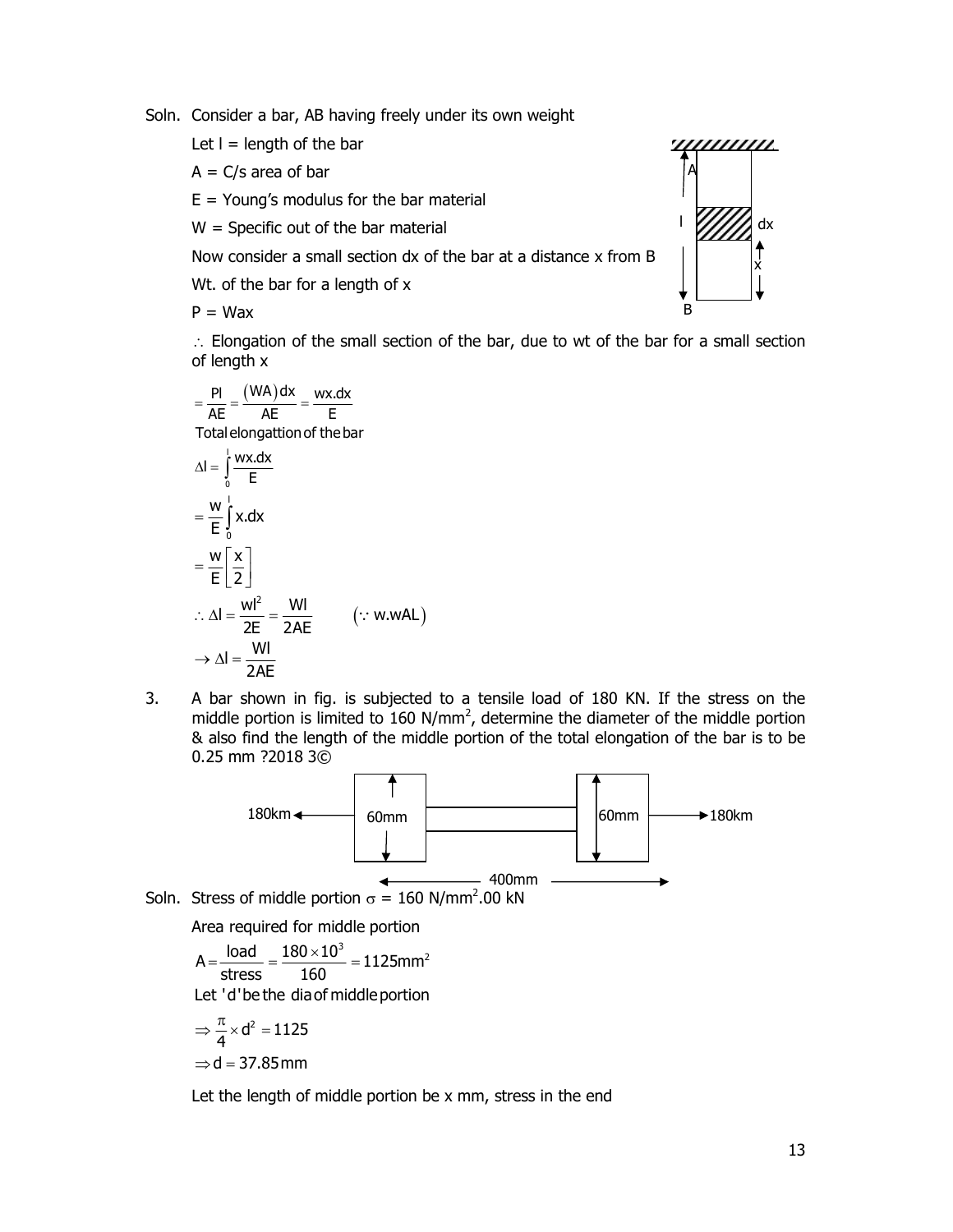$(\sigma) = \frac{180 \times 10^3}{\left(\frac{\pi}{4} \times 60^2\right)}$ <br>= 63.66N/mm<sup>2</sup>  $\sigma) = \frac{180 \times 10^3}{\pi \times 60^2}$ 2  $= 63.66$  N / mm<sup>2</sup> portion  $(\sigma)$  =  $60<sup>2</sup>$ 4  $\left(\frac{\pi}{4} \times 60^2\right)$ 

The elongation produced in the bar is 0 mm

#### CHAPTER  $-3$  [ 5 MARKS]

- 1. A bronze specimen has modulus of rigidity  $0.98 \times 10^3$  N/mm<sup>2</sup> & modulus of elasticity  $1.392 \times 10^3$  N/mm<sup>2</sup>. Determine the poison's ratio of the material 2014 4(c)
- Ans: Given data

Modulus of rigidity c = 0'598  $\times$  10<sup>3</sup> N/mm<sup>2</sup>

Modulus of elasticity E =  $1.392 \times 10^3$  N/mm<sup>2</sup>

 $\mu$  or L/m = poison's ratio of the material

We know that modulus of rigidity (c)

portion(σ) = 
$$
\frac{180 \times 10^3}{(\frac{\pi}{4} \times 60^2)}
$$
  
\n= 63.66N/mm<sup>2</sup>  
\nThe elongation produced in the bar is 0 mm  
\n**CHAPTER - 3 [ 5 MARKS]**  
\nA bronze specimen has modulus of rigidity 0.98 × 10<sup>3</sup> N/mm<sup>2</sup> & modulus of elasticity  
\n1.392 × 10<sup>3</sup> N/mm<sup>2</sup>. Determine the poison's ratio of the material  
\nModulus of rigidity c = 0′598 × 10<sup>3</sup> N/mm<sup>2</sup>  
\nModulus of elasticity E = 1.392 × 10<sup>3</sup> N/mm<sup>2</sup>  
\nμ or L/m = poison's ratio of the material  
\nWe know that modulus of rigidity (c)  
\n
$$
c = \frac{mE}{2(m+1)}
$$
  
\n⇒ 0.598 × 10<sup>3</sup> =  $\frac{m \times 1.392 \times 10^3}{2(m+1)}$   
\n⇒ 1.196 × 10<sup>3</sup>m + 1.196 × 10<sup>3</sup> = 1.392 × 10<sup>3</sup>m  
\n⇒ 1.196 × 10<sup>3</sup> = 0.196 × 10<sup>3</sup>m  
\n⇒ m =  $\frac{1.196 \times 10^3}{0.196 \times 10^3}$   
\n= 6.1 = 6  
\n⇒  $\frac{1}{m} = \frac{1}{6}$ 

- 2. Define stress strain relationship for ductile material 2014 2(b),2018 2(e),2017 2(b)
- Ans: Consider a ductile material specimen of uniform section, subjected to a gradually increasing push

 If we plot the stress along the corresponding strains along the horizontal axis & draw a curve passing through the vicinity of all such points

 $\rightarrow$  0 to A is a straight line, which represents that the stress is proportional stress to strain



 $\rightarrow$  up to elastic limit, all the metals have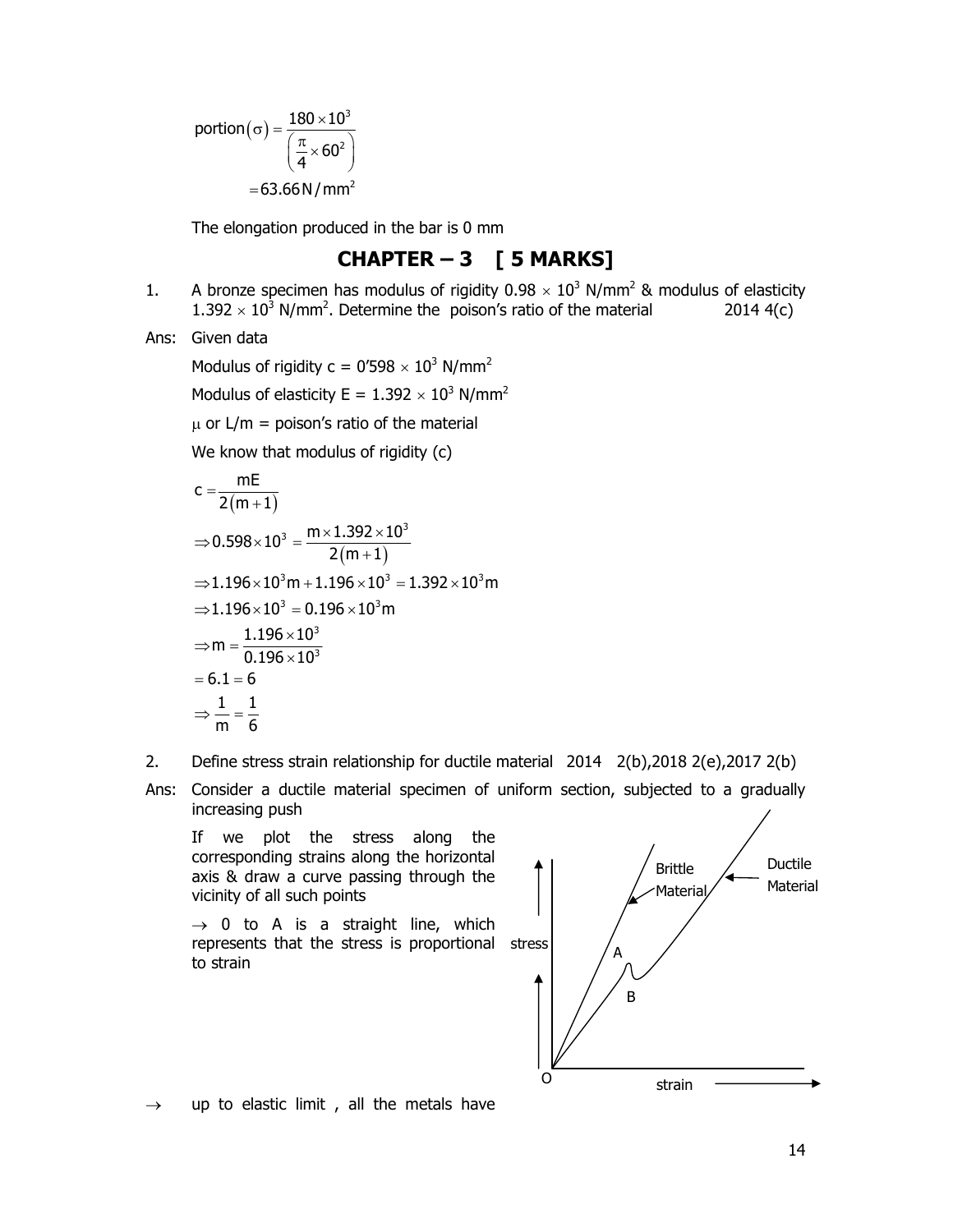approximates the same modulus of elasticity in compression

 $\rightarrow$  If the specimen is stressed beyond the elastic limit, the strain increases more quickly than the stress.

#### CHAPTER : 3 [LONG QUESTION 5 MARKS]

1. A brass bar having  $C/S$  area of 500 mm<sup>2</sup>is subjected to axial forces as shown in fig. Find the total elongation of the bar. Take  $E = 80$  GPa.  $2015(w)$ 3(b),2018 2(c)



Ans: Given C/s area  $(A) = 500$  mm<sup>2</sup> Modulus of elasticity (E) = 80 C/a = 80 kn/mm<sup>2</sup>



We know that elongation of the bar

$$
\delta I = \frac{1}{AE} (p_1 l_1 + p_2 l_2 + p_3 l_3)
$$
  
= 
$$
\frac{1}{500 \times 80} [(80 \times 500) + (20 + 1500) - (30 \times 1200)] \text{mm}
$$
  
= 0.85 mm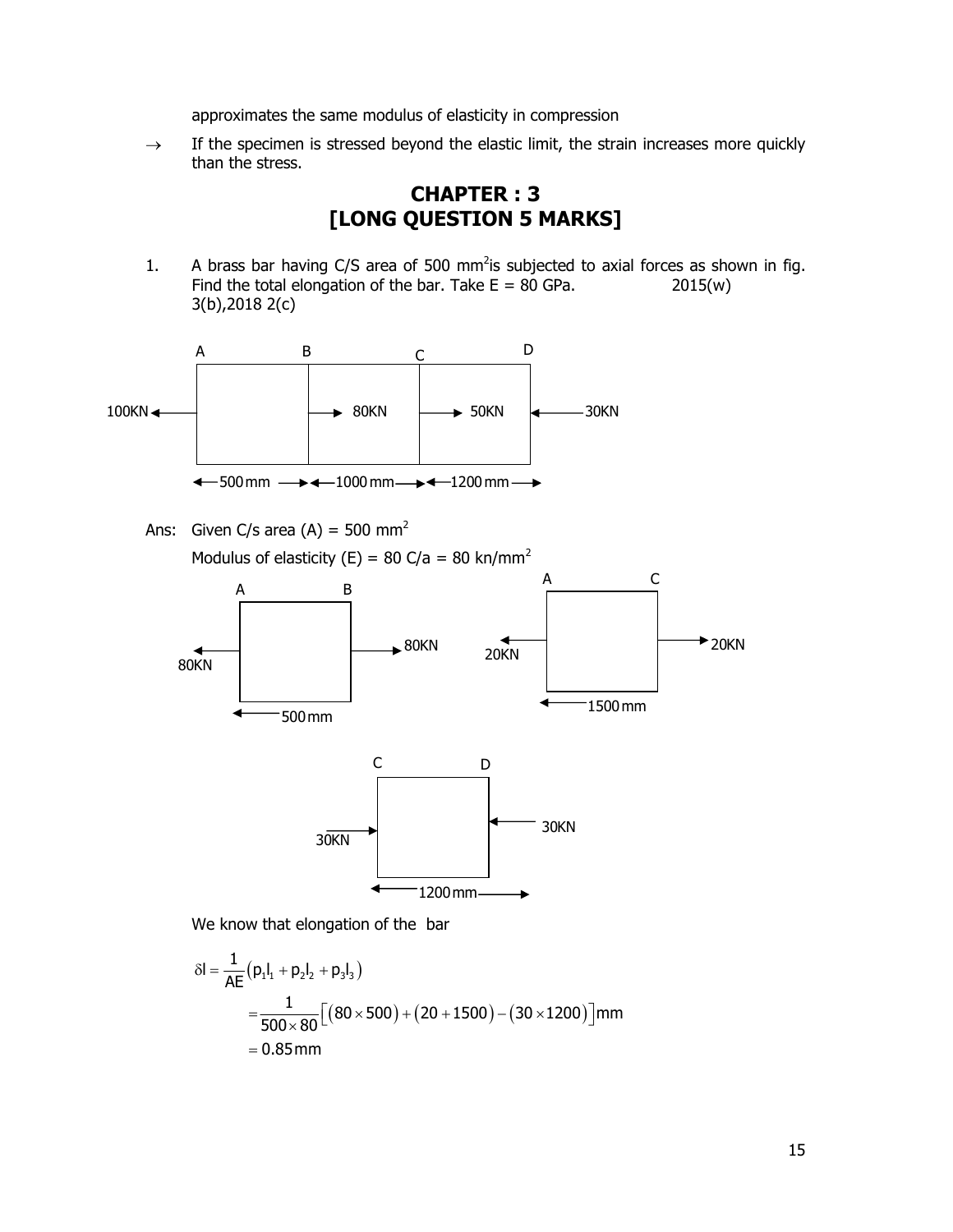- 5. Derive the relationship between the elastic constant.2017 3©
- Ans: Consider a square block ABCD off side 'a' and thickness unity.

Let the block be subjected to shear stresses of intensity q.

 Due to there stresses the block will be subjected to a deformation such that the diagonal AC is elongated and the diagonal BD is shortened.



Strain in the length of diagonal AC

q q q 1 1 ....................(1) E mE E m 

Let the block ABCD deform to the position A,B,C,D through the angle Q.

Increase in length of the diagonal  $AC = A_1C - AC$ 



1st AA<sub>1</sub> be perpendicular to A<sub>1</sub>C since single ACA<sub>2</sub> is very small, AC = A<sub>3</sub>C Increase in length of the diagonal AC

$$
=CA_1 - CA_2 = A_1A_2
$$

 $AA_1$  cos  $(AA_1 A_2)$ 

But the angle  $AA_1A_2$  is nearly equal to BAC =  $45^\circ$ 

Increase in length of diagonal AC

$$
AA_1 \text{ Cos } 45^\circ = \frac{AA_1}{\sqrt{2}}
$$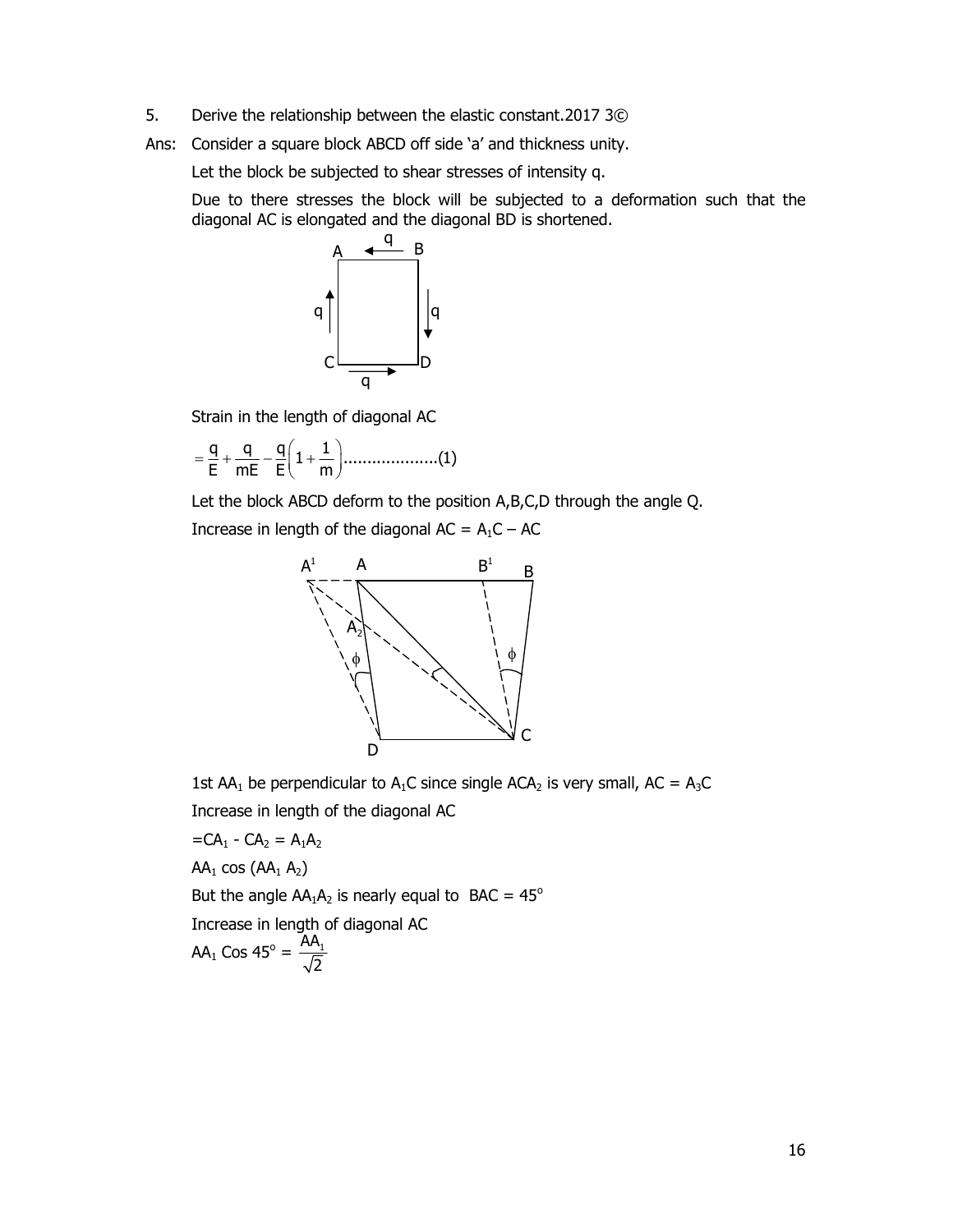



17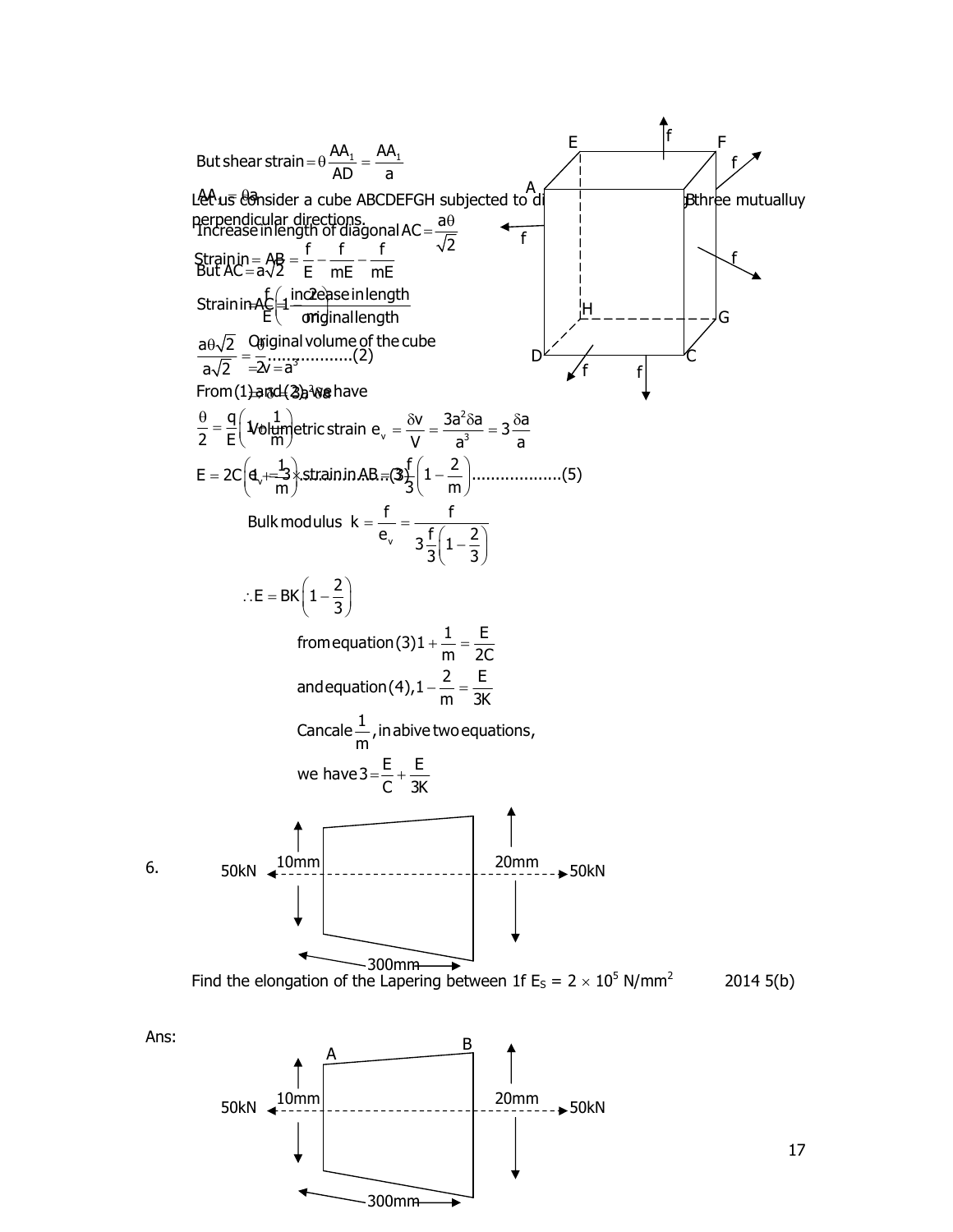Given data,  $I_1 = 300$  mm  $d_1 = 10$  mm  $d_2 = 20$  mm  $p_2 = 50$  KN =  $50 \times 10^3$  N  $E = 2 \times 10^5 N/mm^2$ AB AE  $1^{\mathsf{U}_2}$ 3 5 Elongationof thelaperingbar AB  $IAB = \frac{4P_{AB}L_{AE}}{F_{A}L_{AE}}$  $\overline{\mathsf{Ed}_1\mathsf{d}_2}$  $4 \times 50 \times 10^3 \times 300$  $2 \times 10^5 \times 10 \times 20$  $\frac{15}{12}$  = 0.477  $=\frac{15}{\pi \times 10} = 0$ 0.5mm  $\Rightarrow \Delta IAB = \frac{4H}{\pi I}$  $4 \times 50 \times 10^3 \times 3$  $\Rightarrow$  $\pi \times 2 \times 10^5 \times 10 \times 2$  $\overline{\pi \times 10}$ 

Total extension of the rod

Extension of end portion & extension of middle portion

 $\Rightarrow$  0.25=  $\sigma$ /E  $\times$  (400-x) +  $\sigma$ /E – x

 $\Rightarrow$  x = 254.68 mm. (Ans)

## CHAPTER 3 LONG QUESTIONS [6 MARKS]

1. A slender bar of 100 mm<sup>2</sup> C/S is subjected to loading as shown in the fig., if the modulus of elasticity is 200  $\times$  10<sup>9</sup> pascal, then what is the elongation produced in the bar ? 2013 (w) 2(b)

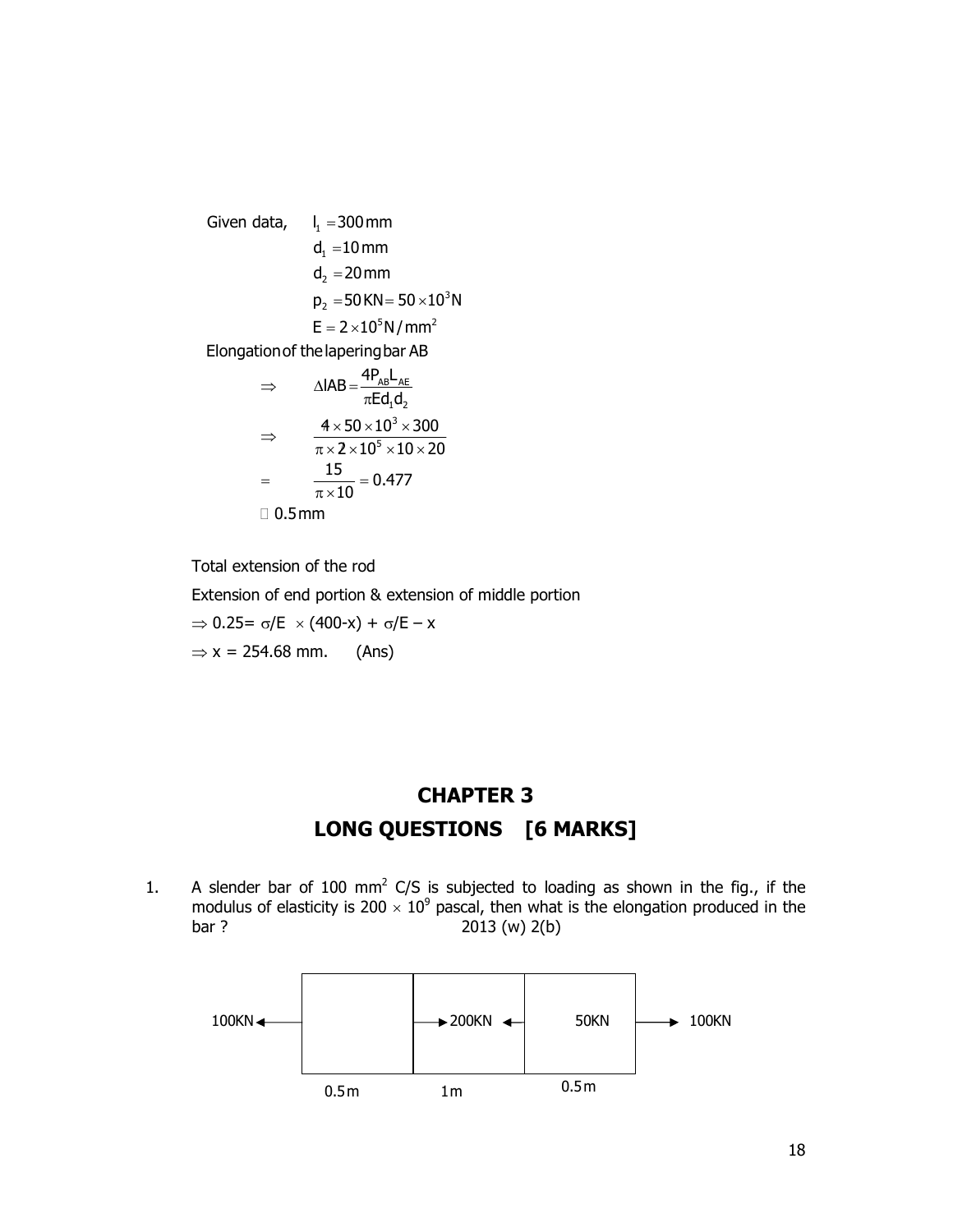

The elongation produced in the bar is 0 mm.

#### CHAPTER -3 [7 MARKS]

- 1. A rod dia. 40 mm & length 6 m has an allowable tensile stress of 120 N/mm<sup>2</sup>. If the young's modulus of the rod material is  $2.1 \times 10^5$  N/mm<sup>2</sup>. Determine the 2017
	- (i) Maximum tensile load, that can be loaded apply to the load
	- (ii) Strain energy stored on the road

Given Data :

 $d = 40$  mm

 $l = 6 m = 6 \times 10^3$  mm

tensile stress,  $6 = 120$  N/mm<sup>2</sup>

 $E = 2.1 \times 10^5$  N/mm<sup>2</sup>

Maximum tensile load in the rod

 $\sigma = P/A$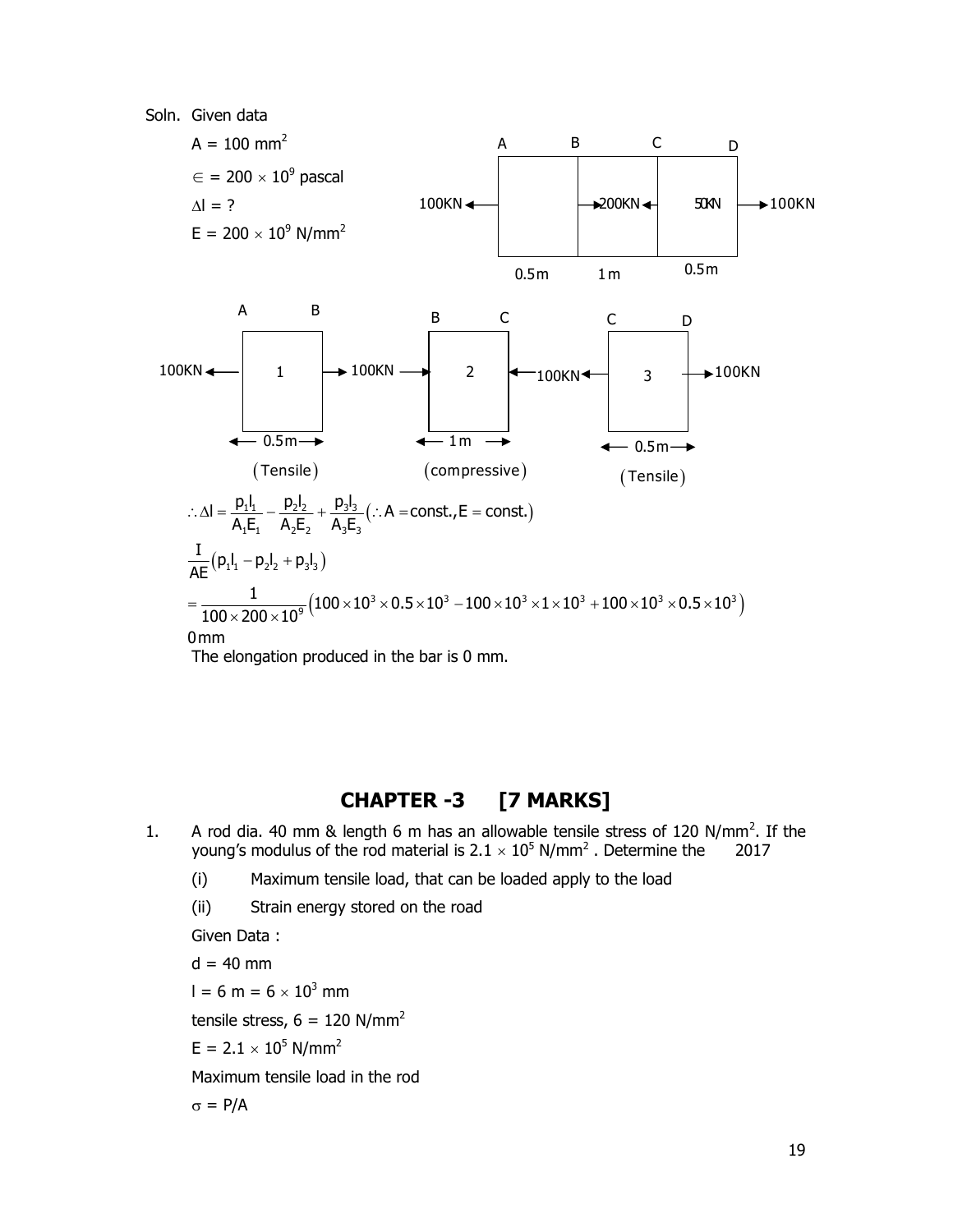- $\Rightarrow$  P =  $\sigma \times$  A = 120  $\times \pi/4 \times (40)^2$  = 150. 796  $\times$  10<sup>3</sup> N
- $\therefore$  Strain energy stored in the rod

$$
\Rightarrow P = \sigma \times A = 120 \times \pi/4 \times (40)^2 = 150.796 \times 10^3 N
$$
  
\n∴ Strain energy stored in the rod  
\n
$$
U = \frac{\sigma^2}{2E} \times V
$$
  
\nVol. of therod, V=1×A  
\n
$$
= 6 \times 10^3 \times \frac{\pi}{4} \times (40)^2
$$
  
\n
$$
= 7.53 \times 10^6 mm^3
$$
  
\n
$$
U = \frac{\sigma^2}{2E} \times V = \frac{(120)^2}{2 \times 2.1 \times 10^5} \times 7.53 \times 10^6 = 258.171 KN \times mm
$$
  
\nA reinforced concrete column of circular section having the same as 4 steel rods of 20 mm dia. It carries a load of 850 KN. Find out the stresses in steel & concrete.  
\nAssume modular ratio of steel & concrete as 18.2015

- 2. A reinforced concrete column of circular section havind dia 500 mm has 4 steel rods of 20 mm dia . It carries a load of 850 KN. Find out the stresses in steel & concrete. Assume modular ratio of steel & concrete as 18.2015
- Soln. Dia of the section,  $D = 500$  mm

$$
P = \sigma \times A = 120 \times \pi/4 \times (40)^2 = 150.796 \times 10^3 N
$$
  
\n∴ Strain energy stored in the rod  
\n
$$
U = \frac{\sigma^2}{2E} \times V
$$
  
\nVol of therod, V = l×A  
\n
$$
= 6 \times 10^3 \times \frac{\pi}{4} \times (40)^2
$$
  
\n
$$
= 7.53 \times 10^6 mm^3
$$
  
\n
$$
U = \frac{\sigma^2}{2E} \times V = \frac{(120)^2}{2 \times 2.1 \times 10^5} \times 7.53 \times 10^6 = 258.171 \text{kN} \times mm
$$
  
\n2. A reinforced concrete column of circular section having dia 500 mm has 4 steel rods of 850 KN. Find out the stresses in steel &  
\n
$$
= \text{Assume modular ratio of steel & concrete as 18.2015}
$$
  
\nSoln. Dia of the section, D = 500 mm  
\nTotal area of section A =  $\frac{\pi}{4}$ .D<sup>2</sup>  
\n
$$
= \frac{\pi}{4} \cdot (500)^2
$$
  
\n
$$
= 196349.54 mm^2
$$
  
\nArea of the steel, A<sub>s</sub> =  $\frac{\pi}{4} \times (20)^2 \times 4$   
\n= 1256.64 mm<sup>2</sup>  
\nArea of concrete, A<sub>c</sub> = A – A<sub>s</sub> = 195092.9 mm<sup>2</sup>  
\nLet  $\sigma_s/\sigma_c$  be the stresses in steel & concrete respectively.  
\nStrain in concrete = strain in steel

$$
\frac{\sigma_s}{E_s} = \frac{\sigma_c}{E_c}
$$
\n
$$
\therefore \sigma_s = \frac{E_s}{E} \times \sigma_c \left( \frac{E_s}{E} = 18 \right)
$$
\nTotal load = load on steel + load on concrete  
\n
$$
\Rightarrow 850 \times 10^3 = \sigma_s A_s + \sigma_c A_c
$$
\n
$$
\Rightarrow 850 \times 10^3 = 18 \times \sigma_c \times 1256.64 + \sigma_c \times 19509
$$
\n
$$
\Rightarrow \sigma_c = 3.9 \text{ N/mm}^2
$$
\n
$$
\sigma_s = 18 \sigma_c
$$
\n
$$
= 18 \times 3.90 = 70.2 \text{ N/mm}^2
$$

- 2. A steel rod 30 mt. long is at a temp of  $25^{\circ}$ C. find the temp. stress produced when
	- (i) the expansion of the rod is prevented
	- (ii) rod is permitted to expand by 5 mm
- Ans: Length of steel rod  $(l) = 30$  mt.

Temp (t) =  $25^{\circ}$ C

Assume E = 2  $\times$  10<sup>5</sup> N/mm<sup>2</sup> ,  $\alpha$  = 12  $\times$  10<sup>-6</sup>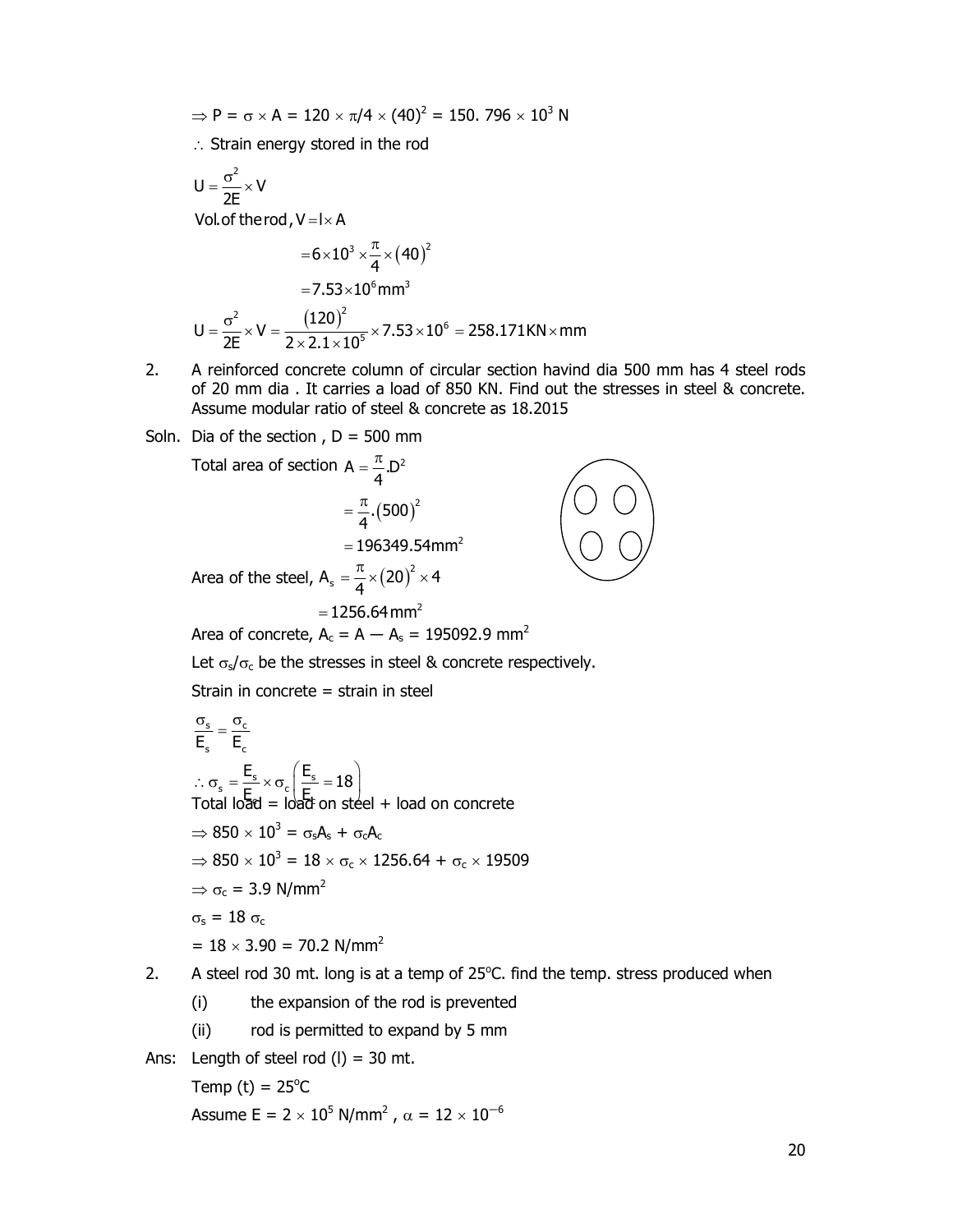(i) The expansion of the rod is prevented the stress in the rod

$$
σ = α71
$$
  
= 12 × 10<sup>-6</sup> × 25 × (2 × 10<sup>5</sup>)  
= 60 N/mm<sup>2</sup>

(ii) Rod is permitted to expand by 5 mm

The stress in the rod

$$
\sigma = \left(\alpha t - \frac{\Delta l}{l}\right) E
$$
  
= 
$$
\left[12 \times 10^{-6} \times 25 - \frac{5}{30 \times 10^{3}}\right] \times 2 \times 10^{5}
$$
  
= 26.66 N/mm<sup>2</sup>

4. Draw the stress strain diagram for mild steel specimen showing the salient points.2018 2(e)

Soln.



When the mild steel bar of uniform c/s is subjected to a tensile test.

- $\rightarrow$  In case of mild steel in the initial stages strain is proportional to stress till the limite proportionality. A is reached. In this range material obeys Hooke's law
- $\rightarrow$  'B' the material behaves in an elastic manner. Beyond this limit the rate of increase in strain will be more till the point C is reached.
- $\rightarrow$  Where the material undergoes additional strain without increase in stress & undergoes plastic deformation. This is known as yield point & the stress is known as yield stress.
- $\rightarrow$  Therefore there are two yield points, the upper C & D.
- $\rightarrow$  After yielding any further increase in stress will cause considerable increase in strain & curve rise till point E is reached, which is known as ultimate stress.
- $\rightarrow$  At this stress the bar will develop a neck & the stress will decrease & the bar will break at point 'F'.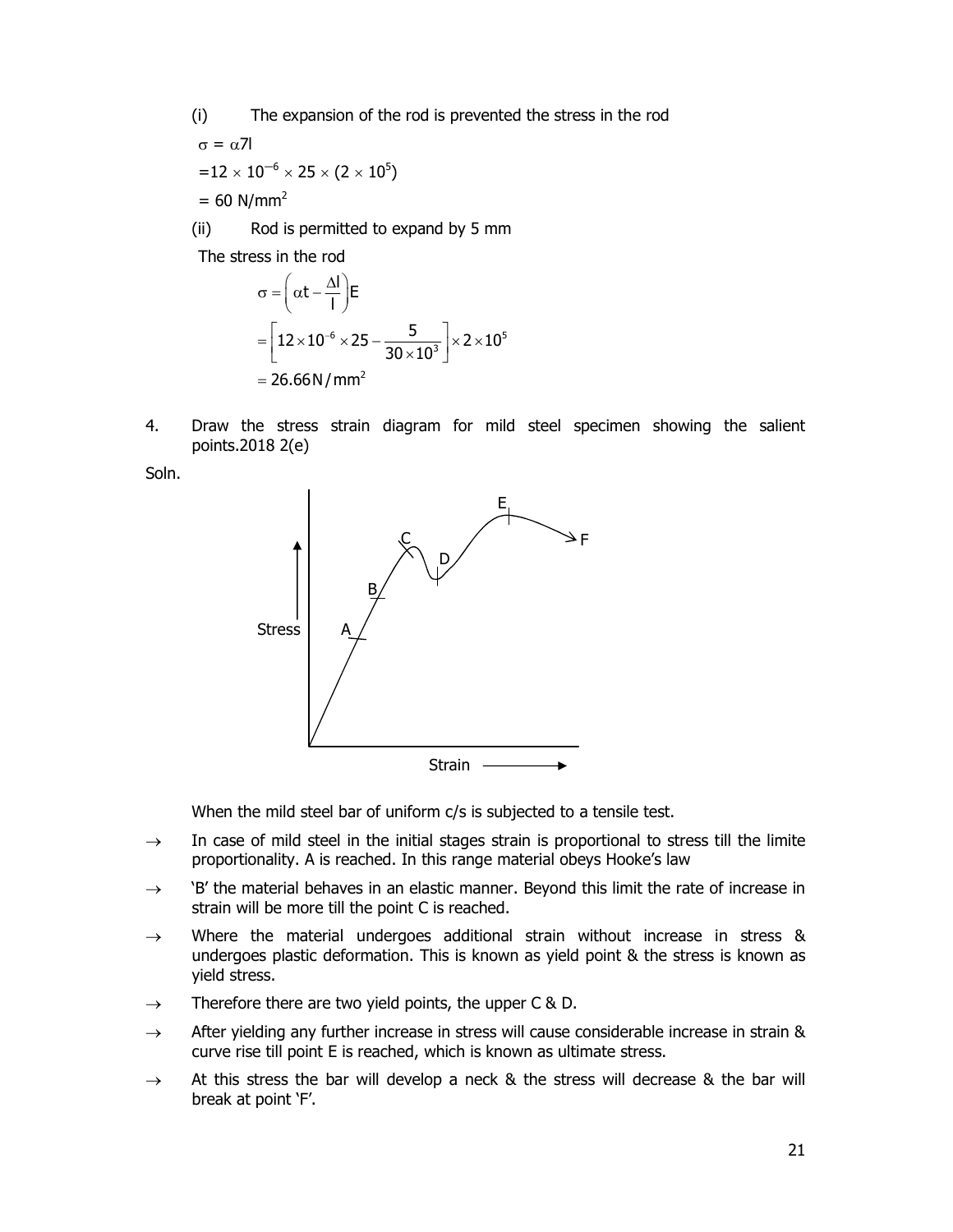#### CHAPTER – 4 SHORT QUESTION [ 2 MARKS]

- 1. Define point of contra flexture. 2013(w) 1c,2017 5(a)
- Ans: the point at which the bending moment touches the zero line & changes the sign, i.e. known as point of contra flexure.
- 2. Define shear force. 2013 (w) 2014 3(a),2018 1(i)
- Ans: Shear force at any seen of a beam, If the algebraic sum of the vertical forces either left or right of the section.
- 3. Define Bending moment 2013 (w) 2014 3(a),2018 1(i)
- Ans: B.M. at any section of a beam, if the algebraic sum of moments of vertical forces either left or right of a section.
- 4. What is hugging moment . 2015(w)
- Ans: If the bending moments bends the beam in a such way compression is in bottom & tension at top, that this type of bending moment is '―ve' BM or hugging moment



- 5. Define sagging moment. 2013 (w)
- Ans: If the bending moments bends the beam in a such way that compression is in a top & tension is in bottom, that this type of B.M. is +ve, BM or sagging moment.



#### CHAPTER – 4 5 MARKS 2018 2(a),2017 5(c)



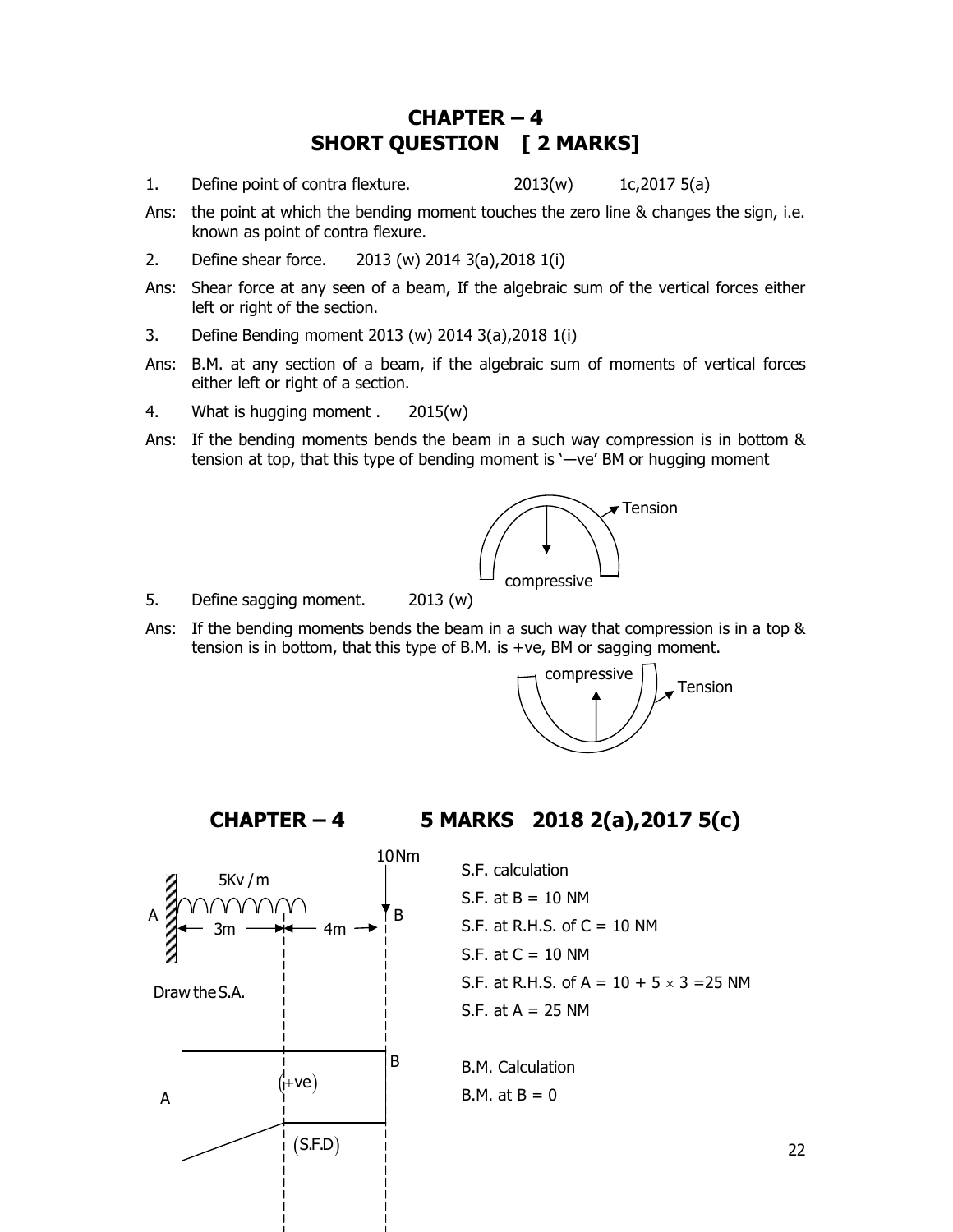B.M. at c = 10 × 4 = 40 NM  
\nB.M. at A = 
$$
10 \times 7 - 5 \times 3 \times 3/2
$$
  
\n=  $70 - \frac{45}{2} = \frac{95}{2} = 47.5NM$ 

1.

## CHAPTER – 4 [6 MARKS]

| 1. | Draw the S.F. & B.M. dig. For the beam is shown below |          | 2013 (w) 2(a) |
|----|-------------------------------------------------------|----------|---------------|
|    | Soln. S.F. calculation                                | 2t/m     |               |
|    | S.F. at $B = 0$                                       |          |               |
|    | S.F. at R.H.S. of $C = 2 \times 3 = 6$ t.             | 2m<br>3m |               |



 $3m \rightarrow$  BF at  $C = 2 \times 3 = 6t$ SF at RHS of  $A = 6t$ SF at  $A = 6t$ 

> BM Calculation B.M. at  $B = 0$ B.M. at  $C = 2 \times 3 \times 3/2 = 9$  tm B.M. at  $A = 2 \times 3 \times (3/2 + 2) = 21$  tm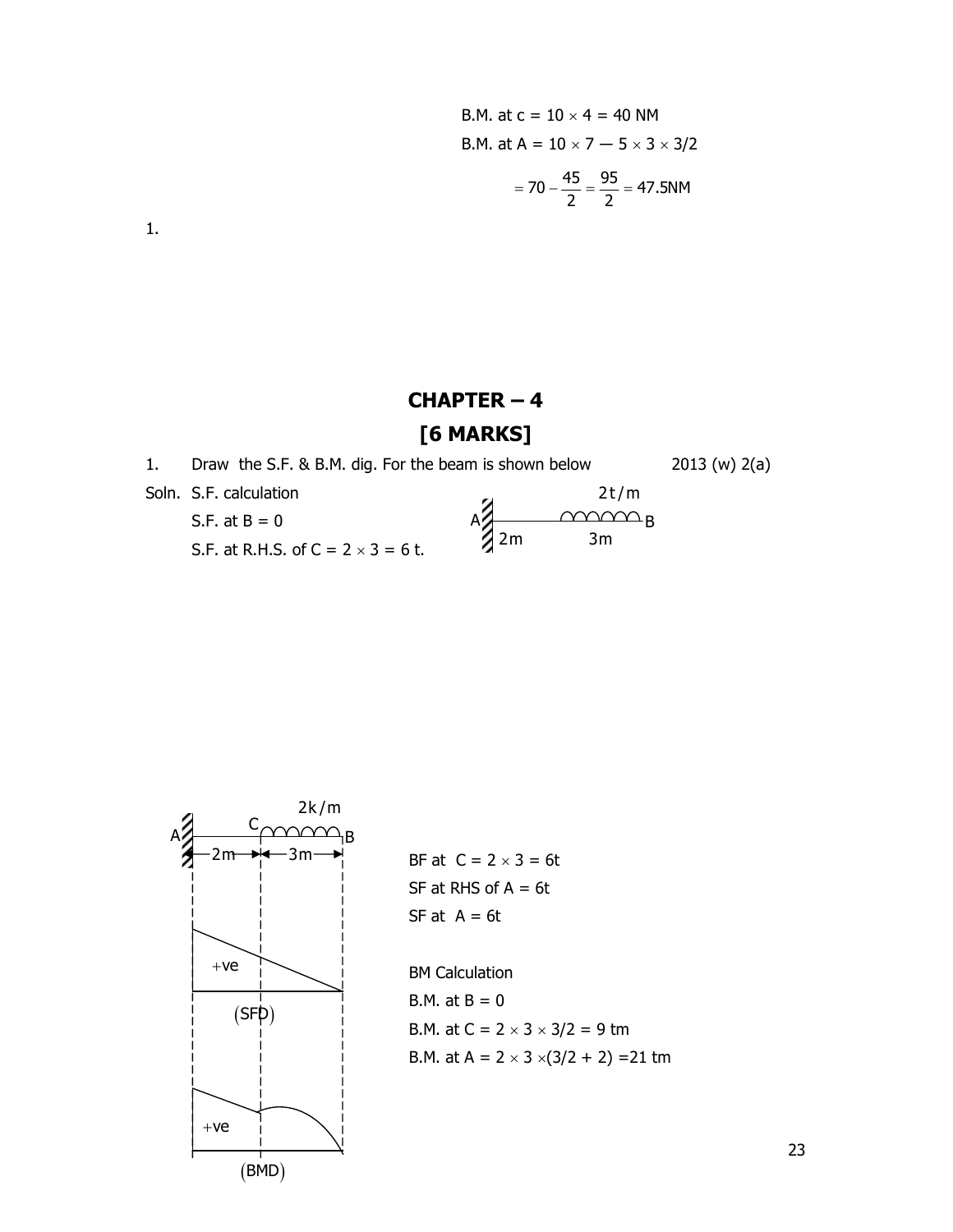- $CHAPTER 4$ LONG QUESTIONS [ 8 MARKS]
- 1. A beam of length 10 m is simply supported & carries point loads of 5 KN each on a distance of 3 M & 7 M from the left support & also v.d.l of 5 KN/M between the point loads. Draw S.F.D. & BMD for the beam.2017 3(b)



 Reaction calculation  $R_0 \times 10 - 5 \times 7 - 5 \times 3$ 

 $R_a + R_b = 5 + 5 + 5 \times 4 = 30$ 

S.F. calculation

S.F at B = 15 KN  
S.F. at R.H.S of D = 5 KN  
S.F. at D = 
$$
15 - 5 = 10
$$
 KN

B.M. at  $B = 0$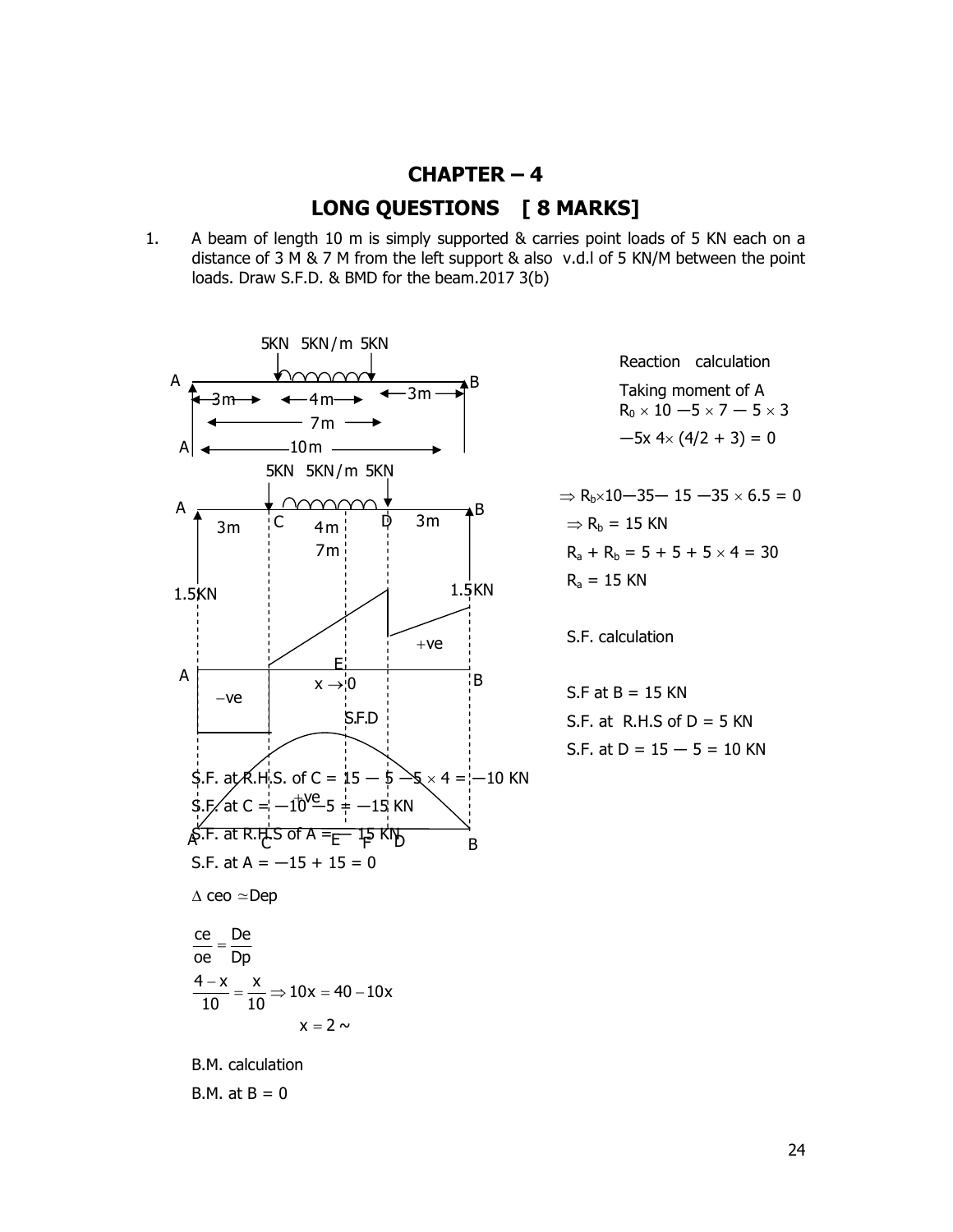

02. Calculate and draw the S.F. & B.M. diagram for the overhanging beam carrying udl of 2 KN/m over the entire length ABC(6 m). BC; the right head side overhanging portion is of 2m long, ABS.S portion is 4m long. Also locate the point of controflexue







$$
R_a + R_b - 2 \times 6 = 0
$$
  
\n
$$
\Rightarrow R_a + R_b = 12
$$
  
\n
$$
\Rightarrow R_a = 3 \text{ KN}
$$

 S.F. Calculation S.F. at  $C = 0$ S.F. at  $B = -2 \times 2 + 9 = 5$  KN S.F. at R.H.S of  $A = -2 \times 6 + 9 = 3$  KN at  $A = 0$ 

2016 (w) (4)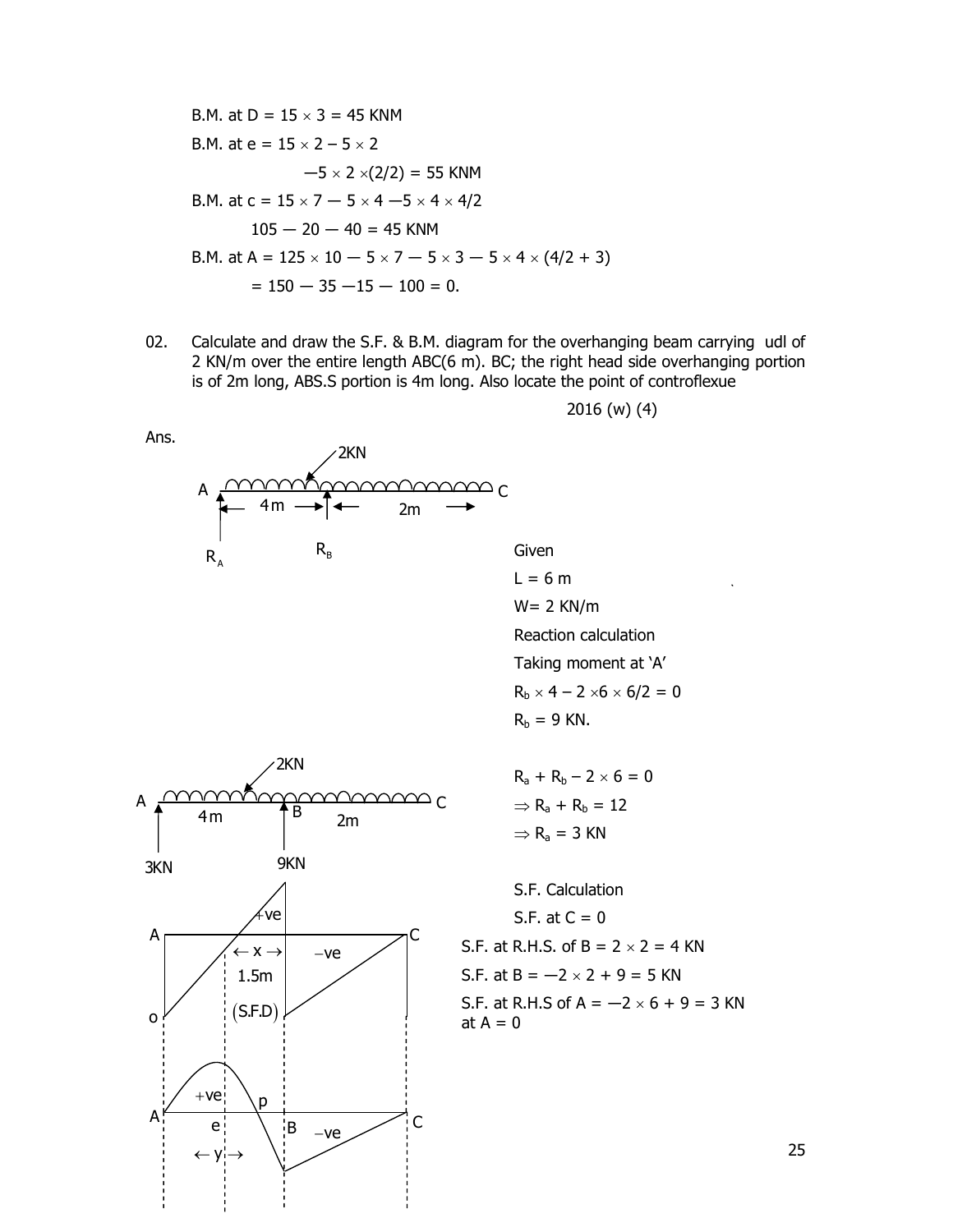$\triangle$ AeO  $\simeq$  BeP B.M.at A =  $9 \times 4 - 2 \times 6 \times \frac{6}{2} = 0$  Point of centra flexure B.M at e=-2×3.5.3.5/2+9 ×1.5=1.25KNM B.M at  $A = -9 \times 4 - 2 \times 6 \times 6 / 2 = 0$ Point of contraflexure We know that B.M at p  $M_p = 3 \times y - 2 \times y \times y / 2 = 0$  $Y=3m$  $\frac{\text{Ae}}{\text{Ae}} = \frac{\text{Be}}{\text{Be}}$  $\frac{4-x}{2} = \frac{x}{5} \Rightarrow 3x = 20 - 5x$  $8x = 20$  $x = 1.5m$  $B.M.$ at C $= 0$ B.M.at B =  $-2 \times 1.5 \times \frac{1.5}{2} = -2.25$  KNm  $\overline{AOC}$  -  $\overline{Bp}$  $\frac{3}{3}$  =  $\frac{1}{5}$  -B.M.calculation  $M_p = 3 \times y - 2 \times y \times \frac{y}{2} = 0$ 2 we know that B.M.at 'P'  $B.M.$ at e=  $2 \times 3.5 \times \frac{3.5}{2} + 9 \times 1.5 = 1.25$  KNm 2 2  $\Rightarrow$  y = 3m  $=9\times4-2\times6\times\frac{6}{2}=0$  $-2 \times 3.5 \times \frac{3.5}{2} + 9 \times 1.5 = 1$ .  $=3\times y-2\times y\times \frac{y}{2}=0$ 

#### CHAPTER- 4

1. A beam of length 5 m is  $\Delta$ /s at the ends, carries a udl of 2 KN/m throughout the length & two concentrated loads of 5 KN & 3 KN at a distance of 2 m & 3 m from the left end. Calculate S.F & B.M.D., 2014 2(c)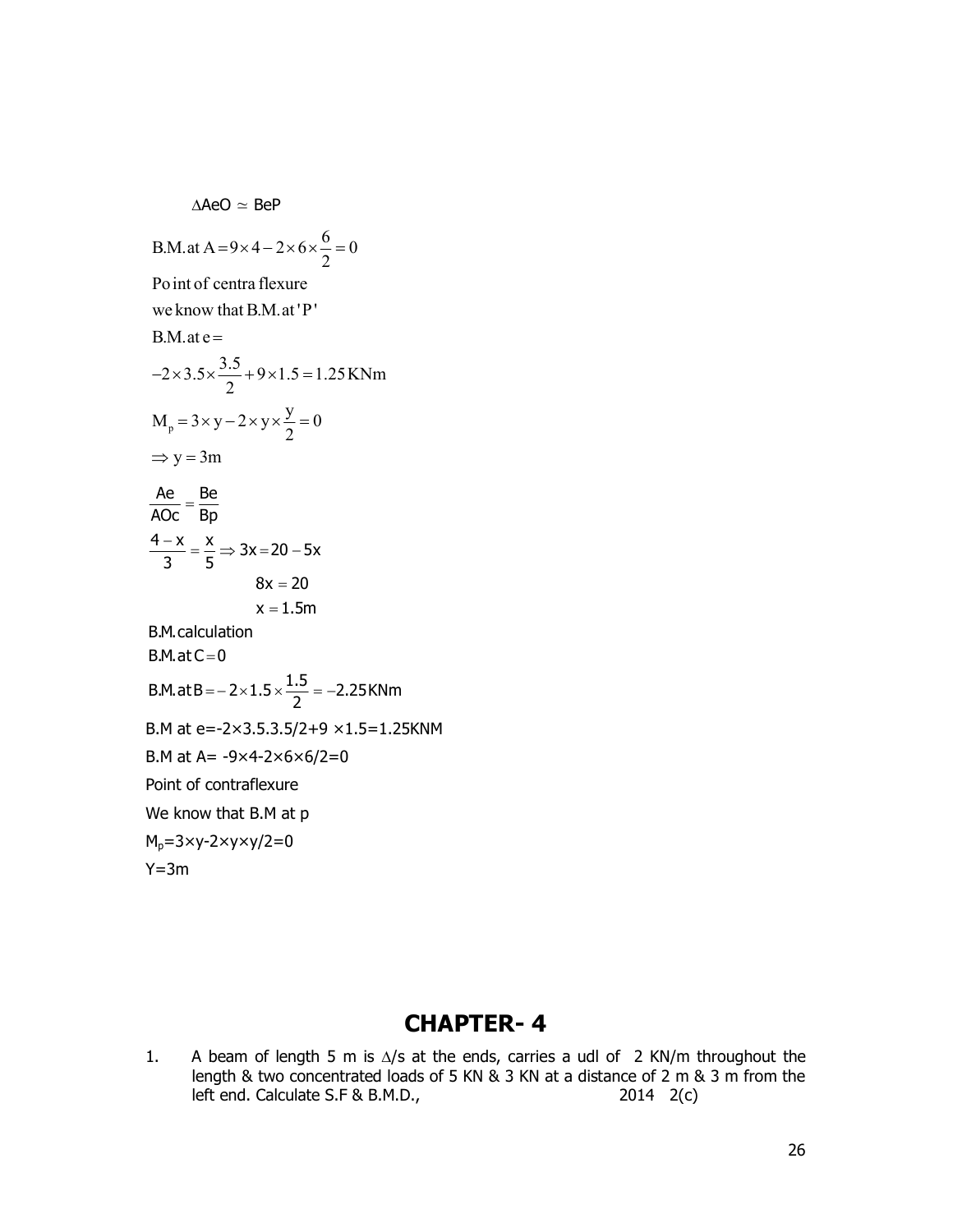Ans:

![](_page_26_Figure_1.jpeg)

![](_page_26_Figure_2.jpeg)

CHAPTER-4 [7 MARKS]

1. A s/s beam AB, 10 m long is loaded as shown in fig. Construct the S.F. & B.M.D. for the beam & find the position & valve of maximum B.M.  $2015(w)3(c)$ 

![](_page_26_Figure_5.jpeg)

27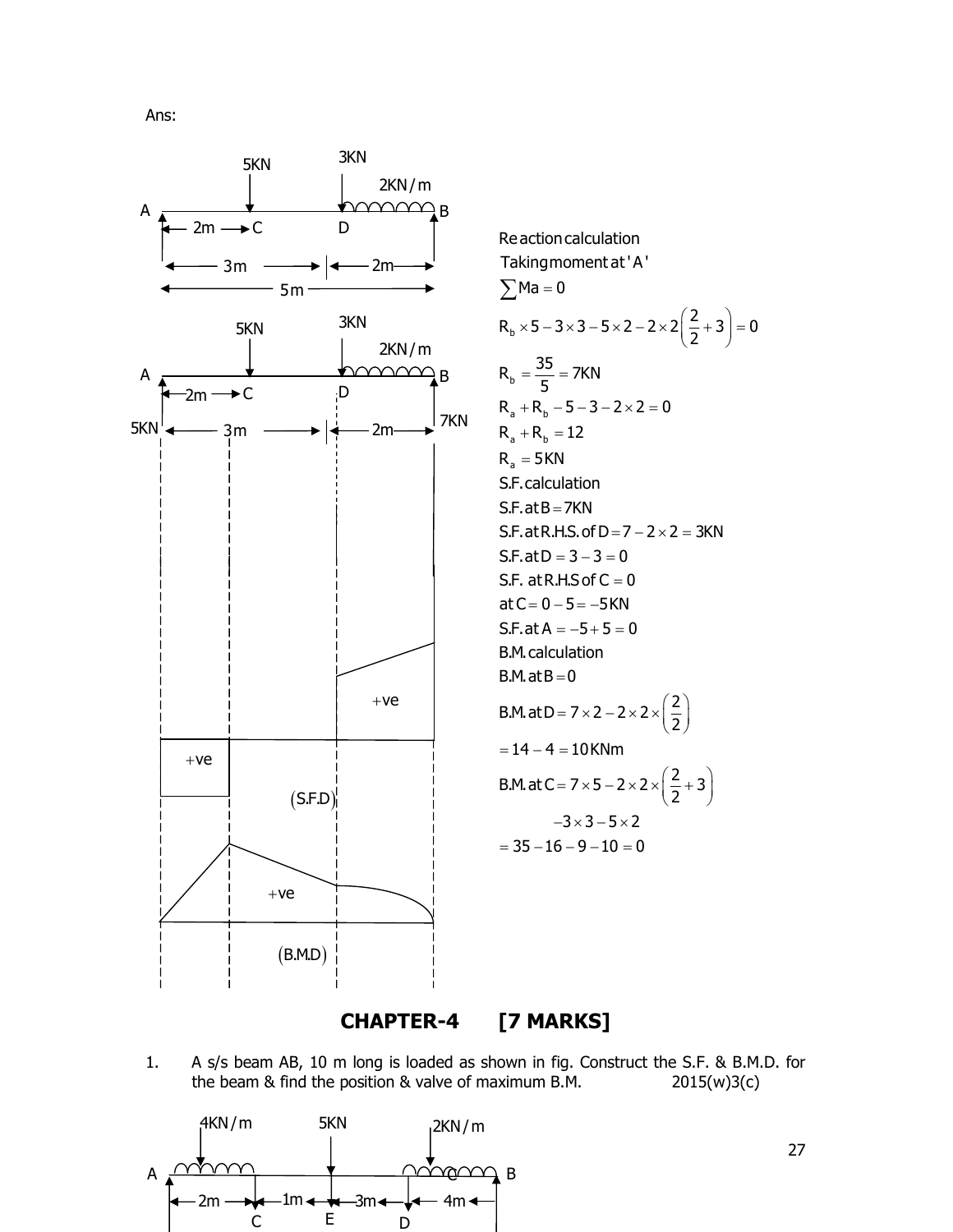ReactionCalculation  
\nTaking Moment at 'A' \_Ma = 0  
\nR<sub>b</sub> × 10 - 2 × 4(
$$
\frac{4}{2}
$$
 + 6) - 5 × 3 - 4 × 2 ×  $\frac{2}{2}$  = 0  
\n⇒ R<sub>b</sub> = 8.7KN  
\nR<sub>a</sub> = Total force - R<sub>b</sub>  
\nR<sub>a</sub> + R<sub>b</sub> - 2 × 4 - 5 - 4 × 2 = 0  
\n⇒ R<sub>a</sub> + R<sub>b</sub> = 21KN  
\nR<sub>a</sub> = 21 - 8.7 = 12.3KN  
\nS.F. calculation  
\nS.F. at B = 8.7 KN  
\nS.F. at B. 15.50D = 8.7 - 2 × 4 = .7KN  
\nS.F. at B. 15.50D = 8.7 - 2 × 4 = .7KN  
\nS.F. at B. .7 KN  
\nAt E = .7 - 5 = -4/3 KN  
\nAt E = .7 - 5 = -4/3 KN  
\nAt C = -4.3 KN  
\nS.F. at R.H.S. of C = -4.3 KN  
\nS.F. at R.H.S. of  
\nA = -4.3 - 4 × 2, -12.3 KN  
\nS.F. of A = -12.3 + 12.3 = 0  
\nB.M. calculation  
\nB.M. of B = 0  
\nB.M. of B = 0  
\nB.M. of B = 0  
\nB.M. of B = 0  
\nB.M. at E=8.7×7-2×4(4/2+3)  
\n=18.8 KMm  
\nB.M. at C=8.7×8-2×4(4/2+4) -5×1  
\n=16.6 KMm  
\nB.M. of A = 8.7 × 10-2×4×(4/2+6)  
\n-5×3-4×2×2/2=0

- 2. Derive the relationship between the rate of loading S.F. and B.M. at a section of beam. 2013 Q 2(c)
- Ans: Figure shows a beam subjected to an external loading. Consider the equilibrium of the portion of the beam between sections 1-1 and 2-2, dx apart at a distance  $\times$  from the left support.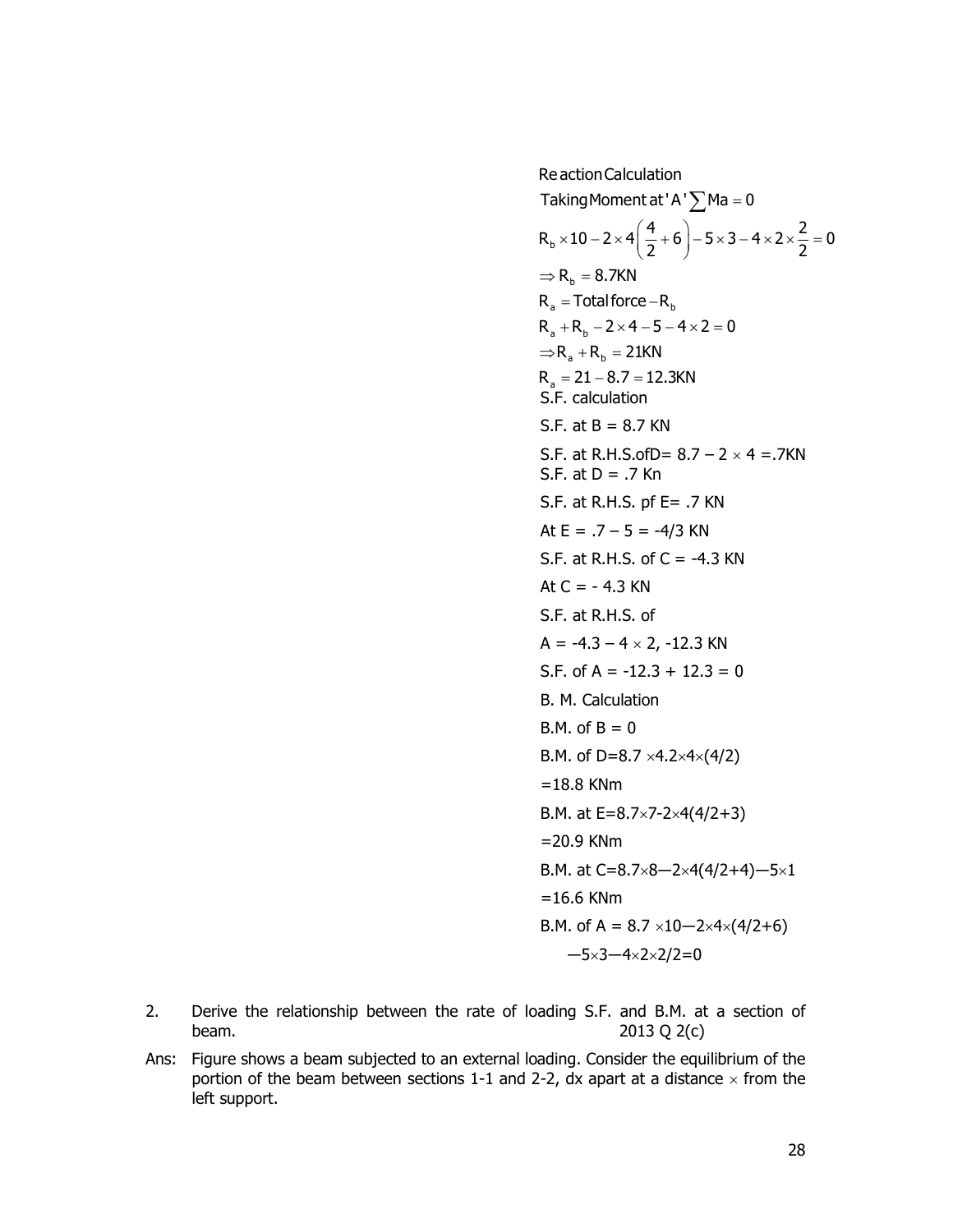Let the shear force at the sections 1-1 and 2-2 be S and  $S + \delta S$  respectively.

Let the bending moments at the sections 1-1 and 2-2 be M and M +  $\delta$ M respectively.

 The forces and moments keeping the portion of the beam between the sections 1-1 and 2-2 in equilibrium consist of the following.

![](_page_28_Figure_3.jpeg)

- i) Upward force S at section 1-1
- ii) Download force s  $&$   $\delta s$  at section 2-2
- iii) Download load  $w\delta x$
- iv) Moments M &  $(M + \delta M)$

Resolving forces vertically  $\delta + \delta s + w \delta x = s$ 

 $8s + w\delta x = 0$ 

Taking moments  $M + \delta M = M + s$ 

 $\delta M = s$ . sx

$$
\frac{\delta M}{\delta x} = S
$$

 i.e. the role of change of B.M. equal to the S.F. similarly from equation (1)  $\delta s = w \delta x = 0$ 

$$
\therefore \quad \frac{\delta s}{\delta x} = 0
$$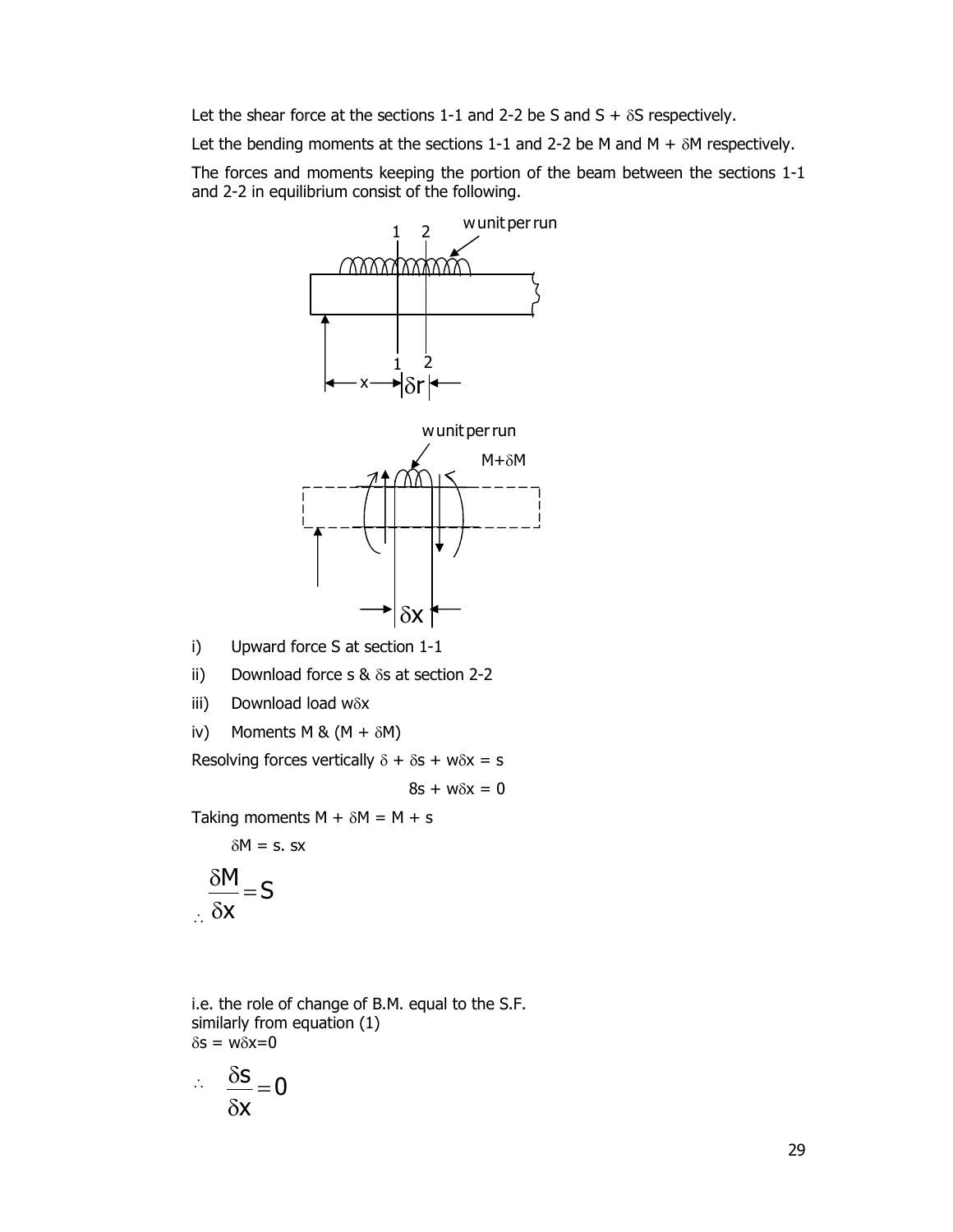i.e. the rate of change of S.F. equals the rate of loading.

#### CHAPTER – 5 SHORT QUESTIONS [ 2 MARKS]

1.i) Write the equation flexural rigidity of a beam. 2015 (w) 5(a),2018 1(k)

Ans. The equation of flexural rigidity of a beam is Where  $i =$  shear stress  $\phi$ i

 $\phi$  = shear strain

 $C =$  constant Nw as modulus of rigidity.

- ii). What is a short column  $\&$  long column  $\quad 2013 \; 1(b)$
- Ans. All short columns failed by crushing load but long columns failed due to criping load. The value of bussing load is lower long column & relatively high for short column.
- 2. Which of the following shafts of the same cross-sectional area resists more torque ? Hollow shaft or solid shaft  $2009(w) 1(q)$
- Soln. The torque of a solid shaft

$$
T = \frac{\pi}{16} \times \iota \times D^3 Nmm
$$

The torque of a hollow shaft

$$
T = \frac{\pi}{16} \times 1 \times \left(\frac{D^4 - d^4}{D}\right)
$$
 Nmm

- 3. Define moment of resistance 2007(w) 1(f)
- Soln. If a beam subjected an one side of the neutral axis there are compressive stress & on the other there are tensile stresses. These stresses from a couple, where moment must be equal to the external moment. The moment of this couple, which resists the external bending moment, is k/w as moment of resistance.
- 4. What is meant by principal plane ? 2015(w)
- Soln. At any point in a strained materials, there are three planes, mutually ⊥r to each other, which carry direct stress only & no shear stress. These planes are known as principal plane.
- 5. What is the tangential stress on a plane, inclined at an angle  $\theta$  with the principal plane 2017(w) 1(h)

Soln. Tangential stress,

$$
\delta_1 = \frac{\delta_1 - \delta_2}{2} \sin 2\theta
$$

.. where  $\delta_1 \otimes \delta_2$  are principal stresses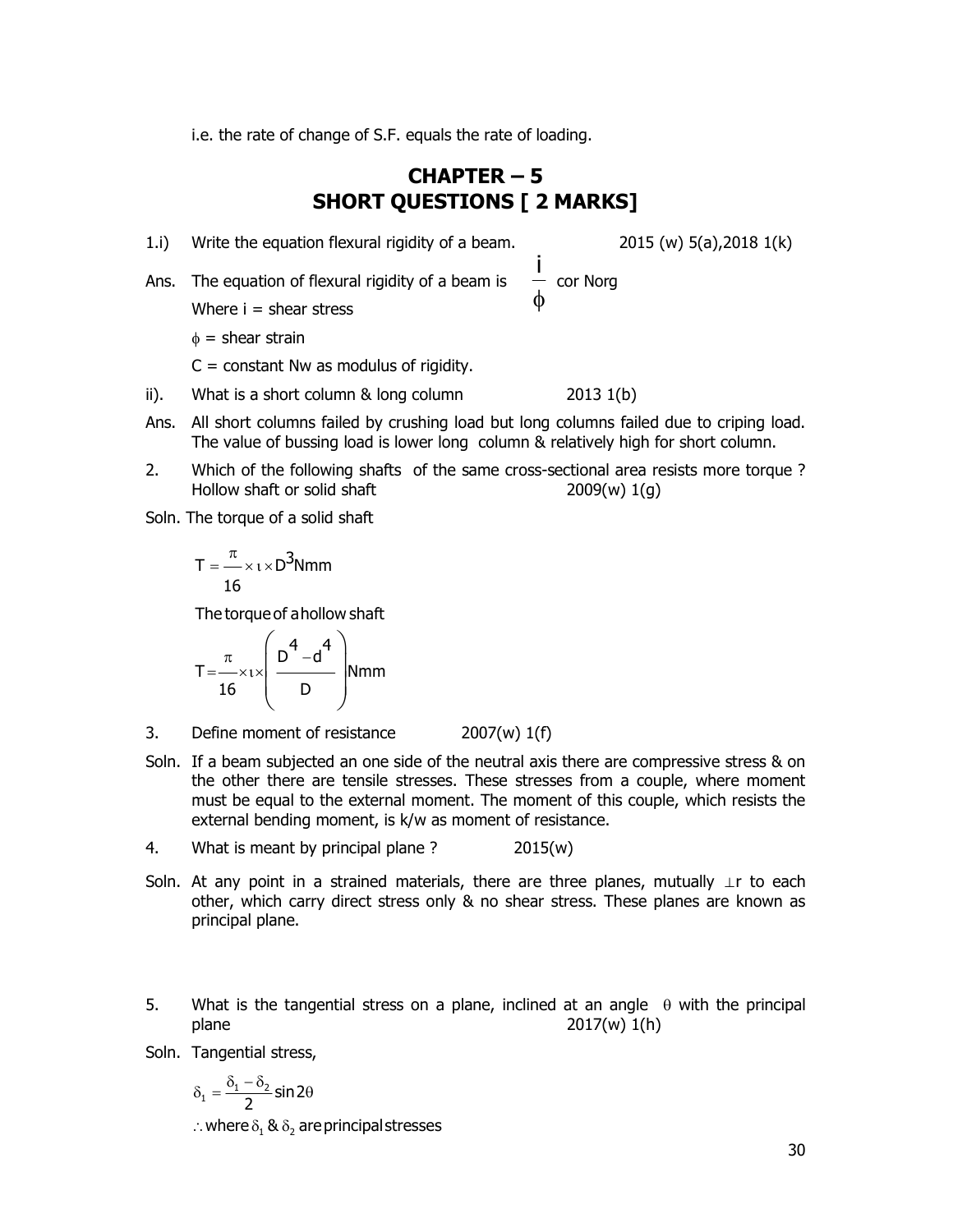- 6. Define principal & principal stress 2015 (w),2018 1(h)
- Soln. At any point in a strained material, these are three planes, mutually ⊥r to each other, which carry direct stresses only & no shear stress. These planes are known as principal plane. The stresses on these planes known as principal stress.
- 7. Define parallel axis theorem with equation stating each them 2015(w),2018  $1(d)$
- Soln. The M.I. of lamina about any axis in the plane of the lamina equals the sum of MI about parallel centrodial axis in the plane of the lamina & product of the area of the lamina & square of distance between the two axes

 $I_{AB} = I_{GC} + Ah^2$ 

 $\therefore$  I<sub>GG</sub> = MI about centrodial fibs.

 $h =$  distance between the two axes

- 8. Define neutral axis & surface 2013(w) 1(c)
- Soln. It is an imaginary pline, which divides the c/s of a beam into the tension & compression zone on the opposite sides of the plane
- 9. Define angle of obliquity. 2017(w) 1(b)
- Soln. The angle that the line of action of resultant stress makes the normal to the plane is called the obliquity

Obliquity,  $\theta = \tan^{-1} (\delta t / \delta n)$ 

 $\delta t$ = tangential stress

 $\delta n$  = norms stress

#### CHAPTER – 5

- 1. A cast iron hollow column of external dia 10 cm & internal dia 8 cm & length 2.2 ml using Rankine's formula, determine the cripping load when both ends are fixed. Take  $F_e = 6000 \text{ kg/cm}^2$  & Rankine's constant 1/1600. 2014 6(c) angential stress<br>
norms stress<br> **CHAPTER - 5**<br>
tiron hollow column of external dia 10 cm & internal dia 8 cm & length 2.2 n<br>
Rankine's formula, determine the cripping load when both ends are fixed. Tak<br>
5000 kg/cm<sup>2</sup> & Ra **CHAPTER - 5**<br>
of the strip in the strength and dia 10 cm & internal dia 8 cm & length 2.2 m<br>
Rankine's formula, determine the cripping load when both ends are fixed. Take<br>
6000 kg/cm<sup>2</sup> & Rankine's constant 1/1600.<br>
1 da
- Soln. Given data extra  $D_1 = 10$  cm

Internal dia ,  $d_1 = 8$  cm Length,  $l = 2.2$  m = 220 cm  $P_e = 6000 \text{ kg/cm}^2$ Rankine's constant  $a = 1/1600$ 

Rankine's cripping load

We know that area of the column section

 $A = \frac{\pi}{4} (D_1^2 - d_1^2)$  $\frac{\pi}{4}$  ×  $(10^2 - 8^2)$  = 28.27 mm<sup>2</sup>  $=\frac{\pi}{4}(D_1^2 - d$  $=\frac{\pi}{4}\times(10^2-8^2)=2$ 

& least radius or gyration is  $=\sqrt{\frac{\text{I}}{\text{A}}}$  $=$ 

tion<br>  $( D^4 - d^4 ) = \frac{\pi}{64} (10^4 - 8^4) = 289.8L$ <br>
Alterefore effective length of the colukn. Maximum of the column sec tion I =  $\frac{\pi}{64}(D^4 - d^4) = \frac{\pi}{64}(10^4 - 8^4) = 289.8L$  $\frac{64}{64}$   $\frac{64}{64}$  $=\frac{\pi}{64}(D^4 - d^4) = \frac{\pi}{64}(10^4 - 8^4) = 2$ 

31

Since the column is both ends are fixed therefore effective length of the colukn.

 $I_{\circ} = \frac{1}{2} = \frac{220}{2} = 110$ cm  $=\frac{1}{2}=\frac{220}{2}=1$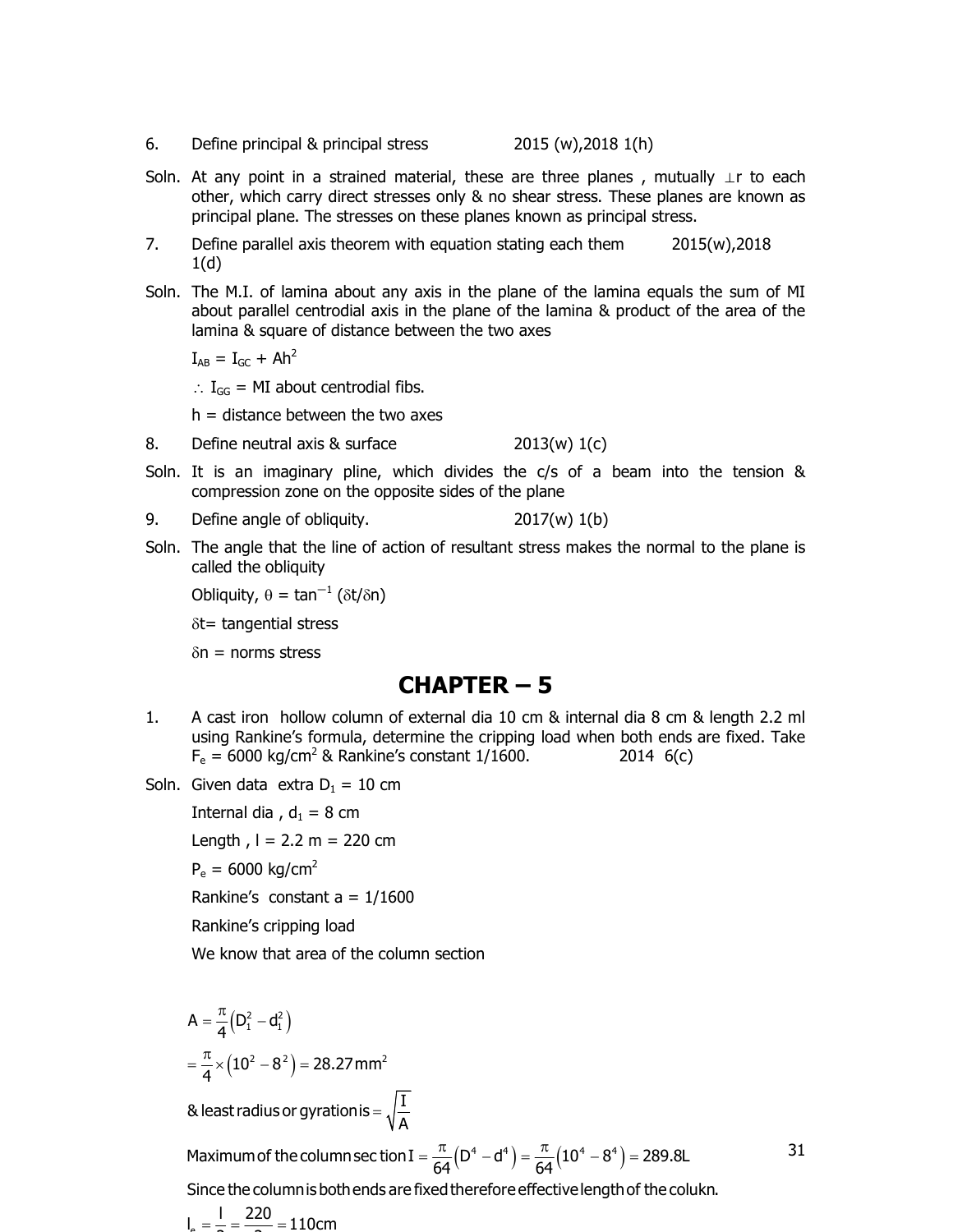## CHAPTER – 5 LONG QUESTIONS [5 MARKS]

1. An I sections with rectangular ends, has the following dimensions

Flanyes =  $150$  mm  $\times$  20 mm

Web =  $300$  mm $\times$  10 mm

Find the maximum shearing stress developed in the beam for a s.f. of 100 KN.

![](_page_31_Figure_5.jpeg)

 We know that moment of inertia ( M.I.) of the I section about its centre of gravity and parallel to x-x axis

width (B) = 150 mm<br>
ess = 20 mm<br>
(d) = 300 mm<br>
of the section (D) = 340 mm<br>
of the section (D) = 340 mm<br>
of the section (D) = 340 mm<br>
of the section (D) = 340 mm<br>
of the section (D) = 340 mm<br>
of the section (D) = 340 mm<br> and mm<br>
mm<br>
in mm<br>
i 340<br>
i 10<br>
300<br>
o KN = 100 × 10<sup>5</sup> N<br>
of inertia (M.I.) of the I section about its centre of gravity and<br>  $\times$  (300)<sup>3</sup><br>
20<br>  $\times$  (300)<sup>3</sup><br>
mm<sup>4</sup><br>
ess.<br>
55.<br>
(340) – (300)<sup>2</sup>] +  $\frac{10 \times (300)^2}{8}$  N/m  $3 \t 140 \t (200)^3$  $\alpha$  =  $\frac{130 \times (310)}{12} - \frac{110 \times (300)}{12}$  mm<sup>4</sup>  $= 176.3 \times 10^6$  mm<sup>4</sup>  $max = \frac{F}{2} \left[ \frac{B}{2} (D^2 - d^2) + \frac{b d^2}{2} \right]$ <sup>3</sup> 150  $\left[ (240) (200)^2 \right]$ ,  $10 \times (300)^2$  N/mm<sup>2</sup>  $\left[\frac{100\times10^{3}}{2\times10^{6}\times10}\right]\left[\frac{150}{8}\right]\left[(340)-(300)^{2}\right]+\frac{10\times(300)^{2}}{8}N/mm^{2}$  $I_{xx} = \frac{150 \times (340)^3}{12} - \frac{140 \times (300)^3}{12}$  mm<sup>4</sup>  $\frac{12}{12}$   $\frac{12}{12}$ & maximumshearingstress.  $\frac{1}{16} \left| \frac{1}{8} \right|^{1/2}$  8  $\frac{1}{176.3 \times 10^6 \times 10}$  8  $\left[\frac{(340)}{(340)} - (300)\right] + \frac{8}{176.3 \times 10^6 \times 10}$  $=\frac{150\times(340)^3}{13}-\frac{140\times(340)^3}{13}$  $tanax = \frac{F}{Ib} \left[ \frac{B}{8} (D^2 - d^2) + \frac{bd^2}{8} \right]$  $=\frac{100\times10^{3}}{176.2\times10^{6} \text{ J}}\left[\frac{150}{2}\left[\left(340\right)-\left(300\right)^{2}\right]+\frac{10\times\left(300\right)^{2}}{2}\text{ N/mm}^{2}\right]$  $\overline{10^6 \times 10}$   $\overline{8}$   $\left[ (340) - (300) \right]$  +  $\overline{8}$  N/mm<sup>-</sup>

2 33.6N/mm

32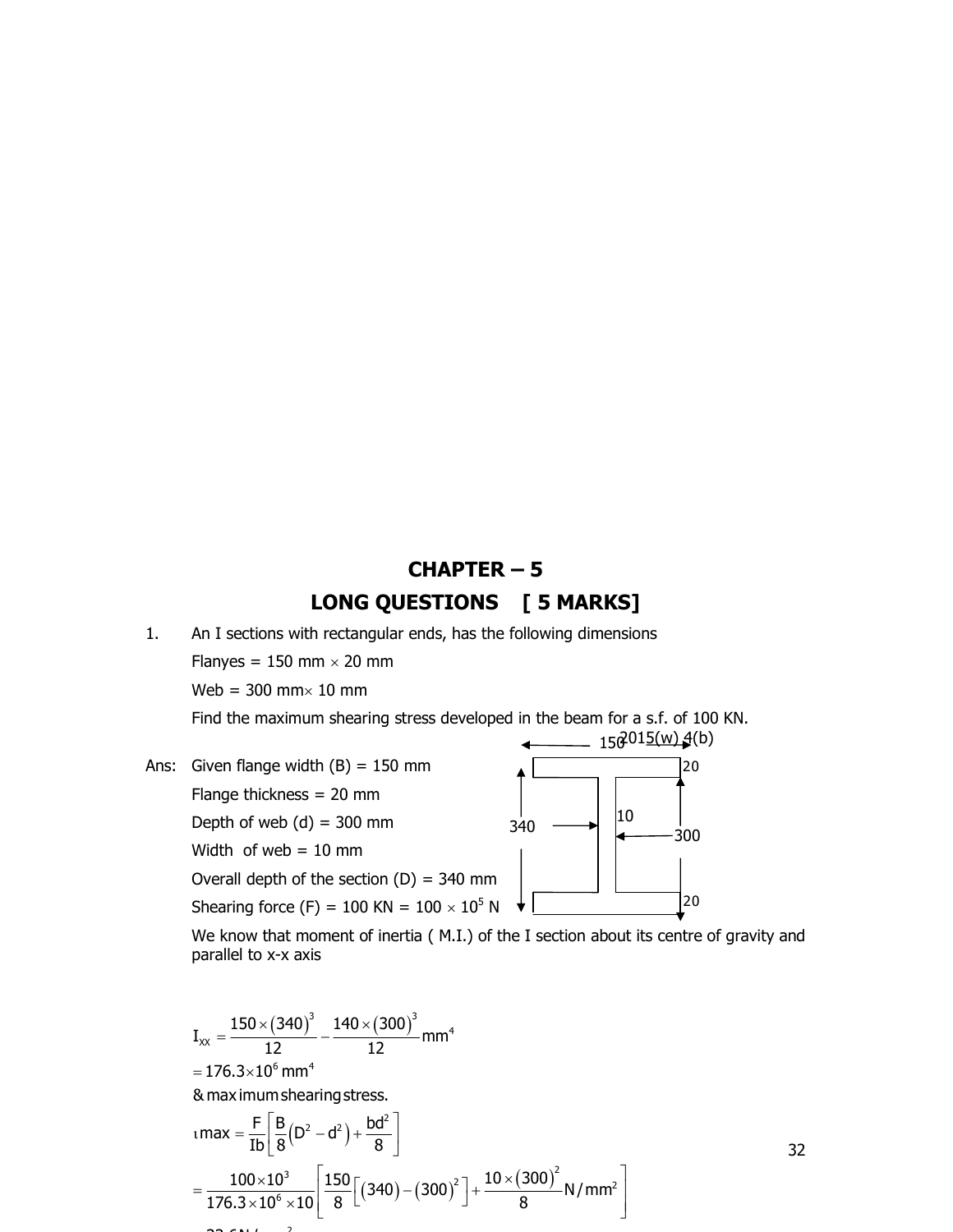- 2. Write down the assumptions in the theory of simple bending 2015(w)5(b),2018  $2(f)$
- Ans: a) The material of the beam is perfectly homogeneous and isotropic
	- b) the beam material is stressed within its elastic limit and thus obeys hookes law
	- c) The traverse sections which were plane before bending, remains plane after bending also
	- d) the value of E is the same in tension and compression
	- e) The beam is in equilibrium i.e. there is no resultant pull or posh in the beam section.
- 3. A solid circular shaft of 100 mm dia is transmitting 120 kw at 140 rpm. Find the intensity of shear stress in the shaft. 2015(w) 7(b),2017 4(c)

Soln.  $\perp$  Given D = 100 mm, p = 120 KW & N = 150 rpm

Se know that power transmitted by the shaft (p)

$$
120=\frac{2\pi NT}{60}
$$

$$
T=7.64\times10^6\text{Nmm}
$$

wealsoknow that torque transmitttedby theshaft.(T)

$$
7.64 \times 10^{6} = \frac{\pi}{16} \times 1 \times D^{3}
$$

$$
1 = \frac{7.64}{0.196} = 39 \text{ N/mm}^{2} = 39 \text{ Mpa}
$$

#### CHAPTER-5

1. A circular beam 150 mm diameter is subjected in a shear force of 7 kN. Calculate the value of maximum shear stress and sketch variation of shear stress along the depth of the beam. 2015(w) 7(b),2017

33

Ans: Diameter of the beam  $D = 150$  mm =  $0.15$ Area of the cross-section  $A = \frac{\pi}{4}D^2$ π <sup>2</sup> <sup>2</sup>  $m_{\text{max}} = \frac{S}{\Delta} = \frac{7}{0.0176} = 396 \text{kN/m}^2$ Using the relation,  $t_{max} = \frac{4}{3} t_{max} = \frac{4}{3} \times 396$  $= 528kN/m<sup>2</sup>$  $\frac{\pi}{4}(0.15)^2 = 0.0176$ m<sup>2</sup> shear force,  $S = 7kN$ Maximumshear stress  $\overline{A}$   $\overline{0.0176}$  $\overline{3}$ <sup>l</sup>max =  $\overline{3}$ <sup>x</sup>  $=\frac{\pi}{4}(0.15)^2=0$  $t_{\text{max}} = \frac{5}{4} = \frac{7}{2.8476} = 3$  $t_{\text{max}} = \frac{4}{2} t_{\text{max}} = \frac{4}{2} \times 3$  $T_{\text{max}}$  $D = 150$ mm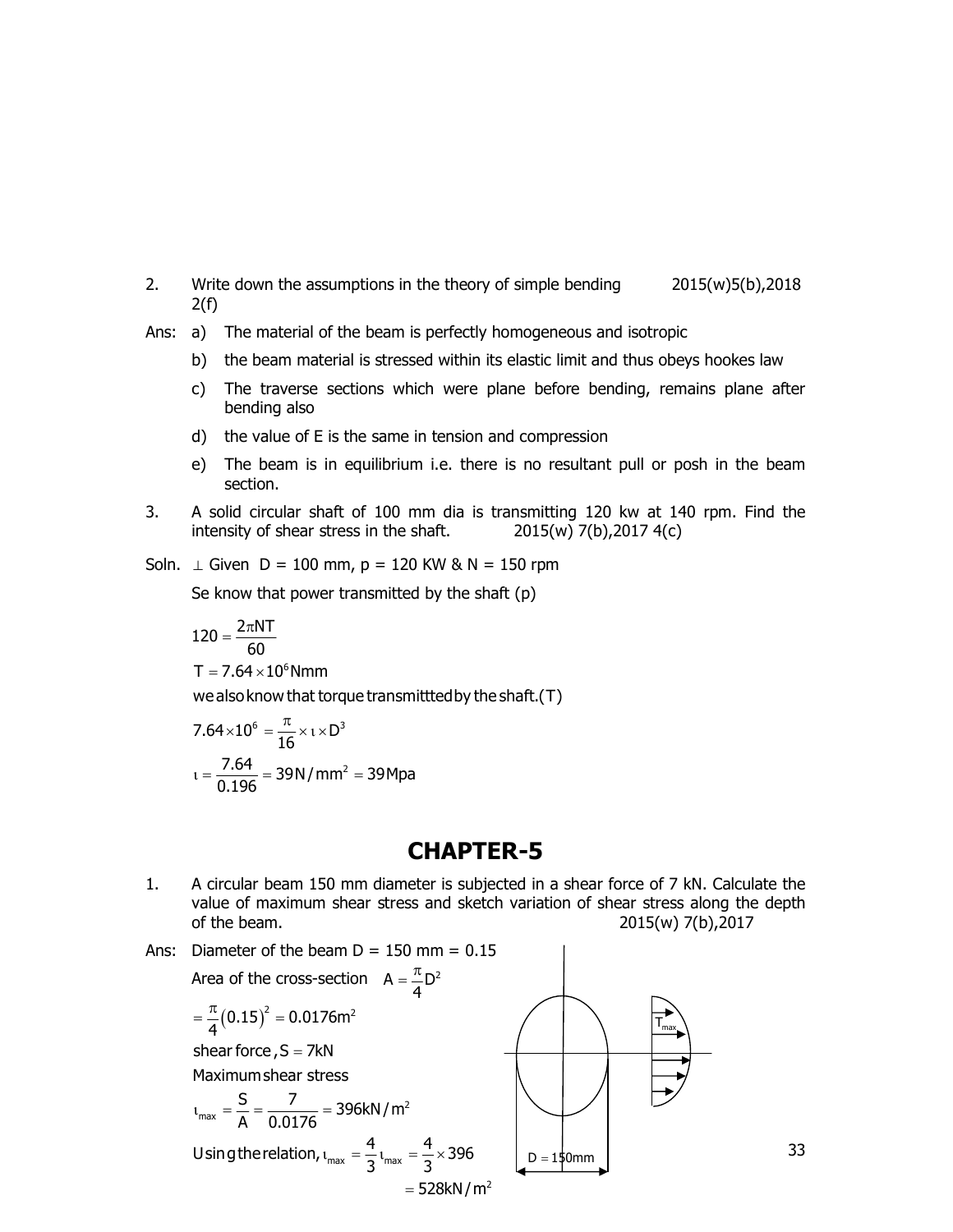(i) Beam cross-section (ii) Shear stress distribution

# CHAPTER – 5

## [5 MARKS]

3.(b) A rectangular strut is 150 mm & 120 mm thicks it carries a load of 180 kN at an eccentricity of 10 mm in a plane bisecting the thickness. Find the maximum and minimum intensities of stress in the section  $2015(w) 6(b)$ ,  $2018 2(g)$ 

![](_page_33_Figure_4.jpeg)

# [7 MARKS]

1. Two wooden planks 150 mm  $\times$  50 mm each are connected to form a T-section of a beam if a moment of 8.4 kNm to applied around the horizontal neutral axis, ind. Cis tension below the neutral only, find the Bending stress at both the extreme fibres of the cross-section  $2015(w) 5(c)$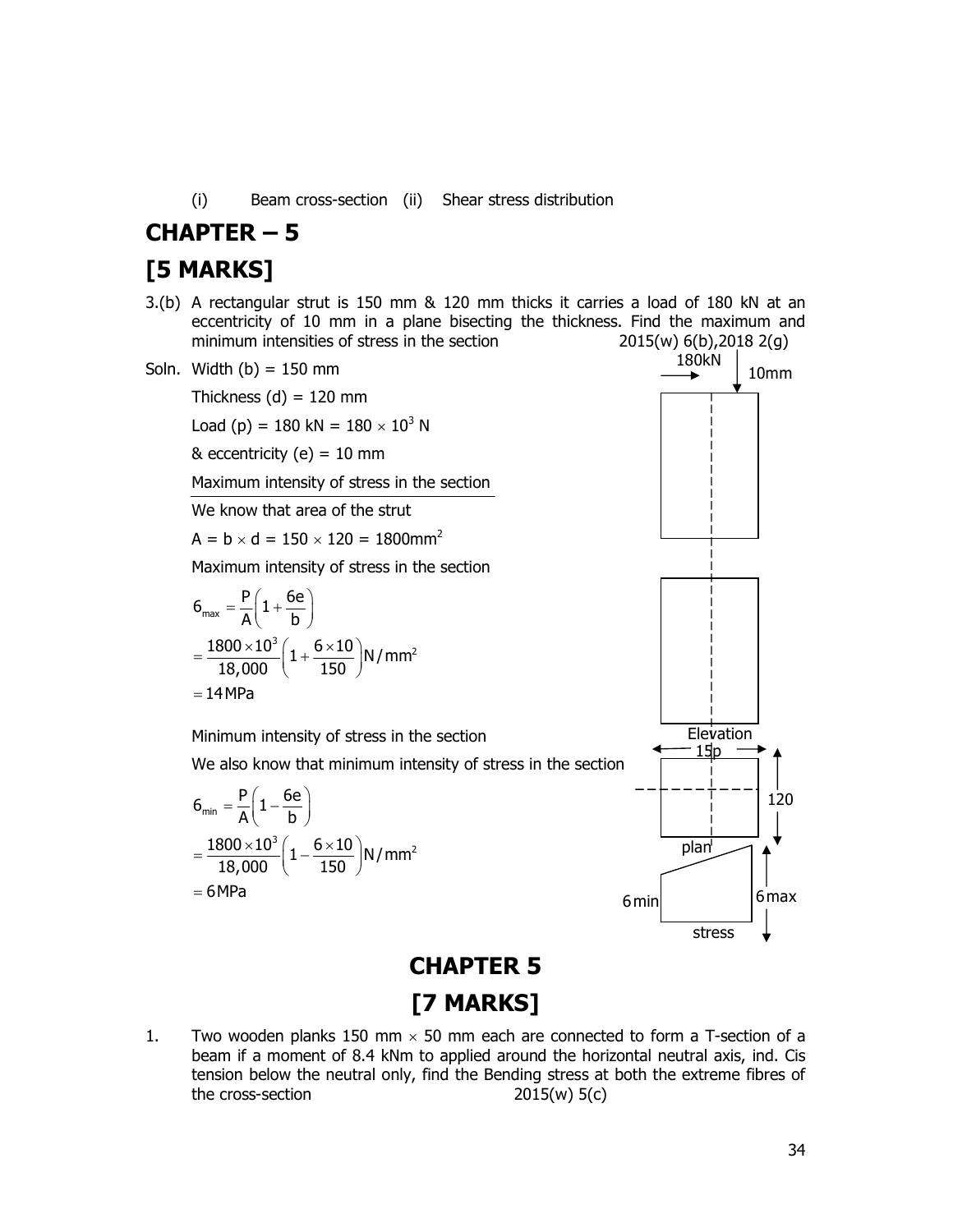![](_page_34_Figure_0.jpeg)

Distance between the C.G. of the section & the upper extreme fibre  $y = 125$  mm Distance between the C.G. of the seen & lower extreme fibres  $y_c = 75$  mm We also know that M.I. of the T-section about an axis Passes through its C.G. and parallel to the bottom face.

$$
I = \left[\frac{150 \times (50)^3}{12} + (150 \times 50)(175 - 125)^2\right] + \left[\frac{50 \times (150)^3}{12} + (150 \times 50)(125 - 75)^2\right] \text{mm}^4
$$

 $= 53.125 \times 10^6$ mm<sup>4</sup>

: Bending stress in the upper extreme fibre

$$
\begin{aligned} &6_{_I}=\frac{M}{I}\times y_{_t}=\frac{8.4\times10^6}{53.125\times10^6}\times125N/mm^2 \\ &\Rightarrow 19.75N/mm^2=19.76 MPa \end{aligned}
$$

Bending stress in the lower extreme fibre

$$
6 = \frac{M}{I} \times y_c = \frac{8.4 \times 10^6}{53.125 \times 10^6} \times 75N/mm^2
$$
  
= 11.86 N/mm<sup>2</sup> = 11.86 Mpa (tension)

- 2. Derive the general equation for the shear stress of a rectangular section and show that the maximum shear stress is 1.5 times the average shear stress. Also draw the shear stress diagram of the section 2013. 2(d),20178(b)
- Ans: Rectangular section Fig. shows a rectangular section of width b and depth d. Let the section be subjected to shear force S.

Consider a level EF at a distance y from the neutral axis.

 The intensity of shear stress at the level is given by  $q = \frac{Say}{1}$ Ib  $=$ 

50

150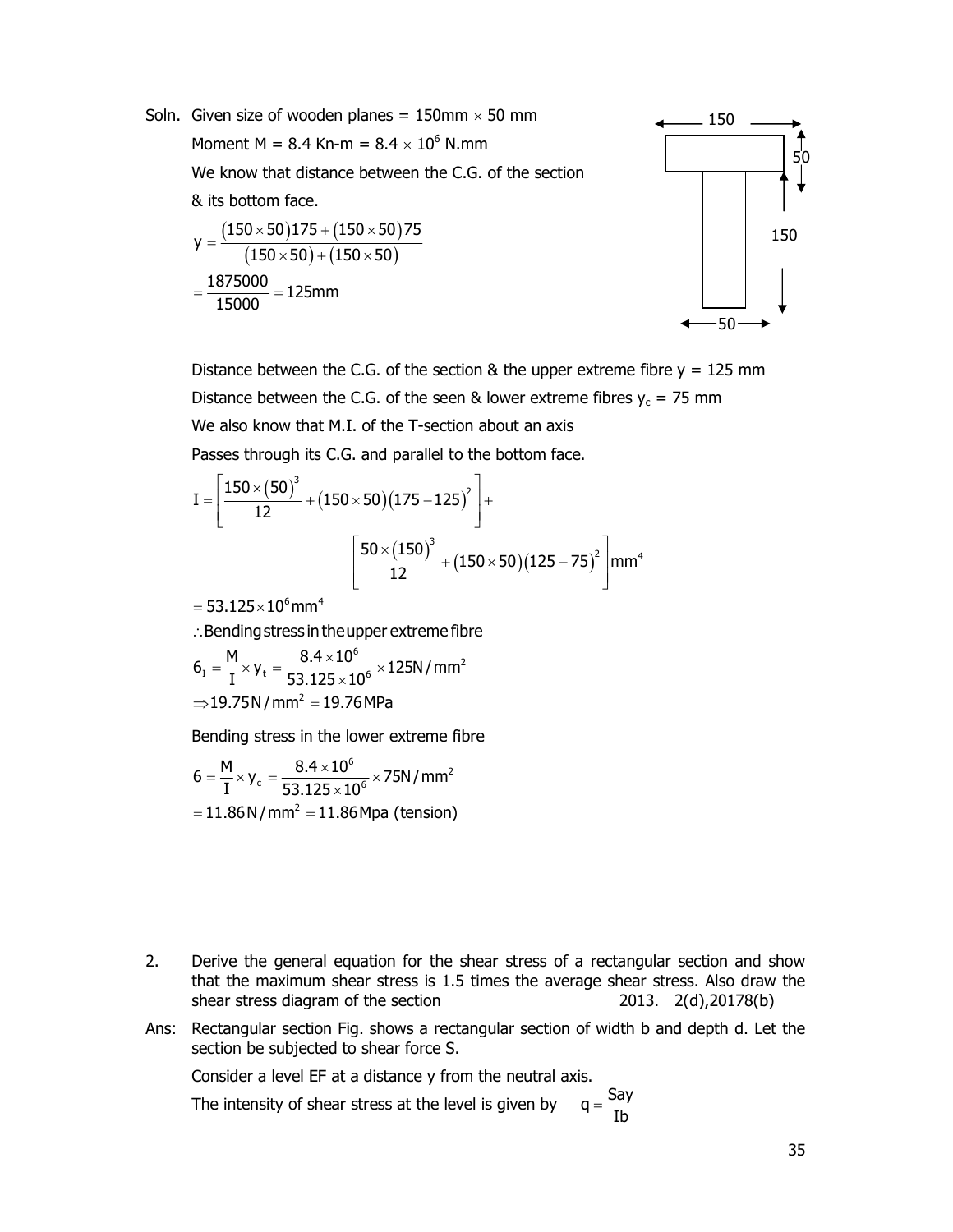Where ay is the moment of the area above EF shown shaded about the neutral axis.

$$
\therefore ay = b\left(\frac{d}{2} - y\right) \frac{1}{2}\left(\frac{d}{2} + y\right) = \frac{b}{2}\left(\frac{d^2}{4} - y^2\right)
$$
\n
$$
\therefore q = \frac{b}{12} \frac{b^2}{12}
$$
\n
$$
\therefore q = \frac{12}{bd^2} \cdot \frac{5}{b} \cdot \frac{b}{2}\left(\frac{d^2}{4} - y^2\right)
$$
\n
$$
q = \frac{65}{bd^2} \left(\frac{d^2}{4} - y^2\right)
$$
\nAt the topedgei.e. at  $y = 0$   
\nAt the nneutral axis, i.e., at  $y = 0$   
\n
$$
q = \frac{65}{bd^2} \cdot \frac{d^2}{4} = \frac{3}{2} \cdot \frac{5}{bd}
$$
\n
$$
q_{avg} = \frac{5}{bd}
$$
\n
$$
q_{avg} = \frac{5}{bd}
$$
\n
$$
q_{max} = \frac{3}{2} q_{avg}
$$

# CHAPTER – 5 LONG QUESTIONS 7 MARKS

1. Derive the simple bending stress equation. 2015 4(c), 2017 7©

i.e. 
$$
\frac{M}{I} = \frac{E}{R} = \frac{\sigma_b}{y}
$$

 $_{\text{max}} = \frac{1}{2}$   $_{\text{Avg}}$ 

- Ans: Now consider a small layer PQ of the beam section at a distance y from the neutral axis.
	- $\sigma$ a= Area of the large PQ

Intensity of stress in the larger PQ

$$
\sigma = y \times E/R
$$

 $\therefore$  Total stress in the larger PQ

$$
y \times \frac{E}{N} \times \delta a
$$
\nMoment of this total  
\nStress about the neutral and

$$
y \times \frac{E}{R} \times \delta a \times y = \frac{E}{R} y^2 . \delta a \dots (1)
$$

The algebraic sum of all such moments about the neutral axis must be equal to M

$$
\therefore \delta \frac{E}{R} y^2 . \delta a = \frac{E}{R} \delta y^2 . \delta a
$$

36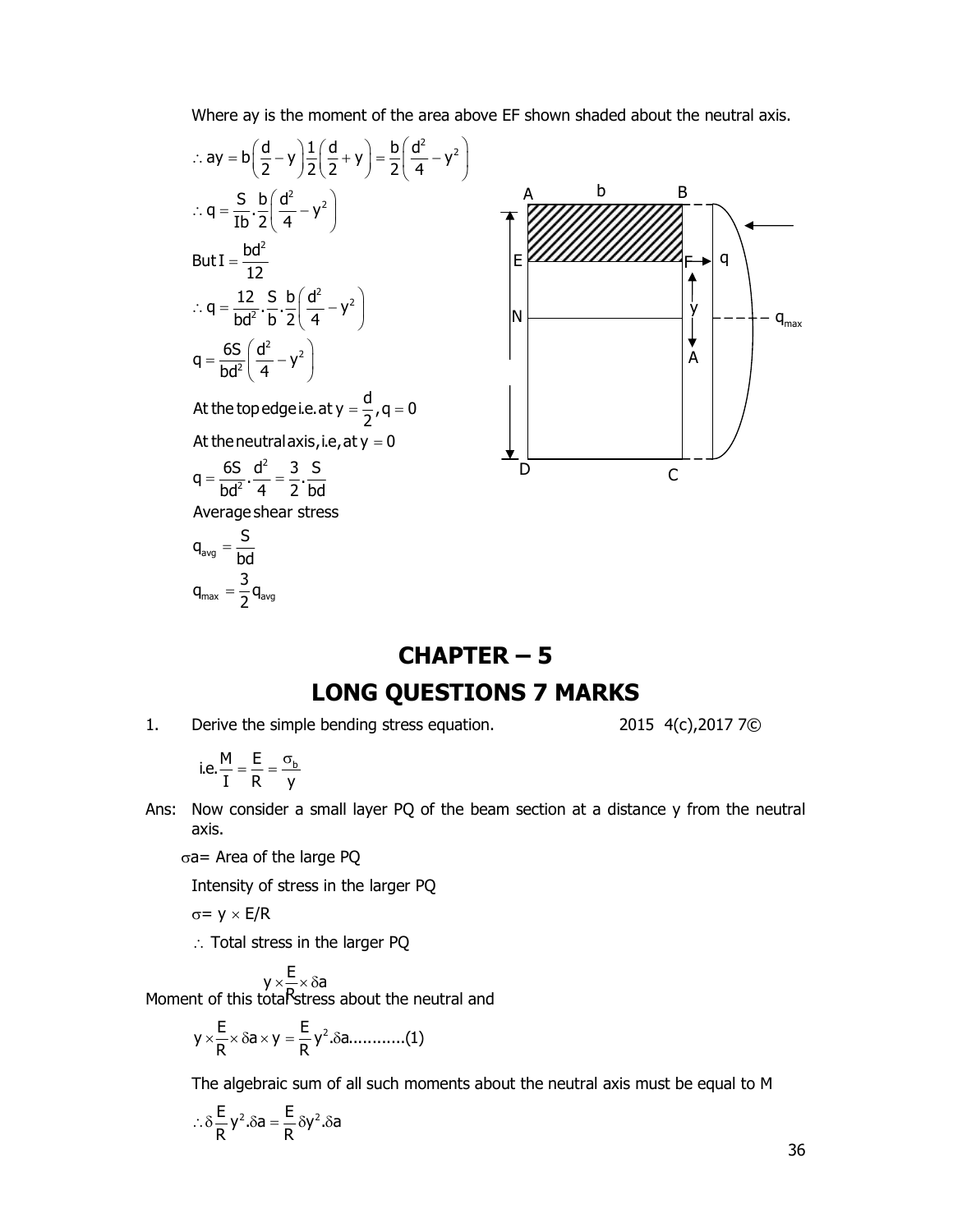The expression  $\delta y^2$ .  $\delta a$  represents the moment of inertia of the area of the whole section about the neutral axis.

$$
M = \frac{E}{R} \times I
$$
\n
$$
\frac{M}{I} = \frac{E}{R}
$$
\nwe have already section\n
$$
\frac{\sigma}{y} = \frac{E}{R}
$$
\n
$$
\frac{M}{I} = \frac{\sigma}{y} = \frac{E}{R}
$$
\nDerive the equation Torsional equation\n
$$
i.e., \frac{i}{R} = \frac{T}{J} = \frac{C\theta}{I}
$$
\nwe know that\n
$$
\frac{Z}{R} = \frac{C\theta}{I}
$$
\nwe know that\n
$$
\frac{Z}{R} = \frac{C\theta}{I}
$$
\n
$$
i = \frac{16T}{\pi D^3}
$$
\nSubstituting the value of *i* in equation\n
$$
i = \frac{\pi}{16} \times D^3 \times R
$$
\n
$$
\Rightarrow \frac{T}{\frac{\pi}{16} \times D^3 \times R} = \frac{C.\theta}{I}
$$
\n
$$
\Rightarrow \frac{T}{\frac{\pi}{32} \times D^4} = \frac{C.\theta}{I}
$$
\n
$$
\frac{T}{J} = \frac{C.\theta}{I}
$$
\n
$$
\frac{T}{J} = \frac{C.\theta}{I}
$$
\n
$$
i = \frac{\pi}{32} \times D^4
$$
\n
$$
j = \frac{\pi}{32} \times D^4
$$
\n
$$
j = \frac{\pi}{32} \times D^4
$$
\n
$$
j = \frac{\pi}{32} \times D^4
$$
\n
$$
j = \frac{\pi}{32} \times D^4
$$
\n
$$
k = \frac{\pi}{32}
$$
\n
$$
k = \frac{\pi}{32}
$$
\n
$$
k = \frac{\pi}{32}
$$
\n
$$
k = \frac{\pi}{32}
$$
\n
$$
k = \frac{\pi}{32}
$$
\n
$$
k = \frac{\pi}{32}
$$
\n
$$
k = \frac{\pi}{32}
$$
\n
$$
k = \frac{\pi}{32}
$$
\n
$$
k = \frac{\pi}{32}
$$
\n
$$
k = \frac{\pi}{32}
$$
\n
$$
k = \frac{\pi}{32}
$$
\n
$$
k = \frac{\pi}{32}
$$
\n
$$
k = \frac{\pi
$$

![](_page_36_Figure_2.jpeg)

2. Derive the equation Torsional equation  $2015 \t7(c)$ ,  $2017 \t4(b)$ 

so In

$$
\frac{16T}{\tau D^3 \times R} = \frac{C.\theta}{I}
$$

The above equation (iii) may also be wr<u>itte</u>n as

3. A cast iron water main 12 m long of 500 mm inside diameter and 25 mm wall ported at its ends. Calculate the maximum thickness=uns full of water and is supported at its ends. Calculate the maximum<br>stress in the metal it density of cast iron is 7200 kg/m<sup>3</sup> and that of water is 1000  $kg/m<sup>3</sup>$ . . 2014 7(c)

Ans: Inside diameter of C.I. water main,  $d = 500$  mm = 0.5 m

Wall thickness,  $t = 25$  mm =  $0.025$ m

 $\therefore$  Outside diameter of water main,

 $D = d + 2t = 500 + (2 \times 25) = 550$  mm = 0.55 m

Cross sectional area of main

![](_page_36_Figure_15.jpeg)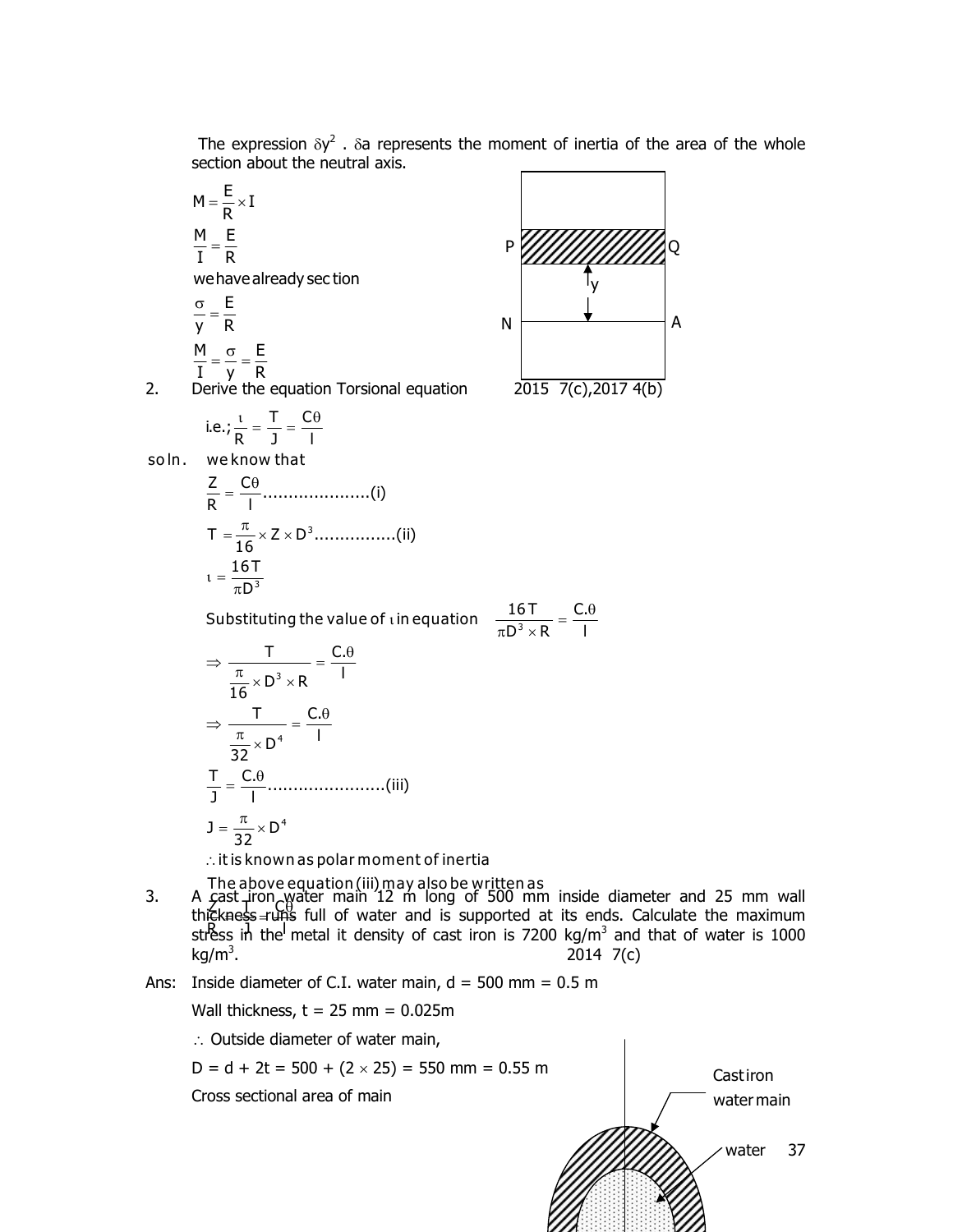$$
= \pi/4 (0.55^2 - 0.5^2) = 0.04123m^2
$$
  
\nWeight of watermain per metre length  
\n
$$
= 0.04123 \times 1 \times 7200 \times 9.81 = 2912.16 N
$$
  
\nWeight of water in one metre long main  
\n
$$
= \pi/4 \times (0.5)^2 \times 1 \times 1000 \times 9.81
$$
  
\n
$$
= 1926.19 N
$$
  
\nTotal wt. of pipe when full water  
\n2912.16 + 1926.19 = 4838.35 N  
\nSM. =  $\frac{wl^2}{8} = \frac{4838.35 \times 12^2}{8}$   
\n
$$
= 87090.3 Nm
$$
  
\nMS.I =  $\frac{\pi}{64} [(0.55)^4 - (0.5)^4]$   
\n
$$
= 1.42384 \times 10^{-3} m^4
$$
  
\n
$$
y = \frac{D}{2} = \frac{0.55}{2} = 0.275m
$$
  
\nUsing the relation  
\n
$$
\frac{M}{I} = \frac{\sigma}{y}
$$
  
\n
$$
\sigma = \frac{M \times 4}{I} = 16.82 M N/m^2
$$

- 4. A masonary dam 4.5 m high, 1m wide at the top and 3.5 m wide at the base retains water to the full height. The water face of the dam is vertical. Determine the extreme pressure intensity at the base, water and masonary weights  $9810$  N/m<sup>3</sup> and 22500  $N/m<sup>3</sup>$  respectively. Find also the extreme pressure intensity at the base when the dam is empty.
- Ans: Total pressure of water per metre length of the dam

$$
P = \frac{wh^2}{2} = \frac{9.81(4.5)^2}{2} = 99.32N/m
$$
  
= 99.32kN

wt.of concretepermeterlength

maximumstress and the control of the control of the control of the control of the control of

$$
w = \rho \left( \frac{a+b}{2} \right) \times H = 22.5 \times \left( \frac{1+3.5}{2} \right) \times 4.5 = 227.8 \text{kN}
$$

at the base of the base

Let us find out the position of the C.G. of the dam sec tion. Takingmoment about A

$$
\left(4.5 \times 1 + \frac{4.5 \times 2.5}{2}\right) \times AJ = \left(4.5 \times 1 \times \frac{1}{2}\right) + \left[\frac{4 \times 2.5}{2}\left(1 + \frac{2.5}{3}\right)\right]
$$
  
\n
$$
\Rightarrow 10.125 AJ = 2.25 + 6.83 = 9.08
$$
  
\n
$$
AJ = \frac{9.08}{10.1215} = 0.89m
$$
  
\n
$$
x = \frac{p}{w} \times \frac{h}{3} = \frac{99.32}{227.8} \times \frac{4.5}{3} = 0.65m
$$
  
\nHorizontal is tance AK,  
\n
$$
d = AJ + x = 0.89 + 0.65 = 1.54m
$$
  
\n8 eccentricity, e = d -  $\frac{b}{2}$  = 1.54 -  $\frac{3.5}{2}$  = 0.20m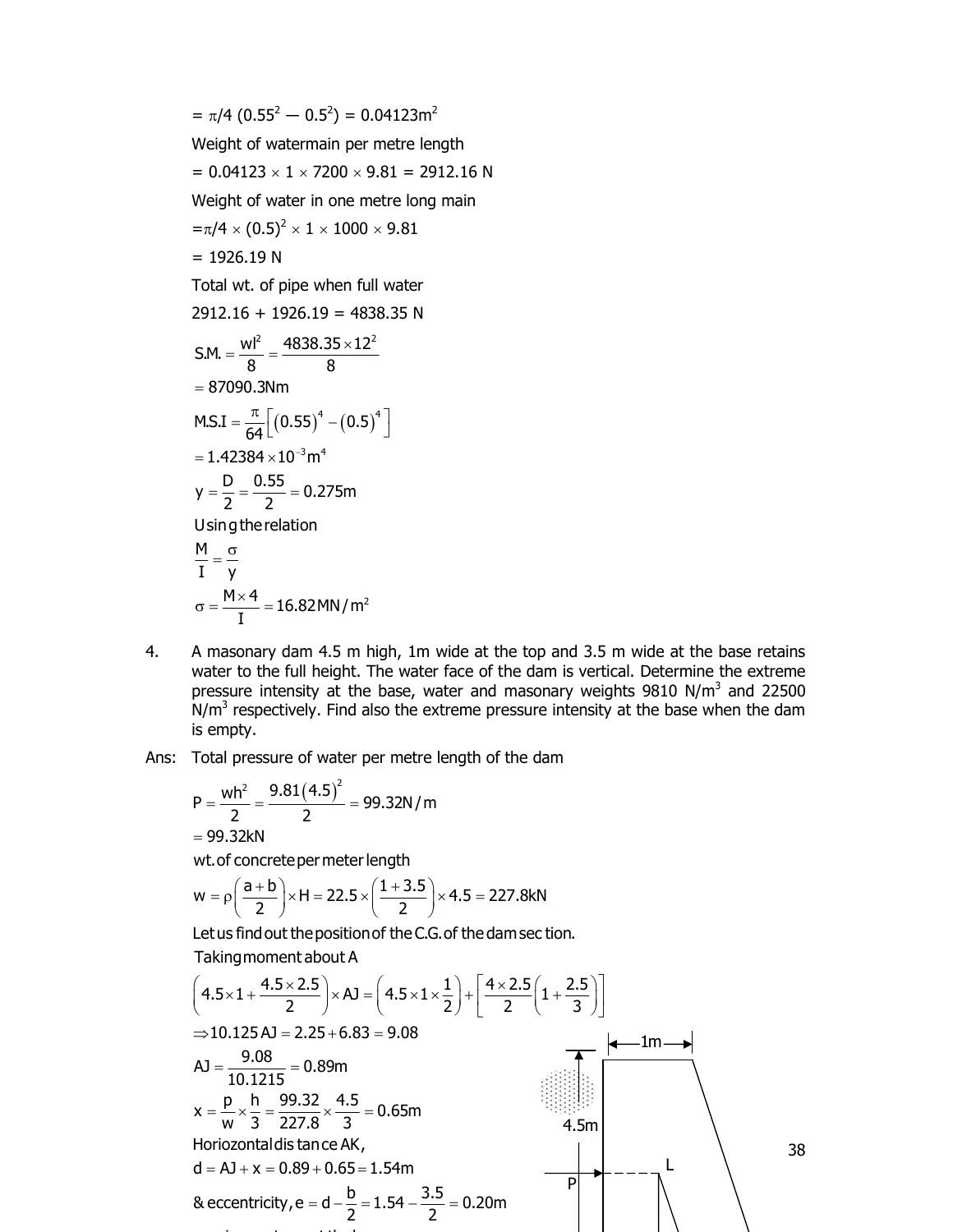# CHAPTER -6 [7 MARKS]

1. Given Tensile along x-x axis,  $(\sigma_x) = 150$  MPa, y-y axis  $\sigma_y = 50$  MPa, Tensile stress ( $\theta$ )  $= 60^{\circ}$ .

Normalstressontheinclinedplane

$$
\sigma_n = \frac{\sigma_n + \sigma_y}{2} - \frac{\sigma_n - \sigma_y}{2} \cos 2\theta
$$
  
= 
$$
\frac{150 + 50}{2} - \frac{150 - 50}{2} \cos (2 \times 60^\circ) \text{MPa}
$$
  
= 
$$
100 - 50 \cos 120^\circ = 75 \text{MPa}
$$
  
Shear stress on the inclined plane  

$$
\tau = \frac{\sigma_x + \sigma_y}{2} \sin 2\theta
$$
  
= 
$$
\frac{150 - 50}{2} \sin (2 \times 60^\circ) = 43.30 \text{ QMPa}
$$

2

Resultant stress ontheinclinedpl ane

$$
\sigma_R = \sqrt{\sigma_n^2 + t^2}
$$
  
=  $\sqrt{75^2 + 43^2}$  = 86.45 MPa

Magnitudeof themaximumshear stressinthecomponent

$$
\iota_{\mathsf{max}}=\pm\frac{\sigma_x-\sigma_y}{2}=\pm\frac{150-50}{2}=\pm 50 MPa
$$

# CHAPTER – 5 LONG QUESTIONS [ 6 MARKS]

- 1. A beam++ of rectangular c/s is 200 mm wide & 350 mm deep. If the section is subjected to a maximum shear force 30 kN, Find the maximum shear stress & sketch the shear stress distribution along the depth of the beam. 2012(w) 4(b)
- Soln. Given, base width (b) 200 mm= 0.2 m

Height (h) =  $350 \text{ mm} = 0.35 \text{ m}$ 

S.F. (F) = 30 kN = 30  $\times$  10<sup>3</sup> N

The area of beam section

 $A = bh/2 = 0.035$  m<sup>2</sup>

Average shear stress across the section

 $a_{av}$  = F/A = 30/0.035 = 867 KN/m<sup>2</sup>

 $\therefore$  maximum shear stress,

![](_page_38_Figure_19.jpeg)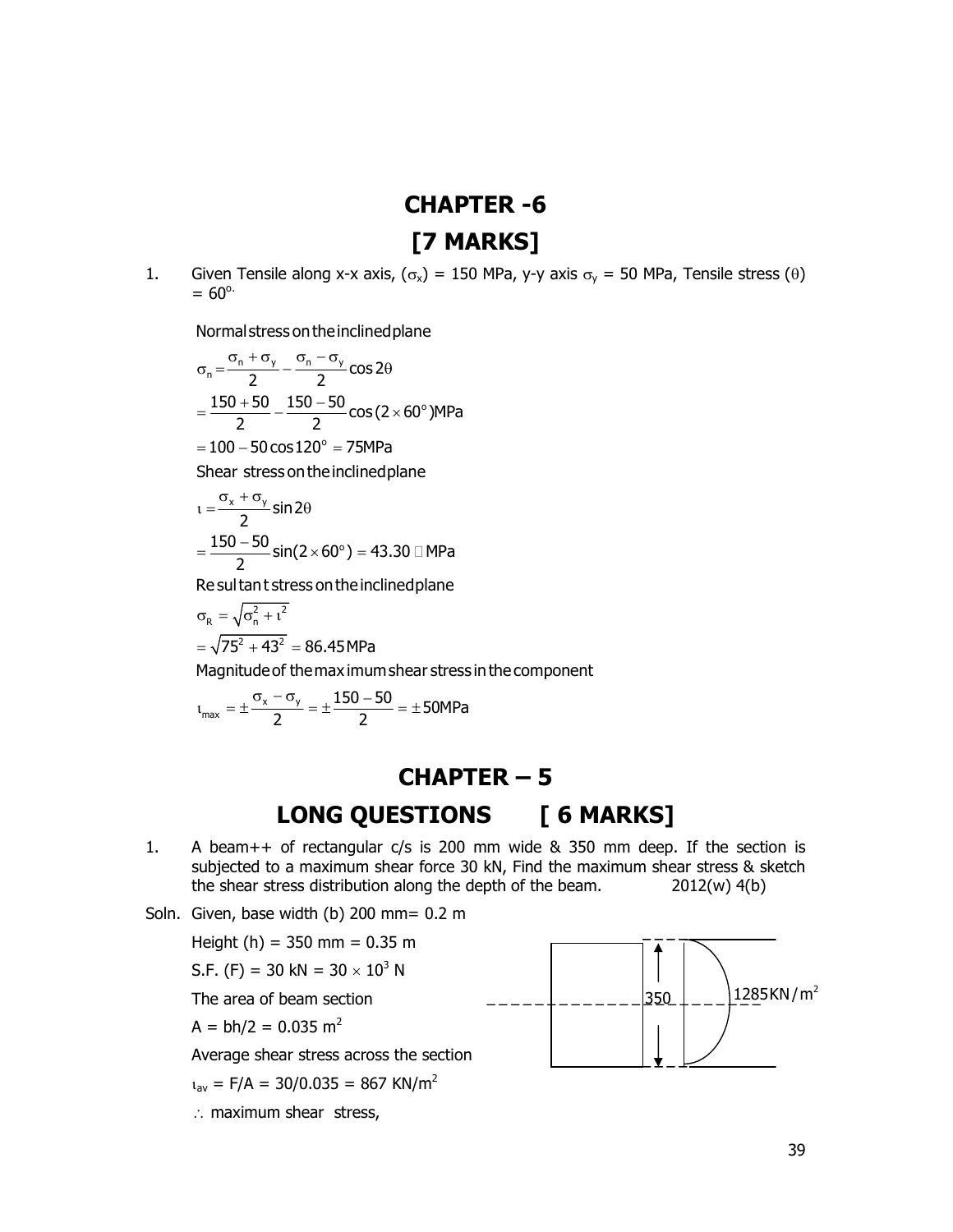$u_{max} = 1.5 \times u_{av} = 1285$  KN/m<sup>2</sup>

2. Find out the horse power, a solid circular shaft of 50 mm dia, can transmit of 120 rpm. The maximum shear stress in the shaft isn't to exceed 625 kg/m<sup>2</sup>.2017

Soln. 
$$
D = 50 \text{ mm} = 5 \text{ cm}
$$

\n $N = 120 \text{ rpm}$ 

\n $\sigma_s = 625 \text{ kg/cm}^2$ 

\nTorque,  $T = \frac{\pi}{16} \sigma_s D^3$ 

\n $= \frac{\pi}{16} \times 625 \times (5)^3 = 15340 \text{ kgm}$ 

\n $= 153.4 \text{ kgm}$ 

\nPower transmit,  $P = \frac{2\pi NT}{60}$ 

\n $= \frac{2\pi \times 120 \times 153.4}{60} = 1927.7 \text{ n.p.}$ 

- 3. A hollow shaft to transmit 300 kw at 90 rpm, of the shear stress is not to exceed 60 MN/m<sup>2</sup> & internal dia is 0.60 of external dia . find the external & internal dia assuming maximum torque is 1.4 times the mean. 2018(w) (3)
- Soln. Given power  $(p) = 300$  Mn

$$
N = 90 \text{ rpm}
$$
  

$$
t_{\text{max}} = 60 \text{ MN/m}^2
$$
  

$$
D = 0.60
$$

We know the transmitted by the shaft

A hollow shaft to transmit 300 kw at 90 rpm, of the shear stress is not to exceed 60  
\nMN/m<sup>2</sup> & internal dia is 0.60 of external dia . find the external & internal dia assuming  
\nmaximum torque is 1.4 times the mean.  
\nGiven power (p) = 300 Mn  
\nN = 90 rpm  
\n
$$
v_{max} = 60 \text{ MN/m}^2
$$
\nD = 0.60  
\nWe know the transmitted by the shaft  
\n
$$
T = \frac{\pi}{16} \times 1 \times \left[ \frac{D^4 - d^4}{D} \right]
$$
\n
$$
= \frac{\pi}{16} \times 60 \times \left[ \frac{D^4 - (0.6D)^4}{D} \right] \text{Nmm}
$$
\n= 10.3×10<sup>-6</sup>D<sup>3</sup>/KNm  
\nPower transmitted P =  $\frac{2\pi NT}{60}$   
\n= 300 =  $\frac{2 \times \pi \times 90(10.3 \times 10^{-6}D^3)}{60}$   
\nD = 3.09×10<sup>6</sup>mm<sup>3</sup>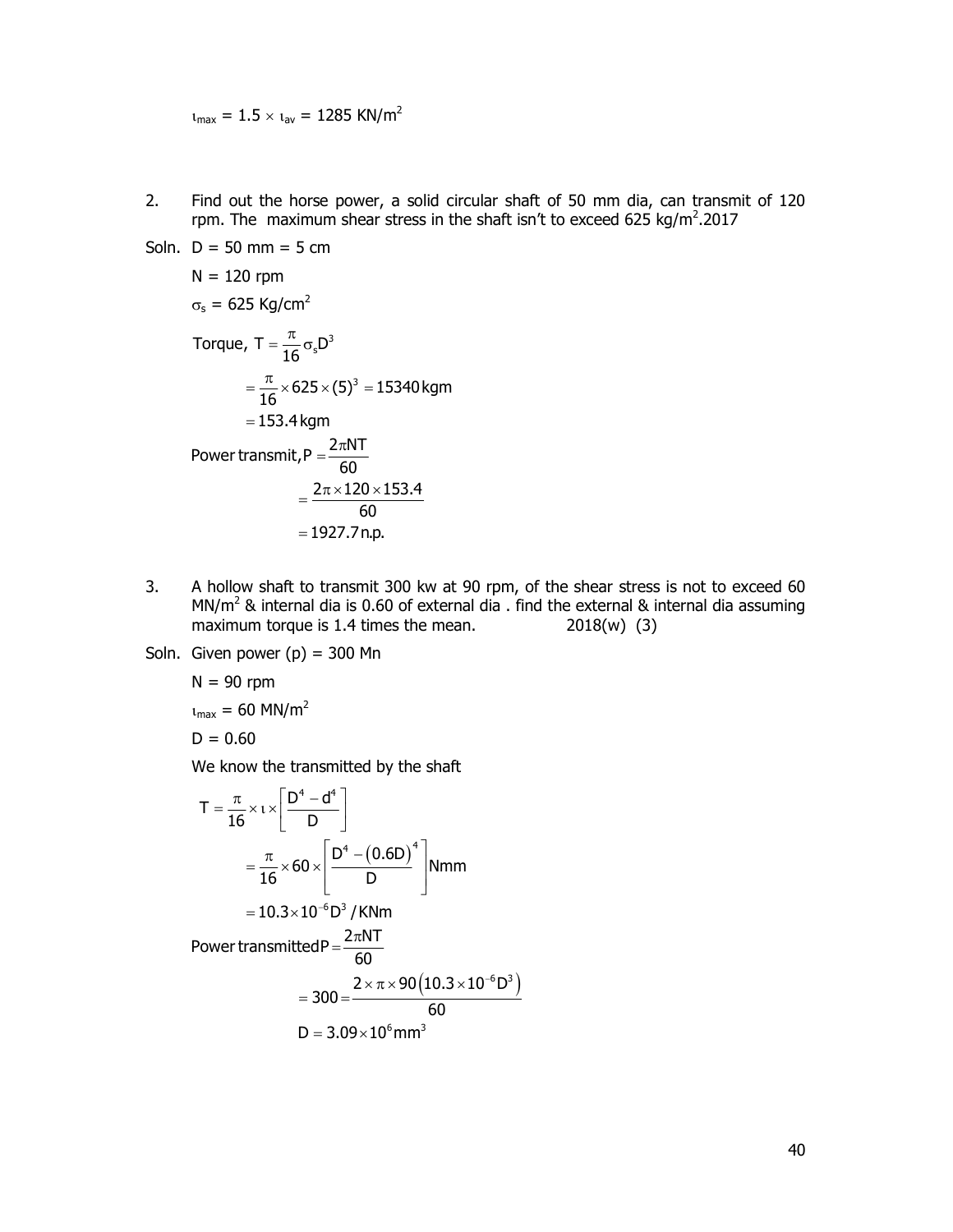4. A solid circular shaft transmit 100 kw power at 250 rpm. Calculate the shaft dia, if the tensil in the shaft is not to exceed 10 in 2 mL length of shaft & shear stress is limited to 60 N/mm<sup>2</sup>. Take C =  $1 \times 10^5$  N/mm<sup>2</sup> 2015 7(c)old

P = 100 Kw = 100×10<sup>3</sup>w  
\nN = 250 rpm  
\nI = 2m = 2000 mm  
\nt = 60 N/mm<sup>2</sup>  
\nP = 
$$
\frac{2\pi NT}{60}
$$
, 100×10<sup>3</sup> =  $\frac{2\pi \times 250 \times T}{60}$   
\nT = 3819.71NM×10<sup>3</sup>  
\nShear stress consider  
\nT =  $\frac{\pi}{16} \times \iota \times d^3$   
\n $\Rightarrow d = 69 mm$   
\nTwist consideration  
\n
$$
\frac{T}{DP} = \frac{C\theta}{I}
$$
\n
$$
\Rightarrow \frac{T}{\frac{\pi}{32}d^4} = \frac{C\theta}{I}
$$
\n
$$
\Rightarrow d^4 = \frac{32 \times T \times I}{\pi c\theta}
$$
\n
$$
d = \sqrt{\frac{32 \times 3819.71 \times 10^3 \times 2000}{\pi \times 1 \times 10^5 \times \frac{\pi}{180}}}
$$
\n= 81.7 mm

Soln.

- 5. State the four modes of failure of a masonry dam with explanation 2013(w)2(g)
- Soln. Four modes of failure of a masonry dams deverlop tension in the masonry at the base of the dam.
	- $\rightarrow$  overturning of dam
	- $\rightarrow$  sliding of dam
	- $\rightarrow$  crushing of masonry of the base of dam
	- $\rightarrow$  For stability of dam these should be avoided
	- $\rightarrow$  Coordination to avoid tension

$$
\sigma_b \leq \sigma_0
$$
  
\n
$$
\frac{6w.e}{b^2} \leq \frac{w}{b}
$$
  
\n
$$
e \leq \frac{b}{\sigma}
$$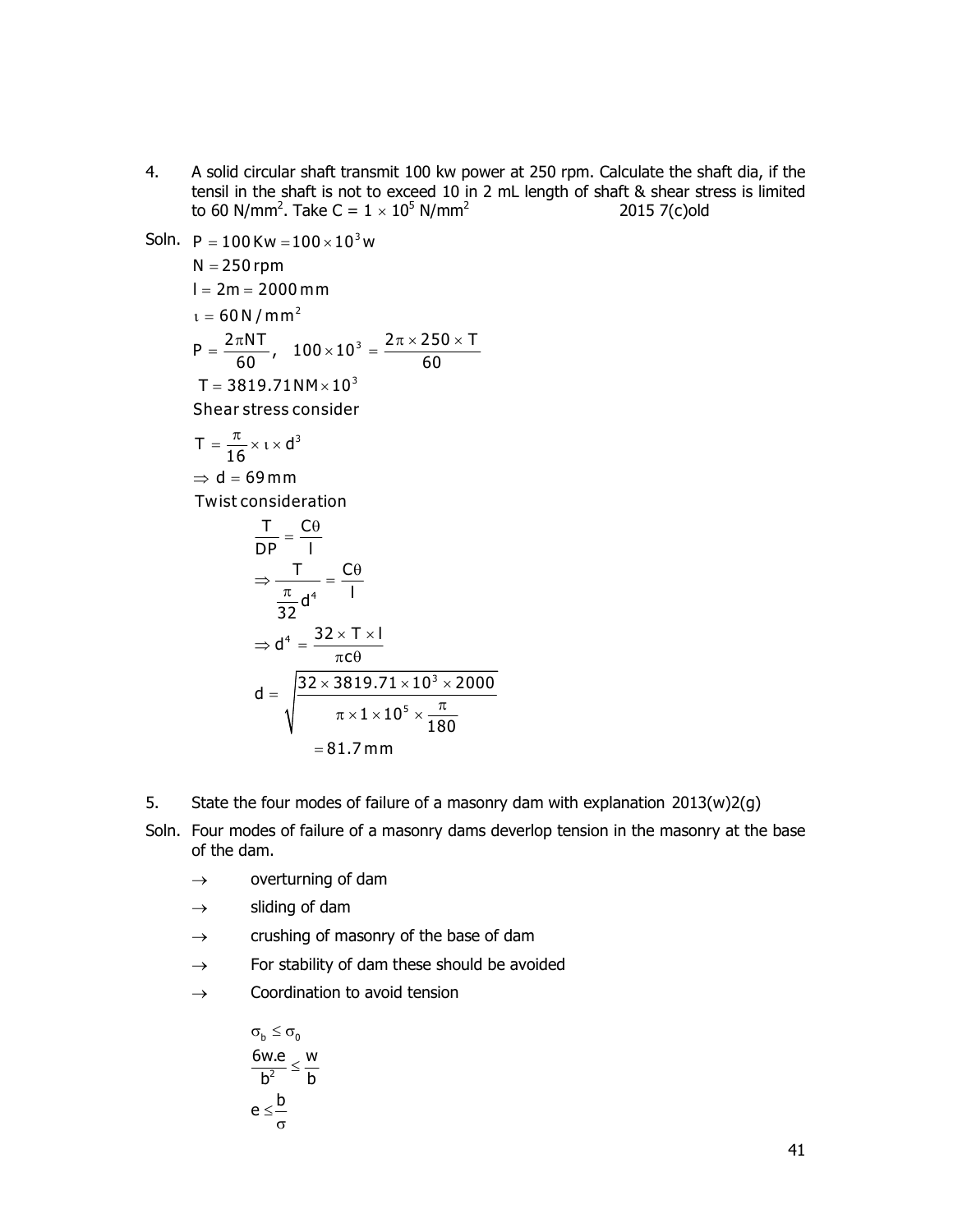The eccentricity of resultant can be equal to b/6 on either side of base section.

Coordination to prevent overturning

Overturning moment must be equal to resting moment.

i.e.  $p \times h/3 = w \times 5n$ 

 $JK = p/w \times h/3$ 

Balancing moment =  $w \times JB$ 

Coordination to prevent sliding  $\sigma_{\text{max}}$  is more than the water press P.

Coordination to prevent crushing of masonry the maximum stress  $\sigma_{\text{max}}$  permissible stress in the masonry.

# CHAPTER 6 (SHORT QUESTION) [2 MARKS]

1. What is meant by principal plane  $2018(w)$ 

- Soln. At any point in a strained material, there are three planes, mutually  $\perp$ r to each other, which carry direct stress only & no shear stress. These planes are known as principal plane.
- 2. What is the tangential stress on a plane inclined at an angle  $\theta$  with the principal plane

2017(w) 1(h)

Soln. Tangential stress

$$
\sigma_1=\frac{\sigma_1-\sigma_2}{2}\,sin2a
$$

Where  $\sigma_1$  &  $\sigma_2$  are principal stresses.

- 3. Define principal plane & principal stress 2015(w)
- Soln. At any point in a strained material, there are three planes, mutually  $\perp$ r to each other, which carry direct stresses only & no shear stress. These planes are known as principal plane. The stresses on these planes known as principal stress.
- 4. What is Mohr's circle & What is it's use 2015(w) 6(a)
- Soln. Using the mohr's circle find the principal stress and orientation of their planes of action & the maximum shear stresses and orientation of their planes of action.

 The solution of Biaxial stress problems by graphical method by drawing a circle with appropriate radius is known as Mohr's circle

# CHAPTER 6 [6 MARKS]

1. If the stresses on two  $\perp$ r planes through a point are 60 N/mm<sup>2</sup> shear, find the stress components & resultant stress on a plane at  $60^{\circ}$  to the tensile stress. 2013(w)2(f)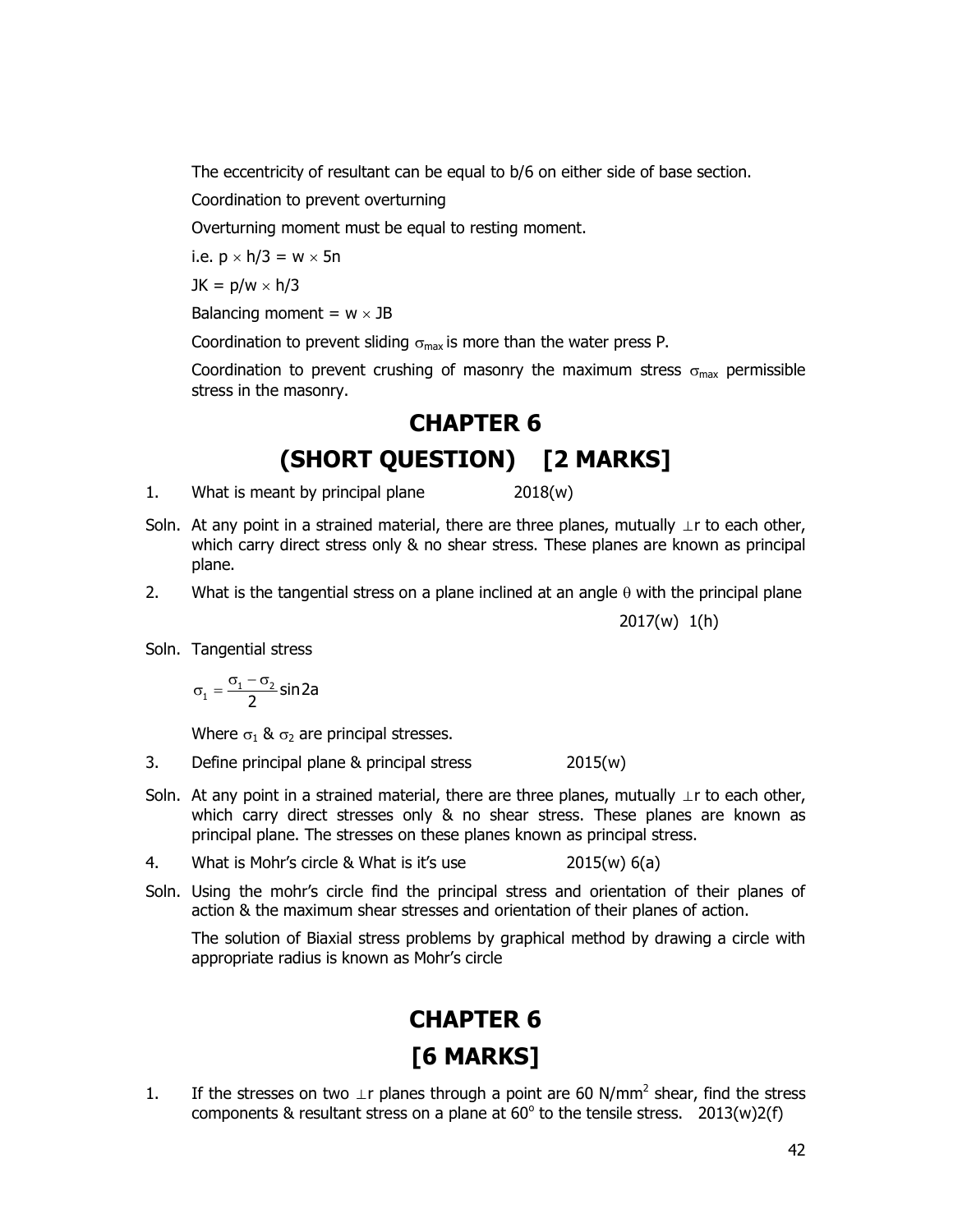Soln. Given that

 $\sigma_1$  = 60 N/mm<sup>2</sup> (tensile)  $\sigma_2$  = -40 N/mm<sup>2</sup> (compressive)  $\theta = 90^{\circ} - 60^{\circ} = 30^{\circ}$  $t = 30$  N/mm<sup>2</sup>

Normal stress on the plane

$$
\sigma_1 = \frac{\sigma_1 + \sigma_2}{2} + \frac{\sigma_1 - \sigma_2}{2}\cos 2\theta + i \sin \theta
$$
  
=  $\frac{60 - 40}{2} + \frac{60 + 40}{2}\cos 60^\circ + 30 \sin 60^\circ$   
= 60.98 N/mm<sup>2</sup> (Tensile)  
Tangential stress on the plane  

$$
\sigma_1 = \frac{\sigma_1 - \sigma_2}{2}\sin 2\theta - i \cos \theta
$$
  
=  $\frac{60 + 40}{2}\sin 60^\circ - 30 \sin 60^\circ = 28.30 \text{ N/mm}^2$   

$$
\therefore \text{Resultant stress } \sigma_n = \sqrt{\sigma n^2 + \sigma r^2}
$$
  
= 67.23 N/mm<sup>2</sup>  
Obliquity,  $\phi = \tan^{-1} \left(\frac{\sigma_f}{\sigma_n}\right) = 24.89^\circ$ 

- 2. Derive the expression for eccentricity in case of eccentric leading in rectangular column section. Find out the area of the core or kornel of the section. 2010(w)2(c)
- Soln. Limit of eccentricity for a rectangular s/c consider a rectangle section of width (b) & thickness (d)

![](_page_42_Figure_6.jpeg)

 It means that the load can be eccentric on either of the geomnetrical axis by an amount equal to  $d/\sigma$ . Thus if the line of action of the load is within the middle third as shown by the doted area.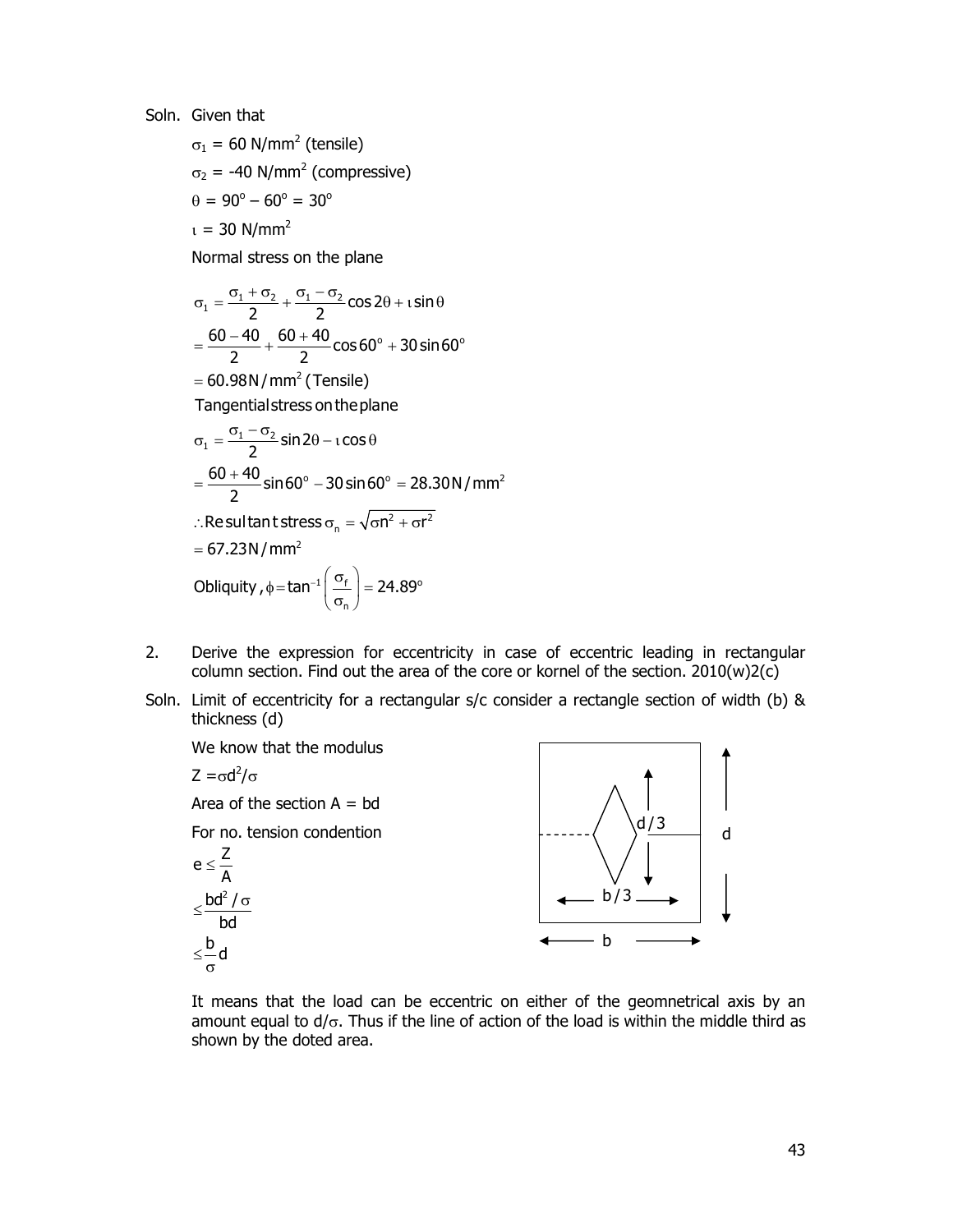![](_page_43_Figure_0.jpeg)

1. The principal stresses at a point across two  $\perp$ r planes are 75 MN/m<sup>2</sup> & 35 MN/m<sup>2</sup> (tensile). Find the normal, tangential stresses & the resultant stress & its obliquity on a plane at 2i with major principal plane . 2009(w) (6) 2013 (5)

![](_page_43_Figure_2.jpeg)

$$
p_n = \frac{P_1 + P_2}{2} + \frac{P_1 - P_2}{2} \cos 2\theta
$$
  
=  $\frac{75 + 35}{2} - \frac{75 - 35}{2} \cos 2\theta = 70.32 \text{ N/m}^2 \text{ (tensile)}$   

$$
P_f = \frac{P_1 - P_2}{2} \sin 2\theta = \frac{75 - 35}{2} \sin 40^\circ
$$
  
= 12.85MN/m<sup>2</sup>  
Resultant stress =  $\sqrt{Pn^2 + P_f^2}$   
=  $\sqrt{(70.32)^2 + (12.85)^2}$   
= 71.48MN/m<sup>2</sup>  
Obliquity =  $\phi = \tan^{-1} \frac{P_f}{P_n} = \tan^{-1} \frac{12.85}{70.32} = 10^\circ 21'$   
 $\phi = 10^\circ 21'$   
 $\phi = 10^\circ 21'$